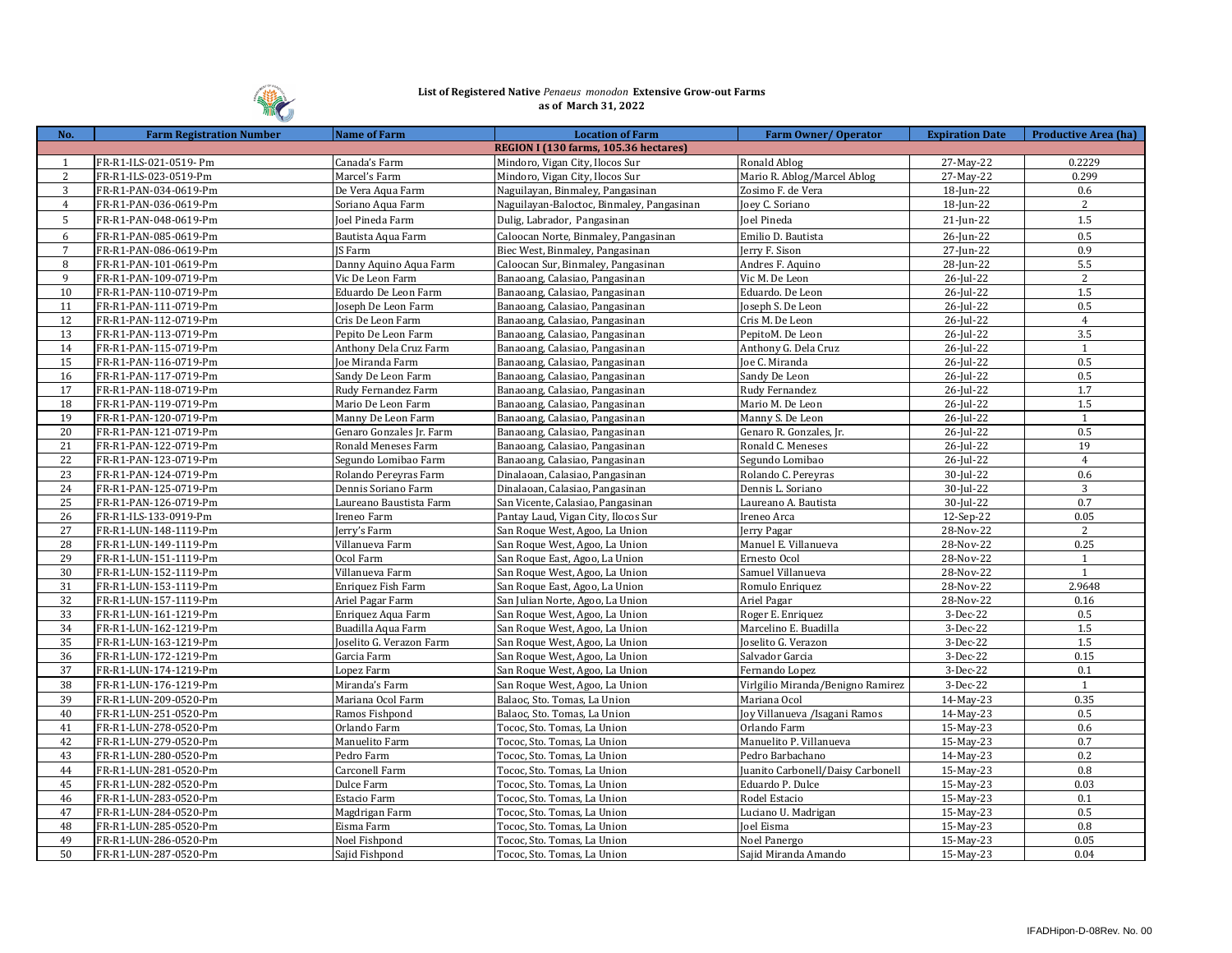| 51  | FR-R1-LUN-288-0520-Pm | Celso Aquafarm              | Tococ, Sto. Tomas, La Union        | Celso Panergo                    | 15-May-23 | 0.1            |
|-----|-----------------------|-----------------------------|------------------------------------|----------------------------------|-----------|----------------|
| 52  | FR-R1-LUN-289-0520-Pm | Reynaldo Fishfarm           | Tococ, Sto. Tomas, La Union        | Reynaldo Martines                | 15-May-23 |                |
| 53  | FR-R1-LUN-290-0520-Pm | Boado Fishfarm              | Tococ, Sto. Tomas, La Union        | Daisy Boado                      | 15-May-23 | 0.05           |
| 54  | FR-R1-LUN-291-0520-Pm | Domingo Fishfarm            | Tococ, Sto. Tomas, La Union        | Domingo Ofiaza                   | 15-May-23 | 0.02           |
| 55  | FR-R1-LUN-292-0520-Pm | Michael Carbonell Fishfarm  | Tococ, Sto. Tomas, La Union        | Michael Crbonnel                 | 15-May-23 | 0.5            |
| 56  | FR-R1-LUN-293-0520-Pm | Yolanda Japson Farm         | Tococ, Sto. Tomas, La Union        | Yolanda Japson                   | 15-May-23 | 0.1            |
| 57  | FR-R1-LUN-294-0520-Pm | Gregorio Gacusan Farm       | Tococ, Sto. Tomas, La Union        | Gregorio Gcusan                  | 15-May-23 | 0.4            |
| 58  | FR-R1-LUN-295-0520-Pm | Monica Estacio Farm         | Tococ, Sto. Tomas, La Union        | Monica Estacio                   | 15-May-23 | 2              |
| 59  | FR-R1-LUN-296-0520-Pm | Jose Panergo Farm           | Tococ, Sto. Tomas, La Union        | Jose Panergo                     | 15-May-23 | 0.1            |
| 60  | FR-R1-LUN-297-0520-Pm | Virginia Fernandez Farm     | Tococ, Sto. Tomas, La Union        | Virginia Fernandez               | 15-May-23 | 0.15           |
| 61  | FR-R1-LUN-298-0520-Pm | Angelito Farm               | Tococ, Sto. Tomas, La Union        | Angelito Tambo                   | 15-May-23 | 0.05           |
| 62  | FR-R1-LUN-299-0520-Pm | Federico Farm               | Tococ, Sto. Tomas, La Union        | Federico Panergo                 | 15-May-23 | 0.04           |
| 63  | FR-R1-LUN-300-0520-Pm | Jojit Farm                  | Tococ, Sto. Tomas, La Union        | Jojit Padrigan                   | 15-May-23 | 0.2            |
| 64  | FR-R1-LUN-302-0520-Pm | Barbachano Farm             | Tococ, Sto. Tomas, La Union        | Leonardo Barbachano              | 15-May-23 | 0.035          |
| 65  | FR-R1-LUN-303-0520-Pm | Llavore Farm                | Tococ, Sto. Tomas, La Union        | Reymond Llavore/Ronald Llavore   | 15-May-23 | 0.3            |
| 66  | FR-R1-LUN-305-0520-Pm | Panelco Farm                | Tococ, Sto. Tomas, La Union        | Alfredo Panelco                  | 15-May-23 | 0.5            |
| 67  | FR-R1-LUN-307-0520-Pm | Japson Farm                 | Tococ, Sto. Tomas, La Union        | Tripon V. Japson/Glenda Salazar  | 15-May-23 | 0.018          |
| 68  | FR-R1-LUN-309-0520-Pm | Arturo Japson Farm          | Tococ, Sto. Tomas, La Union        | Arturo Japson                    | 15-May-23 | 0.024          |
| 69  | FR-R1-LUN-310-0520-Pm | Conrado Japson Farm         | Tococ, Sto. Tomas, La Union        | Conrado Japson                   | 15-May-23 | 0.018          |
| 70  | FR-R1-ILS-312-0520-Pm | Rolando Benemerito Farm     | Bao-as, Sta. Lucia, Ilocos Sur     | Rolando Benemerito               | 22-May-23 | 0.4            |
| 71  | FR-R1-ILS-313-0520-Pm | Dennis Farm                 | Bao-as, Sta. Lucia, Ilocos Sur     | Dennis Ludovico                  | 22-May-23 | 0.06           |
| 72  | FR-R1-ILS-314-0520-Pm | Palacol Farm                | Bao-as, Sta. Lucia, Ilocos Sur     | Narito Palacol                   | 22-May-23 | 0.35           |
| 73  | FR-R1-ILS-315-0520-Pm | Avila Farm                  | Bao-as, Sta. Lucia, Ilocos Sur     | Edwardo Avila                    | 22-May-23 | 2              |
| 74  | FR-R1-ILS-316-0520-Pm | Rolando Farm                | Bao-as, Sta. Lucia, Ilocos Sur     | Rolando Salgado Viloria          | 22-May-23 | 0.1            |
| 75  | FR-R1-ILS-317-0520-Pm | Bernie Castillo Farm        | Bao-as, Sta. Lucia, Ilocos Sur     | Bernie Castillo                  | 22-May-23 | 0.8            |
| 76  | FR-R1-ILS-319-0520-Pm | Alvino Ramos Fishpond       | Bao-as, Sta. Lucia, Ilocos Sur     | Dominador Bodanio/Alvino Ramos   | 22-May-23 | $0.2\,$        |
| 77  | FR-R1-ILS-320-0520-Pm | Andrew Ordoña Farm          | Bao-as, Sta. Lucia, Ilocos Sur     | Andrew Ordoña                    | 22-May-23 | 2              |
| 78  | FR-R1-ILS-321-0520-Pm | Jerry Mendez Farm           | Bao-as, Sta. Lucia, Ilocos Sur     | Jerry Velasco Mendez             | 22-May-23 | 0.2            |
| 79  | FR-R1-ILS-322-0520-Pm | Isagani Hailar Farm         | Bao-as, Sta. Lucia, Ilocos Sur     | Isagani Hailar                   | 22-May-23 | 0.6            |
| 80  | FR-RI-ILS-323-0520-Pm | Aurelio Jimeno Farm         | Bao-as, Sta. Lucia, Ilocos Sur     | Aurelio R. Jimeno Jr.            | 22-May-23 | 0.03           |
| 81  | FR-RI-ILS-324-0520-Pm | Dominador Hailar Farm       | Bao-as, Sta. Lucia, Ilocos Sur     | Dominador Hailar, Ronald Bodanio | 22-May-23 | 0.5            |
| 82  | FR-RI-ILS-326-0520-Pm | Pedro's Farm                | Bao-as, Sta. Lucia, Ilocos Sur     | Pedro Salgado                    | 22-May-23 | 0.7            |
| 83  | FR-RI-ILS-327-0520-Pm | Rolando Farm                | Bao-as, Sta. Lucia, Ilocos Sur     | Rolando Salgado Viloria          | 22-May-23 | $\overline{1}$ |
| 84  | FR-RI-ILS-328-0520-Pm | Bernie Castillo Farm        | Bao-as, Sta. Lucia, Ilocos Sur     | Bernie Castillo                  | 22-May-23 | $0.8\,$        |
| 85  | FR-RI-ILS-330-0520-Pm | Alvino Ramos Fishpond       | Bao-as, Sta. Lucia, Ilocos Sur     | Alvino Ramos, Dominador Badanio  | 22-May-23 | 0.2            |
| 86  | FR-RI-ILS-331-0520Pm  | Andrew Ordoña Farm          | Bao-as, Sta. Lucia, Ilocos Sur     | Andrew Ordoña                    | 22-May-23 | $\overline{2}$ |
| 87  | FR-RI-ILS-332-0520-Pm | Jerry Mendez Farm           | Bao-as, Sta. Lucia, Ilocos Sur     | Jerry Velasco Mendez             | 22-May-23 | 2.1            |
| 88  | FR-RI-ILS-333-0520-Pm | Isagani Hailar Farm         | Bao-as, Sta. Lucia, Ilocos Sur     | Isagani H. Hailar                | 22-May-23 | 0.6            |
| 89  | FR-RI-ILS-334-0520-Pm | Aurelio Jimeno Farm         | Bao-as, Sta. Lucia, Ilocos Sur     | Aurelio R. Jimeno Jr.            | 22-May-23 | 0.03           |
| 90  | FR-RI-ILS-335-0520-Pm | Dominador Hailar Farm       | Bao-as, Sta. Lucia, Ilocos Sur     | Dominador Hailar, Ronald Bodanio | 22-May-23 | 0.5            |
| 91  | FR-RI-ILS-337-0520-Pm | Pedro's Farm                | Bao-as, Sta. Lucia, Ilocos Sur     | Pedro Salgado                    | 22-May-23 | 0.7            |
| 92  | FR-RI-ILS-339-0520-Pm | Danilo Hailar Farm          | Bao-as, Sta. Lucia, Ilocos Sur     | Danilo Angala Hailar             | 22-May-23 | 0.2            |
| 93  | FR-RI-ILS-340-0520-Pm | Alex Orio Farm              | Bao-as, Sta. Lucia, Ilocos Sur     | Alex Haboc Orio                  | 22-May-23 | 0.07           |
| 94  | FR-RI-ILS-342-0520-Pm | <b>Edwin Hailer Farm</b>    | Bao-as, Sta. Lucia, Ilocos Sur     | Edwin Hailar, Rosana Lapira      | 22-May-23 | $\mathbf{1}$   |
| 95  | FR-RI-ILS-343-0520-Pm | Clemente Farm               | Nangalisan, Sta. Lucia, Ilocos Sur | Prudencio P. Clemente Jr.        | 22-May-23 | 0.15           |
| 96  | FR-RI-ILS-344-0520-Pm | Arsenio Pimentel Farm       | Nangalisan, Sta. Lucia, Ilocos Sur | Arsenio H. Pimentel              | 22-May-23 | 0.2            |
| 97  | FR-RI-ILS-345-0520-Pm | Carlo and Edward Avila Farm | Nangalisan, Sta. Lucia, Ilocos Sur | Carlo Avila, Edward Avila        | 22-May-23 | 0.36           |
| 98  | FR-RI-ILS-346-0520-Pm | Joseph Benitez Farm         | Paratong, Sta. Lucia, Ilocos Sur   | Joseph Benitez                   | 22-May-23 | 0.1            |
| 99  | FR-RI-ILS-347-0520-Pm | Valdez Farm                 | Paratong, Sta. Lucia, Ilocos Sur   | Rolito Sinday                    | 22-May-23 | 2              |
| 100 | FR-RI-ILS-348-0520-Pm | Benjamin Ragudo Farm        | Paratong, Sta. Lucia, Ilocos Sur   | Benjamin Soliven Ragudo          | 22-May-23 | 0.7            |
| 101 | FR-RI-ILS-349-0520-Pm | Analinda Bruzo Farm         | paratong, Sta. Lucia, Ilocos Sur   | Analinda Bruzo                   | 22-May-23 | 0.1            |
| 102 | FR-RI-ILS-350-0520-Pm | Nicanor Benitez Farm        | Paratong, Sta. Lucia, Ilocos Sur   | Nicanor Benitez                  | 22-May-23 | 0.2            |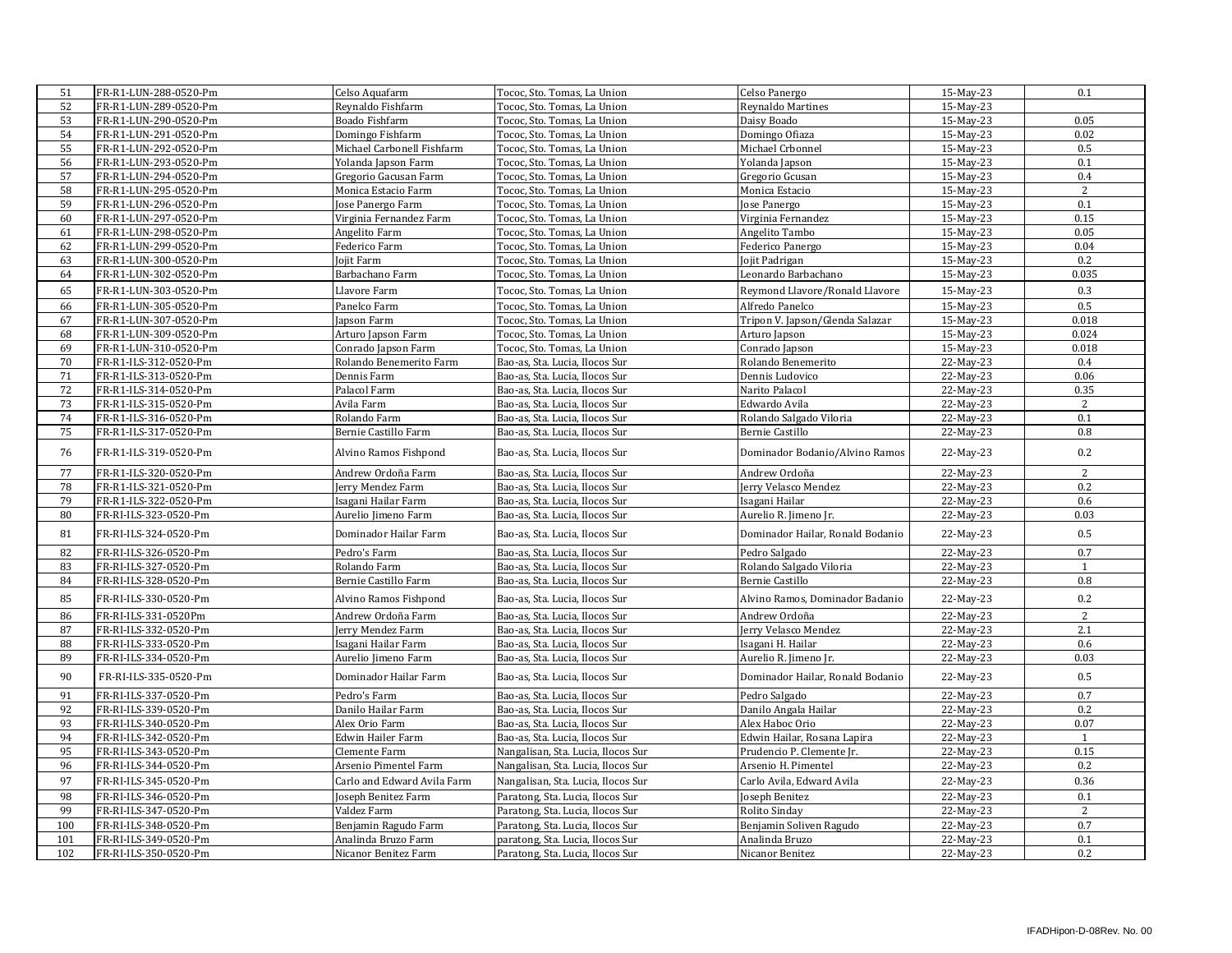| 103        | FR-RI-ILS-351-0520-Pm                                                    | Liberato Farm                 | Paratong, Sta. Lucia, Ilocos Sur                     | Liberato Peves                    | 22-May-23              | 0.02                |
|------------|--------------------------------------------------------------------------|-------------------------------|------------------------------------------------------|-----------------------------------|------------------------|---------------------|
| 104        | FR-RI-ILS-352-0520-Pm                                                    | Felicidad Farm                | Paratong, Sta. Lucia, Ilocos Sur                     | Felicidad Kabata                  | 22-May-23              | 0.2                 |
| 105        | FR-RI-ILS-353-0520-Pm                                                    | Pedro Farm                    | Paratong, Sta. Lucia, Ilocos Sur                     | Arnulfo Halober                   | 22-May-23              | 1.8                 |
| 106        | FR-RI-ILS-354-0520-Pm                                                    | Salgado Farm                  | Paratong, Sta. Lucia, Ilocos Sur                     | Jayson Dela Rosa Salgado          | 29-May-22              | 0.18                |
| 107        | FR-RI-ILS-355-0520-Pm                                                    | Haboc Farm                    | Paratong, Sta. Lucia, Ilocos Sur                     | Pedro Haboc Ir.                   | 29-May-22              | 0.5                 |
| 108        | FR-RI-ILS-356-0520-Pm                                                    | Manzano Farm                  | Paratong, Sta. Lucia, Ilocos Sur                     | Jose C. Manzano                   | 29-May-22              | 1                   |
| 109        | FR-RI-ILS-357-0520-Pm                                                    | Buenaventura Farm             | Paratong, Sta. Lucia, Ilocos Sur                     | Antonio Buenaventura              | 29-May-22              | 0.035               |
| 110        | FR-RI-ILS-358-0520-Pm                                                    | Estrañas Farm                 | Paratong, Sta. Lucia, Ilocos Sur                     | Gil Estrañas                      | 29-May-22              | 0.5                 |
| 111        | FR-RI-ILS-359-0520-Pm                                                    | Dumag Farm                    | Paratong, Sta. Lucia, Ilocos Sur                     | Angelina Dumag                    | 29-May-22              | 0.02                |
| 112        | FR-RI-ILS-360-0520-Pm                                                    | Vilog Farm                    | Paratong, Sta. Lucia, Ilocos Sur                     | Orlando Vilog                     | 29-May-22              | 0.2                 |
| 113        | FR-RI-ILS-361-0520-Pm                                                    | Tatunay Farm                  | Paratong, Sta. Lucia, Ilocos Sur                     | Saturnina Tatunay                 | 29-May-22              | 0.08                |
| 114        | FR-RI-ILS-362-0520-Pm                                                    | Jonard's Farm                 | Tamurong, Sta. Catalina, Ilocos Sur                  | Jonards R. Realin                 | 29-May-22              | 0.5                 |
| 115        | FR-RI-ILS-368-0520-Pm                                                    | Loreto Aquafarm               | Tamurong, Sta. Catalina, Ilocos Sur                  | Loreto Rapisura                   | 29-May-22              | 0.05                |
| 116        | FR-RI-ILS-375-0520-Pm                                                    | Randy Realin Aquafarm         | Tamurong, Sta. Catalina, Ilocos Sur                  | Randy Realin                      | 29-May-22              | 0.2                 |
| 117        | FR-RI-ILS-380-0520-Pm                                                    | Francisco Ranchez Farm        | Subec, Sta, Catalina, Ilocos Sur                     | Francisco Ranchez                 | 29-May-22              | 0.005               |
| 118        | FR-RI-LUN-432-0720-Pm                                                    | Peran Farm                    | Cabaruan, Sto, Tomas La Union                        | Victoriano Peranur                | 24-Jul-23              | 0.53                |
| 119        | FR-R1-LUN-572-0222-Pm                                                    | Alvin Farm                    | Bungro, Luna, La Union                               | Alberto Llena                     | 23-Feb-25              | 0.001               |
| 120        | FR-R1-LUN-573-0222-Pm                                                    | Apolinario Casem Farm         | Pila, Luna, La Union                                 | Apolinario Casem                  | 23-Feb-25              | 0.0004              |
| 121        | FR-R1-LUN-574-0222-Pm                                                    | Adriano's Farm                | Pila, Luna, La Union                                 | Adriano Nuesca                    | 23-Feb-25              | 0.014493            |
| 122        | FR-R1-LUN-575-0222-Pm                                                    | Romeo Casem Farm              | Pitpitac, Luna, La Union                             | Romeo Casem                       | 23-Feb-25              | 0.001053            |
| 123        | FR-R1-LUN-576-0222-Pm                                                    | Orallo's Farm                 | Pitpitac, Luna, La Union                             | Luzviminda Orallo                 | 23-Feb-25              | 0.02                |
| 124        | FR-R1-LUN-577-0222-Pm                                                    | Leticia Aso Farm              | Pitpitac, Luna, La Union                             | Leticia Aso                       | 23-Feb-25              | 0.001               |
| 125        | FR-R1-LUN-578-0222-Pm                                                    | Casem's Farm                  | Pitpitac, Luna, La Union                             | Aida Casem                        | 23-Feb-25              | 0.06                |
| 126        | FR-R1-LUN-579-0222-Pm                                                    | <b>Bobby Vallesterol Farm</b> | Pitpitac, Luna, La Union                             | <b>Bobby Vallesterol</b>          | 23-Feb-25              | 0.01                |
| 127        | FR-R1-LUN-580-0222-Pm                                                    | Mataac Farm                   | Pitpitac, Luna, La Union                             | Elverandi Mataac                  | 23-Feb-25              | 0.0007              |
| 128        | FR-R1-LUN-581-0222-Pm                                                    | Obaña Farm                    | Pitpitac, Luna, La Union                             | Arsenio Obaña                     | 23-Feb-25              | 0.004               |
| 129        | FR-R1-LUN-582-0222-Pm                                                    | Felix Farm                    | Pitpitac, Luna, La Union                             | Rolando Casem                     | 23-Feb-25              | 0.005               |
| 130        | FR-R1-LUN-583-0222-Pm                                                    | Conti Farm                    | Pitpitac, Luna, La Union                             | Marlon Casem Conti                | 23-Feb-25              | 0.005               |
|            |                                                                          |                               |                                                      |                                   |                        |                     |
|            |                                                                          |                               |                                                      |                                   |                        |                     |
|            |                                                                          |                               | <b>REGION II (0)</b>                                 |                                   |                        |                     |
|            |                                                                          |                               | REGION III (355 farms, 3,233.7 hectares)             |                                   |                        |                     |
| 119        | FR-R3-BUL-001-062017RNW-051221-nPm                                       |                               | Anilao, Malolos, Bulacan                             | Jose Navarette                    | 12-May-24              | 2.4                 |
| 120        | FR-R3-BUL-002-062017RNW-051221-nPm                                       |                               | Babatnin, Malolos, Bulacan                           | Renato Moerlos                    | 12-May-24              | 2.7                 |
| 121        | FR-R3-BUL-003-062017RNW-051221-nPm                                       |                               | Calero, Malolos, Bulacan                             | Primo Aldaba                      | 12-May-24              | $\overline{7}$      |
| 122        | FR-R3-BUL-004-062017RNW-051221-nPm                                       |                               | Calero, Malolos, Bulacan                             | Victorino Aldaba                  | 12-May-24              | 5                   |
| 123        | FR-R3-BUL-005-062017RNW-051221-nPm                                       |                               | Calero, Malolos, Bulacan                             | Ernesto Capule                    | 12-May-24              | 3.5                 |
| 124        | FR-R3-BUL-006-062017RNW-051221-nPm                                       |                               | Calero, Malolos, Bulacan                             | Fe Crisostomeo,                   | 12-May-24              | 14                  |
| 125        | FR-R3-BUL-007-062017RNW-051221-nPm                                       |                               | Calero, Malolos, Bulacan                             | Carmencita Rustia                 | 12-May-24              | 0.9                 |
| 126        | FR-R3-BUL-008-062017RNW-051221-nPm                                       |                               | Canate, Malolos, Bulacan                             | Gregorio Salonga                  | 12-May-24              | $\overline{4}$      |
| 127        | FR-R3-BUL-009-062017RNW051221-nPm                                        |                               | Canate, Malolos, Bulacan                             | Paulino Padawan,                  | 12-May-24              | 6                   |
| 128        | FR-R3-BUL-010-062017RNW051221-nPm                                        |                               | Mambog, Malolos, Bulacan                             | Dominador/Josefa Dionisio         | 12-May-24              | 13                  |
| 129        | FR-R3-BUL-011-062017RNW051221-nPm                                        |                               | Mambog, Malolos, Bulacan                             | Laderas, Delia                    | 12-May-24              | 20                  |
| 130        | FR-R3-BUL-012-062117RNW051221-nPm                                        |                               | Mambog, Malolos, Bulacan                             | Arturo Reyes                      | 12-May-24              | 11.75               |
| 131        | FR-R3-BUL-013-062117RNW051221-nPm                                        |                               | Matimbo, Malolos, Bulacan                            | <b>Rey Santos</b>                 | 12-May-24              | 9                   |
| 132        | FR-R3-BUL-014-062117RNW051221-nPm                                        |                               | Matimbo, Malolos, Bulacan                            | <b>Rey Santos</b>                 | 12-May-24              | $\overline{7}$      |
| 133        | FR-R3-BUL-015-062117RNW051221-nPm                                        |                               | Matimbo, Malolos, Bulacan                            | Tapang, Meling/Santos, Rey        | 12-May-24              | 21                  |
| 134        | FR-R3-BUL-016-062117-RNW051221-nPm                                       |                               | Matimbo, Malolos, Bulacan                            | <b>Teodoro Pascual</b>            | 12-May-24              | 13                  |
| 135        | FR-R3-BUL-017-062117-RNW051221-nPm                                       |                               | Matimbo, Malolos, Bulacan                            | Florence Liwanag                  | 12-May-24              | 3                   |
| 136        | FR-R3-BUL-018-062117-RNW051221-nPm                                       |                               | Matimbo, Malolos, Bulacan                            | Silvino Roxas, Jr.                | 12-May-24              | $11\,$              |
| 137        | FR-R3-BUL-019-062117-RNW051221-nPm                                       |                               | Matimbo, Malolos, Bulacan                            | <b>Manoling Tapang</b>            | 12-May-24              | 22                  |
| 138        | FR-R3-BUL-020-062117-RNW051221-nPm                                       |                               | Matimbo, Malolos, Bulacan                            | Sumang, Jerome                    | 12-May-24              | 24                  |
| 139        | FR-R3-BUL-021-062017-RNW051221-nPm                                       |                               | Panasahan, Malolos, Bulacan                          | Pagtalunan, Emiliano              | 12-May-24              | 1.5                 |
| 140        | FR-R3-BUL-022-062217-RNW051221-nPm                                       |                               | Meyto, Calumpit, Bulacan                             | Anacleto Ungson                   | 12-May-24              | 2                   |
| 141        | FR-R3-BUL-023-062217-RNW051221-nPm                                       |                               | Meyto, Calumpit, Bulacan                             | Carlos Gonzales                   | 12-May-24              | 1.6                 |
| 142<br>143 | FR-R3-BUL-024-062217-RNW051221-nPm<br>FR-R3-BUL-025-062217-RNW051221-nPm |                               | Meyto, Calumpit, Bulacan<br>Meyto, Calumpit, Bulacan | Mario Adov<br>Gregorio Pangilinan | 12-May-24<br>12-May-24 | 2.8<br>$\mathbf{1}$ |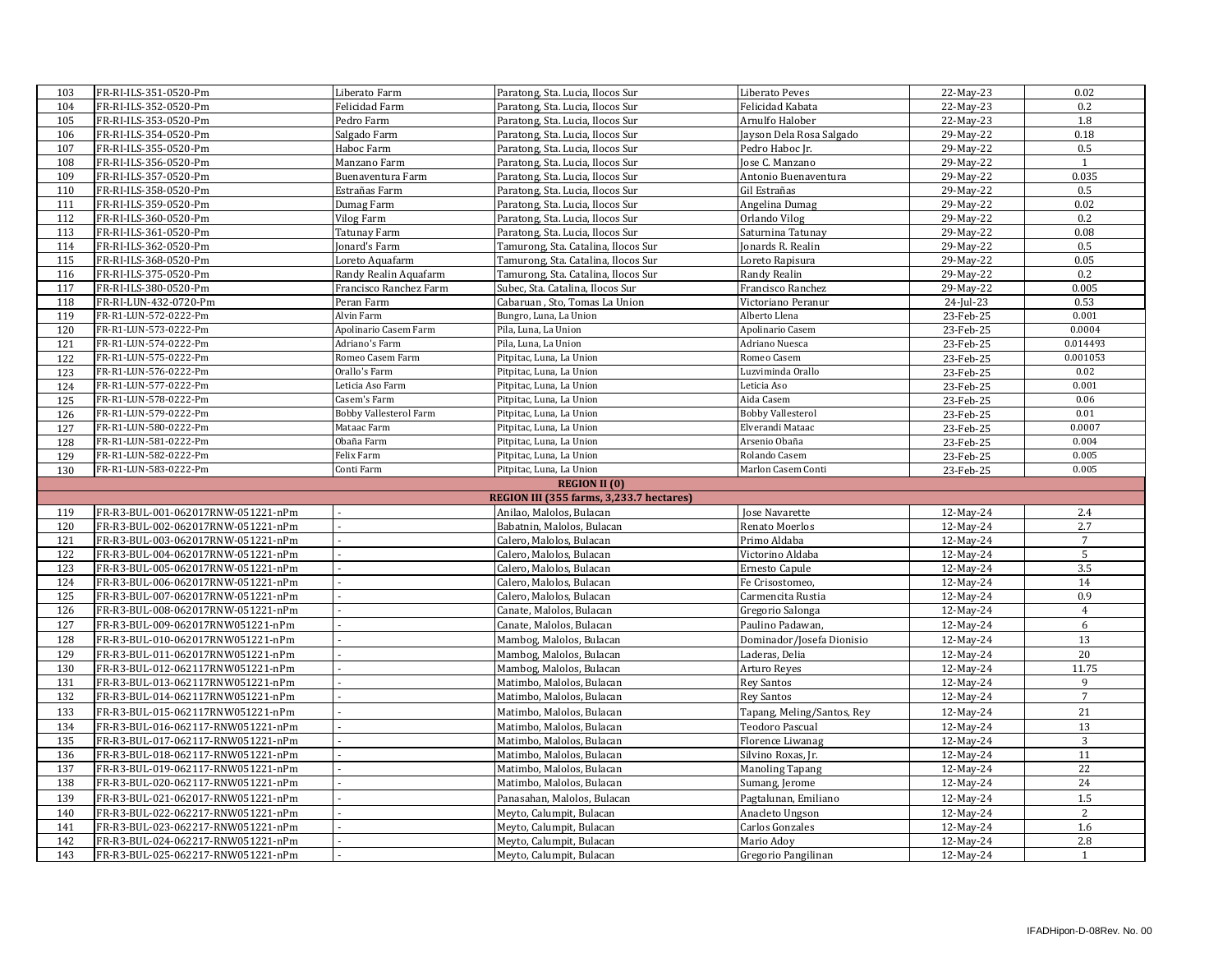| 144 | FR-R3-BUL-026-062217-RNW051221-nPm    |    | Meyto, Calumpit, Bulacan                   | Sonny Pangilinan      | 12-May-24   | 0.5                         |
|-----|---------------------------------------|----|--------------------------------------------|-----------------------|-------------|-----------------------------|
| 145 | FR-R3-BUL-027-062217-RNW051221-nPm    |    | Meyto, Calumpit, Bulacan                   | effry Faustino        | 12-May-24   | $\mathbf{1}$                |
| 146 | FR-R3-BUL-028-062217-RNW051221-nPm    |    | Meyto, Calumpit, Bulacan                   | Nolito Santos         | 12-May-24   | $\overline{c}$              |
| 147 | FR-R3-BUL-029-062217-RNW051221-nPm    |    | Meyto, Calumpit, Bulacan                   | Mark Mayer Osbuar     | 12-May-24   | 1.7                         |
| 148 | FR-R3-BUL-030-062217-RNW051221-nPm    |    | Panducot, Calumpit, Bulacan                | Oscar Jordan Flores   | 12-May-24   | 5                           |
| 149 | FR-R3-BUL-031-062317-RNW051221-nPm    |    | Panducot, Calumpit, Bulacan                | Godofredo Melo Santos | 12-May-24   | $\sqrt{2}$                  |
| 150 | FR-R3-BUL-032-062317-RNW051221-nPm    |    | Panducot, Calumpit, Bulacan                | Antonio Ablaza        | 12-May-24   | 3.4                         |
| 151 | FR-R3-BUL-033-062317-RNW051221-nPm    |    | Panducot, Calumpit, Bulacan                | <b>Fidel Torres</b>   | 12-May-24   | 3                           |
| 152 | FR-R3-BUL-034-062317-RNW051221-nPm    |    | Panducot, Calumpit, Bulacan                | Ariel Sy Tanco        | 12-May-24   | 5                           |
| 153 | FR-R3-BUL-035-062317-RNW051221-nPm    |    | Panducot, Calumpit, Bulacan                | Leopoldo Pablo        | 12-May-24   | $\mathbf{1}$                |
| 154 | FR-R3-BUL-036-062317-RNW051221-nPm    |    | Panducot, Calumpit, Bulacan                | Eufrocinio Laderas    | 12-May-24   | $\overline{4}$              |
| 155 | FR-R3-BUL-037-062317-RNW051221-nPm    |    | Panducot, Calumpit, Bulacan                | Wilfredo Legaspi      | 12-May-24   | 5                           |
| 156 | FR-R3-BUL-038-062317-RNW051221-nPm    |    | Panducot, Calumpit, Bulacan                | Florentino Estrella   | 12-May-24   | $\overline{4}$              |
| 157 | FR-R3-BUL-039-062317-RNW051221-nPm    |    | Panducot, Calumpit, Bulacan                | Herman Pangilinan     | 12-May-24   | $\mathbf{1}$                |
| 158 | FR-R3-BUL-040-062317-RNW051221-nPm    |    | Panducot, Calumpit, Bulacan                | Antonio Victoria      | 12-May-24   | 2.5                         |
| 159 | FR-R3-BUL-041-062717-RNW051221-nPm    |    | Bambang, Bocaue, Bulacan                   | Consolacion De Guzman | 12-May-24   | 26                          |
| 160 | FR-R3-BUL-042-062717-RNW051221-nPm    |    | Bambang, Bocaue, Bulacan                   |                       |             |                             |
|     |                                       |    |                                            | Timoteo Delos Reyes   | 12-May-24   | 2                           |
| 161 | FR-R3-BUL-043-062717-RNW051221-nPm    |    | Bambang, Bocaue, Bulacan                   | Pacito Hipolito       | 12-May-24   | 5                           |
| 162 | FR-R3-BUL-044-062717-RNW051221-nPm    |    | Bambang, Bocaue, Bulacan                   | Angel San Luis        | 12-May-24   | 10                          |
| 163 | FR-R3-BUL-045-062717-RNW051221-nPm    |    | Bambang, Bocaue, Bulacan                   | Paul Hipolito         | 12-May-24   | 5                           |
| 164 | FR-R3-BUL-046-062717-RNW051221-nPm    |    | Bambang/Sulucan, Bocaue, Bulacan           | Jose Valeriano        | 12-May-24   | 10                          |
| 165 | FR-R3-BUL-047-062817-RNW051221-nPm    |    | Bambang/Sulucan, Bocaue, Bulacan           | Gerry San Pedro       | 12-May-24   | 54                          |
| 166 | FR-R3-BUL-048-062817-RNW051221-nPm    |    | Bambang/Sulucan, Bocaue, Bulacan           | Romeo Dela Cruz       | 12-May-24   | 120                         |
| 167 | FR-R3-BUL-049-062817-RNW051221-nPm    |    | Bagumbayan/Sulucan/Bambang, Bocaue Bulacan | Eddie Mariano         | 12-May-24   | 60                          |
| 168 | FR-R3-BUL-050-062817-RNW051221-nPm    |    | Bagumbayan/Bambang. Bocaue, Bulacan        | Renato Mendoza,       | 12-May-24   | 20                          |
| 169 | FR-R3-BUL-051-06287-RNW051221-nPm     |    | Bambang, Bocaue, Bulacan                   | Amado Pascual         | 12-May-24   | 30                          |
| 170 | FR-R3-BUL-052-062817-RNW051221-nPm    |    | Bunlo, Bocaue, Bulacan                     | Lorenzo Dela Cruz     | 12-May-24   | $\mathbf{1}$                |
| 171 | FR-R3-BUL-053-063017-RNW051221-nPm    |    | Hagonoy, Bulacan                           | Cornelio Manansala    | 12-May-24   | 55                          |
| 172 | FR-R3-PAM-054-063017-RNW051221-nPm    |    | Masantol, Pampanga                         | Orlando Aliwalas      | 12-May-24   | $\mathcal{L}_{\mathcal{A}}$ |
| 173 | FR-R3-BUL-055-070317-RNW-05-12-21-nPm |    | Bambang, Bocaue, Bulacan                   | Rommel Sabellano      | 12-May-24   |                             |
| 174 | FR-R3-BUL-056-070417-RNW051221-nPm    |    | San Pablo, Hagonoy                         | Alfredo Atienza       | 12-May-24   |                             |
| 175 | FR-R3-BUL-057-071217-RNW051221-nPm    |    | Sto Rosario, Paombong, Bulacan             | Pedro Mendiola        | 12-May-24   | 2                           |
| 176 | FR-R3-BUL-058-071217-RNW051221-nPm    |    | Sto Rosario, Paombong, Bulacan             | Pio Santos            | 12-May-24   | $\mathbf{1}$                |
| 177 | FR-R3-BUL-059-071217-RNW051221-nPm    |    | Sto Rosario, Paombong, Bulacan             | Severo Dionisio       | 12-May-24   | $1\,$                       |
| 178 | FR-R3-BUL-060-071217-RNW051221-nPm    |    | Sto Rosario, Paombong, Bulacan             | Crispulo Dionisio     | 12-May-24   | $\mathbf{1}$                |
| 179 | FR-R3-BUL-061-072517-RNW051221-nPm    |    | Sto Rosario, Paombong, Bulacan             | Emeterio Eugenio      | 12-May-24   | 2                           |
| 180 | FR-R3-BUL-062-072517-RNW051221-nPm    |    | Sto Rosario, Paombong, Bulacan             | Vicente Quitlong      | 12-May-24   | $\overline{2}$              |
| 181 | FR-R3-BUL-063-072517-RNW051221-nPm    |    | Sto Rosario, Paombong, Bulacan             | Cenon Pangan          | 12-May-24   | 1.5                         |
| 182 | FR-R3-BUL-064-072517-RNW051221-nPm    |    | Sto Rosario, Paombong, Bulacan             | Arcadio Adriano       | 12-May-24   | $\mathbf{1}$                |
| 183 | FR-R3-BUL-065-072717-RNW051221-nPm    |    | Sto Rosario, Paombong, Bulacan             | Laureano Jumaquio     | 12-May-24   | $\mathbf{1}$                |
| 184 | FR-R3-BUL-066-072717-RNW051221-nPm    |    | Sto Rosario, Paombong, Bulacan             | Herminigildo Garcia   | 12-May-24   | 2                           |
| 185 | FR-R3-BUL-067-072717-RNW051221-nPm    |    | Sto Rosario, Paombong, Bulacan             | Leonardo Maclang      | 12-May-24   | 0.25                        |
| 186 | FR-R3-BUL-068-072717-RNW051221-nPm    |    | Sto Rosario, Paombong, Bulacan             | Paulino Caparas       | 12-May-24   | 2                           |
| 187 | FR-R3-BUL-069-072717-RNW051221-nPm    |    | Sto Rosario, Paombong, Bulacan             | Pedro Santos Jr.      | 12-May-24   | 2                           |
| 188 | FR-R3-BUL-070-072717-RNW051221-nPm    |    | Sto Rosario, Paombong, Bulacan             | Romeo Robles          | 12-May-24   | $\mathbf{1}$                |
| 189 | FR-R3-BUL-071-072717-RNW051221-nPm    |    | Sto Rosario, Paombong, Bulacan             | Eddie Adriano         | 12-May-24   | 1.5                         |
| 190 | FR-R3-PAM-073-030619-RNW032122-nPm    |    | Sta. Tereza 2nd Lubao, Pampanga            | Ruben Jimenez         | $6$ -Mar-25 | 3                           |
| 191 | FR-R3-PAM-074-030619-RNW032122-nPm    |    | Sta. Tereza 2nd Lubao, Pampanga            | Monico de Leon        | 6-Mar-25    | $\overline{c}$              |
| 192 | FR-R3-PAM-075-030619-RNW032122-nPm    |    | Sta. Tereza 2nd Lubao, Pampanga            | Ameng Pangan          | 6-Mar-25    | $\overline{3}$              |
| 193 | FR-R3-PAM-076-030619-RNW032122-nPm    |    | Sta. Tereza 2nd Lubao, Pampanga            | Jake Malit            | 6-Mar-25    | 3                           |
| 194 | FR-R3-PAM-077-030619-RNW032122-nPm    | L. | Sta. Tereza 2nd Lubao, Pampanga            | Noel Lejarde          | 6-Mar-25    | $\overline{c}$              |
| 195 |                                       |    | Sta. Tereza 2nd Lubao, Pampanga            | Teng-teng Danan       | 6-Mar-25    | $\overline{c}$              |
| 196 | FR-R3-PAM-079-030619-RNW032122-nPm    |    | Sta. Tereza 2nd Lubao, Pampanga            | <b>Bong Cruz</b>      | 6-Mar-25    | $\overline{c}$              |
| 197 | FR-R3-PAM-080-030619-RNW032122-nPm    |    | Sta. Tereza 2nd Lubao, Pampanga            | Connie Cruz           | 6-Mar-25    | 2                           |
|     |                                       |    |                                            |                       |             |                             |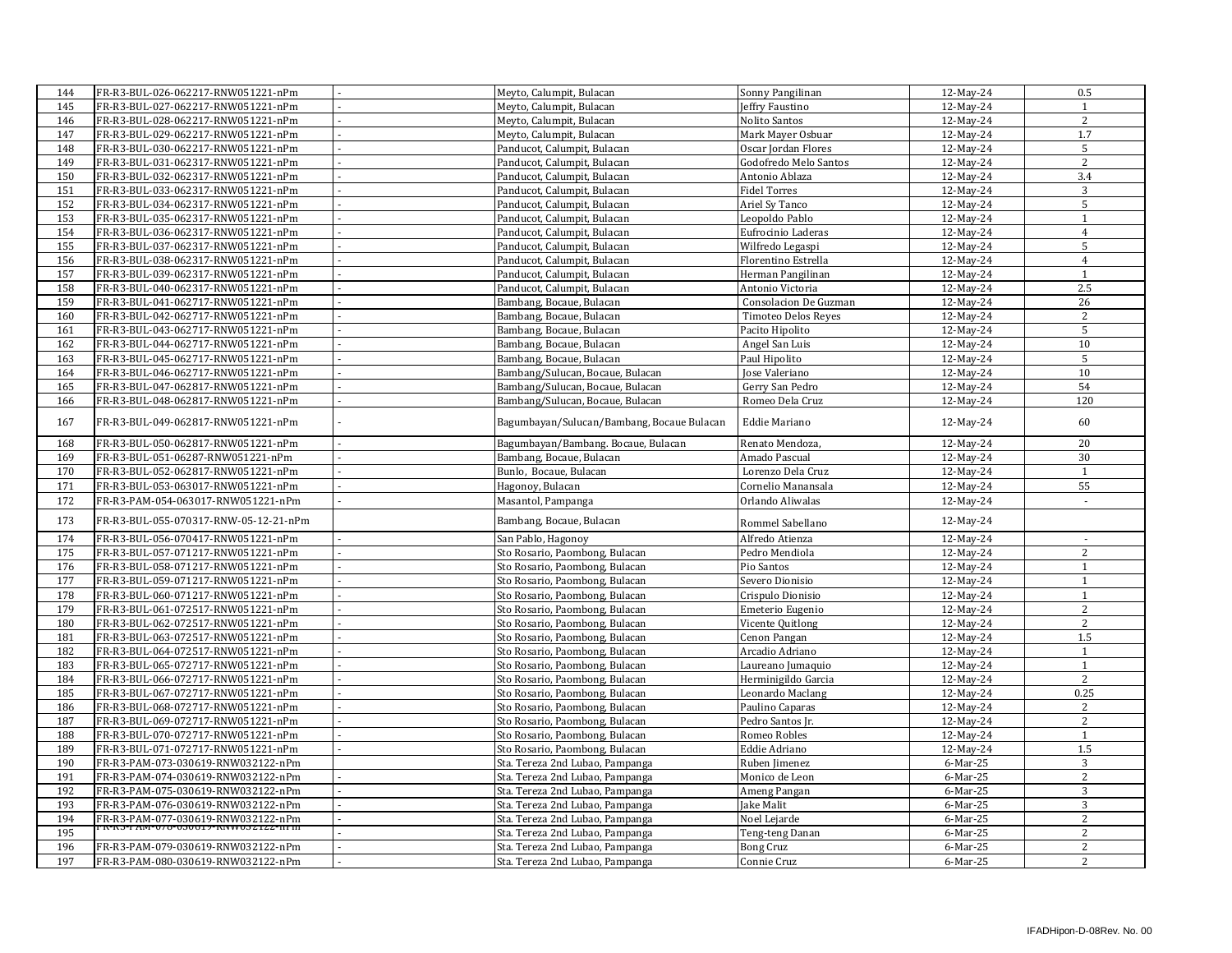| 199<br>FR-R3-PAM-082-030719-RNW032122-nPm<br>6-Mar-25<br>2<br>Sta. Tereza 2nd Lubao, Pampanga<br>Leonardo Simbol<br>FR-R3-PAM-083-030719RNW032122-nPm<br>1.8<br>200<br>Sta. Tereza 2nd Lubao, Pampanga<br>Efren Lacap<br>6-Mar-25<br>FR-R3-PAM-084-030719-RNW032122-nPm<br>$1\,$<br>201<br>Sta. Tereza 2nd Lubao, Pampanga<br>Lucila M. Bautista<br>6-Mar-25<br>202<br>FR-R3-PAM-085-030719-RNW032122-nPm<br>Sta. Tereza 2nd Lubao, Pampanga<br>Solomon Fernandez<br>6-Mar-25<br>$\mathbf{1}$<br>203<br>FR-R3-PAM-086-030719RNW032122-nPm<br>Sta. Tereza 2nd Lubao, Pampanga<br>Francisco Salonga<br>$6$ -Mar-25<br>$\mathbf{1}$<br>Efren Castro<br>$\mathbf{1}$<br>204<br>FR-R3-PAM-087-030719-RNW032122-nPm<br>Sta. Tereza 2nd Lubao, Pampanga<br>6-Mar-25<br>205<br>FR-R3-PAM-088-030719RNW032122-nPm<br>Sta. Tereza 2nd Lubao, Pampanga<br>Dennis Mendoza<br>6-Mar-25<br>$\mathbf{1}$<br>FR-R3-PAM-089-030719-RNW032122-nPm<br>Sta. Tereza 2nd Lubao, Pampanga<br>Margeline Reves<br>6-Mar-25<br>206<br>$\mathbf{1}$<br>FR-R3-PAM-090-030819-RNW032122-nPm<br>Sta. Tereza 2nd Lubao, Pampanga<br>Arga Dabu<br>207<br>6-Mar-25<br>$\overline{1}$<br>$\overline{2}$<br>208<br>FR-R3-PAM-091-030819-RNW032122-nPm<br>Sta. Tereza 2nd Lubao, Pampanga<br>Jimmy Manuyag<br>6-Mar-25<br>209<br>FR-R3-PAM-092-030819-RNW032122-nPm<br>Sta. Tereza 2nd Lubao, Pampanga<br>Orlando Maniangap<br>6-Mar-25<br>$\mathbf{1}$<br>FR-R3-PAM-093-030819-RNW032122-nPm<br>$\overline{c}$<br>210<br>Sta. Tereza 2nd Lubao, Pampanga<br>Abraham Isip<br>6-Mar-25<br>3<br>FR-R3-PAM-094-030819-RNW032122-nPm<br>211<br>Sta. Tereza 2nd Lubao, Pampanga<br>Isaac Isip<br>6-Mar-25<br>212<br>FR-R3-PAM-095-030819-RNW032122-nPm<br>Sta. Tereza 2nd Lubao, Pampanga<br>6-Mar-25<br>$\mathbf{1}$<br>213<br>FR-R3-PAM-096-030819-RNW032122-nPm<br>Sta. Tereza 2nd Lubao, Pampanga<br>6-Mar-25<br>2<br>FR-R3-PAM-097-031219-RNW032122-nPm<br>$1\,$<br>214<br>Brgy. San Jose Gumi, Pampanga<br>Rogelio Calma<br>6-Mar-25<br>0.5<br>215<br>FR-R3-PAM-099-031219-RNW032122-nPm<br>6-Mar-25<br>Brgy. San Jose Gumi, Pampanga<br>Agustin dela Cruz<br>6-Mar-25<br>0.5<br>216<br>FR-R3-PAM-101-031219-RNW032122-nPm<br>Brgy. San Jose Gumi, Pampanga<br>Narlita Fajardo<br>217<br>FR-R3-PAM-102-031219-RNW032122-nPm<br>Brgy. San Jose Gumi, Pampanga<br>Julio Garcia, Jr.<br>6-Mar-25<br>$\mathbf{1}$<br>$\overline{2}$<br>218<br>FR-R3-PAM-103-031219-RNW032122-nPm<br>6-Mar-25<br>Brgy. San Jose Gumi, Pampanga<br>Juanito Lintag<br>219<br>$1\,$<br>FR-R3-PAM-105-031219-RNW032122-nPm<br>Brgy. San Jose Gumi, Pampanga<br>Joey Manuyag<br>6-Mar-25<br>220<br>0.5<br>FR-R3-PAM-106-031219-RNW032122-nPm<br>Brgy. San Jose Gumi, Pampanga<br>Rey Manuyag<br>6-Mar-25<br>221<br>FR-R3-PAM-107-031219-RNW032122-nPm<br>6-Mar-25<br>Brgy. San Jose Gumi, Pampanga<br>Romeo Manuyag<br>$\mathbf{1}$<br>222<br>1.5<br>FR-R3-PAM-109-031319-RNW032122-nPm<br>Mariano Ocampo<br>6-Mar-25<br>Brgy. San Jose Gumi, Pampanga<br>223<br>FR-R3-PAM-110-031319-RNW032122-nPm<br>Brgy. San Jose Gumi, Pampanga<br>Melvin Ocampo<br>6-Mar-25<br>$\mathbf{1}$<br>224<br>FR-R3-PAM-112-031319-RNW032122-nPm<br>6-Mar-25<br>Brgy. San Jose Gumi, Pampanga<br>Rolando Ocampo<br>1<br>225<br>0.5<br>FR-R3-PAM-114-031319-RNW032122-nPm<br>Reynaldo Padilla<br>6-Mar-25<br>Brgy. San Jose Gumi, Pampanga<br>226<br>FR-R3-PAM-115-031319-RNW032122-nPm<br>Brgy. San Jose Gumi, Pampanga<br>Ricky Saplala<br>6-Mar-25<br>$\mathbf{1}$<br>227<br>FR-R3-PAM-118-031319-RNW032122-nPm<br>6-Mar-25<br>0.5<br>Brgy. San Jose Gumi, Pampanga<br><b>Bong Yumang</b><br>228<br>FR-R3-PAM-119-031419-RNW032122-nPm<br>Brgy. Bancal Pugad, Pampanga<br>Emilio T. Bautista<br>6-Mar-25<br>0.5<br>229<br>FR-R3-PAM-120-031419-RNW032122-nPm<br>Brgy. Bancal Pugad, Pampanga<br>Jeff M. Capuli<br>6-Mar-25<br>$\mathbf{1}$<br>230<br>FR-R3-PAM-121-031419-RNW032122-nPm<br>6-Mar-25<br>Brgy. Bancal Pugad, Pampanga<br>Marlon S. Cortez<br>$\mathbf{1}$<br>231<br>FR-R3-PAM-122-031419-RNW032122-nPm<br>Marvin M. Cortez<br>6-Mar-25<br>$\mathbf{1}$<br>Brgy. Bancal Pugad, Pampanga<br>232<br>FR-R3-PAM-123-031419-RNW032122-nPm<br>Brgy. Bancal Pugad, Pampanga<br>Zandro G. Cortez<br>6-Mar-25<br>$\mathbf{1}$<br>233<br>FR-R3-PAM-124-031419-RNW032122-nPm<br>6-Mar-25<br>$\mathbf{1}$<br>Brgy. Bancal Pugad, Pampanga<br>Reynaldo Jimenez<br>FR-R3-PAM-125-031419-RNW032122-nPm<br>Brgy. Bancal Pugad, Pampanga<br>234<br>TAMAYO, Rodrigo Sr., S.<br>6-Mar-25<br>$\mathbf{1}$<br>FR-R3-PAM-128-031419-RNW032122-nPm<br>Buboy Lagman<br>3<br>235<br>Brgy. San Juan, Pampanga<br>6-Mar-25<br>FR-R3-PAM-131-031519-RNW032122-nPm<br>Eduardo Aguilar<br>$\sqrt{2}$<br>236<br>Brgy. Balantacan, Pampanga<br>6-Mar-25<br>FR-R3-PAM-135-031519-RNW032122-nPm<br>Diosdado Danan<br>2.5<br>237<br>6-Mar-25<br>Brgy. Balantacan, Pampanga<br>FR-R3-PAM-136-031519-RNW032122-nPm<br>238<br>Dominador Gantang<br>Brgy. Balantacan, Pampanga<br>6-Mar-25<br>2<br>FR-R3-PAM-137-031519-RNW032122-nPm<br>2.5<br>239<br>Fernando Larioza<br>Brgy. Balantacan, Pampanga<br>6-Mar-25<br>FR-R3-PAM-139-031519-RNW032122-nPm<br>Rustico Manalansan<br>240<br>6-Mar-25<br>1.5<br>Brgy. Balantacan, Pampanga<br>FR-R3-PAM-140-031519-RNW032122-nPm<br>Renato Pineda<br>241<br>Brgy. Balantacan, Pampanga<br>6-Mar-25<br>1.5<br>FR-R3-PAM-141-031519-RNW032122-nPm<br>242<br>Rogelio Roque<br>$\mathbf{1}$<br>Brgy. Balantacan, Pampanga<br>6-Mar-25<br>FR-R3-PAM-142-031519-RNW032122-nPm<br>Fernando Valerio<br>243<br>6-Mar-25<br>1.5<br>Brgy. Balantacan, Pampanga<br>FR-R3-PAM-143-031519-RNW032122-nPm<br>Luis Valerio<br>1.5<br>244<br>Brgy. Balantacan, Pampanga<br>6-Mar-25<br>FR-R3-PAM-145-031919-RNW032122-nPm<br>Edwin Beltran, Jr.<br>23<br>245<br>6-Mar-25<br>Brgy. Calangain, Pampanga<br>FR-R3-PAM-146-031919-RNW032122-nPm<br>Efren Castro<br>0.5<br>246<br>Brgy. Calangain, Pampanga<br>6-Mar-25<br>FR-R3-PAM-147-031919-RNW032122-nPm<br>Fernan A. Cruz<br>247<br>6-Mar-25<br>1.3<br>Brgy. Calangain, Pampanga<br>FR-R3-PAM-148-031919-RNW032122-nPm<br>Ma. Victoria C. Cruz<br>0.5<br>248<br>Brgy. Calangain, Pampanga<br>6-Mar-25<br>FR-R3-PAM-151-031919-nPm<br>Emiliano V. Danan<br>249<br>0.8<br>Brgy. Calangain, Pampanga<br>6-Mar-25<br>250<br>FR-R3-PAM-152-031919-RNW032122-nPm<br>Melchor C. Danan<br>6-Mar-25<br>1.4<br>Brgy. Calangain, Pampanga<br>FR-R3-PAM-159-032019-RNW032122-nPm<br>Bienvenido B. Jimenez<br>251<br>6-Mar-25<br>$\mathbf{1}$<br>Brgy. Calangain, Pampanga<br>FR-R3-PAM-161-032019-RNW032122-nPm<br>2.2<br>252<br>Efren A. Lacap<br>Brgy. Calangain, Pampanga<br>6-Mar-25 | 198 | FR-R3-PAM-081-030719RNW032122-nPm | Sta. Tereza 2nd Lubao, Pampanga | Purita Cabiling | 6-Mar-25 | 1.8 |
|-------------------------------------------------------------------------------------------------------------------------------------------------------------------------------------------------------------------------------------------------------------------------------------------------------------------------------------------------------------------------------------------------------------------------------------------------------------------------------------------------------------------------------------------------------------------------------------------------------------------------------------------------------------------------------------------------------------------------------------------------------------------------------------------------------------------------------------------------------------------------------------------------------------------------------------------------------------------------------------------------------------------------------------------------------------------------------------------------------------------------------------------------------------------------------------------------------------------------------------------------------------------------------------------------------------------------------------------------------------------------------------------------------------------------------------------------------------------------------------------------------------------------------------------------------------------------------------------------------------------------------------------------------------------------------------------------------------------------------------------------------------------------------------------------------------------------------------------------------------------------------------------------------------------------------------------------------------------------------------------------------------------------------------------------------------------------------------------------------------------------------------------------------------------------------------------------------------------------------------------------------------------------------------------------------------------------------------------------------------------------------------------------------------------------------------------------------------------------------------------------------------------------------------------------------------------------------------------------------------------------------------------------------------------------------------------------------------------------------------------------------------------------------------------------------------------------------------------------------------------------------------------------------------------------------------------------------------------------------------------------------------------------------------------------------------------------------------------------------------------------------------------------------------------------------------------------------------------------------------------------------------------------------------------------------------------------------------------------------------------------------------------------------------------------------------------------------------------------------------------------------------------------------------------------------------------------------------------------------------------------------------------------------------------------------------------------------------------------------------------------------------------------------------------------------------------------------------------------------------------------------------------------------------------------------------------------------------------------------------------------------------------------------------------------------------------------------------------------------------------------------------------------------------------------------------------------------------------------------------------------------------------------------------------------------------------------------------------------------------------------------------------------------------------------------------------------------------------------------------------------------------------------------------------------------------------------------------------------------------------------------------------------------------------------------------------------------------------------------------------------------------------------------------------------------------------------------------------------------------------------------------------------------------------------------------------------------------------------------------------------------------------------------------------------------------------------------------------------------------------------------------------------------------------------------------------------------------------------------------------------------------------------------------------------------------------------------------------------------------------------------------------------------------------------------------------------------------------------------------------------------------------------------------------------------------------------------------------------------------------------------------------------------------------------------------------------------------------------------------------------------------------------------------------------------------------------------------------------------------------------------------------------------------------------------------------------------------------------------------------------------------------------------------------------------------------------------------------------------------------------------------------------------------------------------------------------------------------------------------------------------------------------------------------------------------------------------------------------------------------------------------------------------------------------------------------------------------------------------------------------------------------------------------------------------------------------------------------------------------------------------------------------|-----|-----------------------------------|---------------------------------|-----------------|----------|-----|
|                                                                                                                                                                                                                                                                                                                                                                                                                                                                                                                                                                                                                                                                                                                                                                                                                                                                                                                                                                                                                                                                                                                                                                                                                                                                                                                                                                                                                                                                                                                                                                                                                                                                                                                                                                                                                                                                                                                                                                                                                                                                                                                                                                                                                                                                                                                                                                                                                                                                                                                                                                                                                                                                                                                                                                                                                                                                                                                                                                                                                                                                                                                                                                                                                                                                                                                                                                                                                                                                                                                                                                                                                                                                                                                                                                                                                                                                                                                                                                                                                                                                                                                                                                                                                                                                                                                                                                                                                                                                                                                                                                                                                                                                                                                                                                                                                                                                                                                                                                                                                                                                                                                                                                                                                                                                                                                                                                                                                                                                                                                                                                                                                                                                                                                                                                                                                                                                                                                                                                                                                                                                                                                                                                                                                                                                                                                                                                                                                                                                                                                                                                                                                                                 |     |                                   |                                 |                 |          |     |
|                                                                                                                                                                                                                                                                                                                                                                                                                                                                                                                                                                                                                                                                                                                                                                                                                                                                                                                                                                                                                                                                                                                                                                                                                                                                                                                                                                                                                                                                                                                                                                                                                                                                                                                                                                                                                                                                                                                                                                                                                                                                                                                                                                                                                                                                                                                                                                                                                                                                                                                                                                                                                                                                                                                                                                                                                                                                                                                                                                                                                                                                                                                                                                                                                                                                                                                                                                                                                                                                                                                                                                                                                                                                                                                                                                                                                                                                                                                                                                                                                                                                                                                                                                                                                                                                                                                                                                                                                                                                                                                                                                                                                                                                                                                                                                                                                                                                                                                                                                                                                                                                                                                                                                                                                                                                                                                                                                                                                                                                                                                                                                                                                                                                                                                                                                                                                                                                                                                                                                                                                                                                                                                                                                                                                                                                                                                                                                                                                                                                                                                                                                                                                                                 |     |                                   |                                 |                 |          |     |
|                                                                                                                                                                                                                                                                                                                                                                                                                                                                                                                                                                                                                                                                                                                                                                                                                                                                                                                                                                                                                                                                                                                                                                                                                                                                                                                                                                                                                                                                                                                                                                                                                                                                                                                                                                                                                                                                                                                                                                                                                                                                                                                                                                                                                                                                                                                                                                                                                                                                                                                                                                                                                                                                                                                                                                                                                                                                                                                                                                                                                                                                                                                                                                                                                                                                                                                                                                                                                                                                                                                                                                                                                                                                                                                                                                                                                                                                                                                                                                                                                                                                                                                                                                                                                                                                                                                                                                                                                                                                                                                                                                                                                                                                                                                                                                                                                                                                                                                                                                                                                                                                                                                                                                                                                                                                                                                                                                                                                                                                                                                                                                                                                                                                                                                                                                                                                                                                                                                                                                                                                                                                                                                                                                                                                                                                                                                                                                                                                                                                                                                                                                                                                                                 |     |                                   |                                 |                 |          |     |
|                                                                                                                                                                                                                                                                                                                                                                                                                                                                                                                                                                                                                                                                                                                                                                                                                                                                                                                                                                                                                                                                                                                                                                                                                                                                                                                                                                                                                                                                                                                                                                                                                                                                                                                                                                                                                                                                                                                                                                                                                                                                                                                                                                                                                                                                                                                                                                                                                                                                                                                                                                                                                                                                                                                                                                                                                                                                                                                                                                                                                                                                                                                                                                                                                                                                                                                                                                                                                                                                                                                                                                                                                                                                                                                                                                                                                                                                                                                                                                                                                                                                                                                                                                                                                                                                                                                                                                                                                                                                                                                                                                                                                                                                                                                                                                                                                                                                                                                                                                                                                                                                                                                                                                                                                                                                                                                                                                                                                                                                                                                                                                                                                                                                                                                                                                                                                                                                                                                                                                                                                                                                                                                                                                                                                                                                                                                                                                                                                                                                                                                                                                                                                                                 |     |                                   |                                 |                 |          |     |
|                                                                                                                                                                                                                                                                                                                                                                                                                                                                                                                                                                                                                                                                                                                                                                                                                                                                                                                                                                                                                                                                                                                                                                                                                                                                                                                                                                                                                                                                                                                                                                                                                                                                                                                                                                                                                                                                                                                                                                                                                                                                                                                                                                                                                                                                                                                                                                                                                                                                                                                                                                                                                                                                                                                                                                                                                                                                                                                                                                                                                                                                                                                                                                                                                                                                                                                                                                                                                                                                                                                                                                                                                                                                                                                                                                                                                                                                                                                                                                                                                                                                                                                                                                                                                                                                                                                                                                                                                                                                                                                                                                                                                                                                                                                                                                                                                                                                                                                                                                                                                                                                                                                                                                                                                                                                                                                                                                                                                                                                                                                                                                                                                                                                                                                                                                                                                                                                                                                                                                                                                                                                                                                                                                                                                                                                                                                                                                                                                                                                                                                                                                                                                                                 |     |                                   |                                 |                 |          |     |
|                                                                                                                                                                                                                                                                                                                                                                                                                                                                                                                                                                                                                                                                                                                                                                                                                                                                                                                                                                                                                                                                                                                                                                                                                                                                                                                                                                                                                                                                                                                                                                                                                                                                                                                                                                                                                                                                                                                                                                                                                                                                                                                                                                                                                                                                                                                                                                                                                                                                                                                                                                                                                                                                                                                                                                                                                                                                                                                                                                                                                                                                                                                                                                                                                                                                                                                                                                                                                                                                                                                                                                                                                                                                                                                                                                                                                                                                                                                                                                                                                                                                                                                                                                                                                                                                                                                                                                                                                                                                                                                                                                                                                                                                                                                                                                                                                                                                                                                                                                                                                                                                                                                                                                                                                                                                                                                                                                                                                                                                                                                                                                                                                                                                                                                                                                                                                                                                                                                                                                                                                                                                                                                                                                                                                                                                                                                                                                                                                                                                                                                                                                                                                                                 |     |                                   |                                 |                 |          |     |
|                                                                                                                                                                                                                                                                                                                                                                                                                                                                                                                                                                                                                                                                                                                                                                                                                                                                                                                                                                                                                                                                                                                                                                                                                                                                                                                                                                                                                                                                                                                                                                                                                                                                                                                                                                                                                                                                                                                                                                                                                                                                                                                                                                                                                                                                                                                                                                                                                                                                                                                                                                                                                                                                                                                                                                                                                                                                                                                                                                                                                                                                                                                                                                                                                                                                                                                                                                                                                                                                                                                                                                                                                                                                                                                                                                                                                                                                                                                                                                                                                                                                                                                                                                                                                                                                                                                                                                                                                                                                                                                                                                                                                                                                                                                                                                                                                                                                                                                                                                                                                                                                                                                                                                                                                                                                                                                                                                                                                                                                                                                                                                                                                                                                                                                                                                                                                                                                                                                                                                                                                                                                                                                                                                                                                                                                                                                                                                                                                                                                                                                                                                                                                                                 |     |                                   |                                 |                 |          |     |
|                                                                                                                                                                                                                                                                                                                                                                                                                                                                                                                                                                                                                                                                                                                                                                                                                                                                                                                                                                                                                                                                                                                                                                                                                                                                                                                                                                                                                                                                                                                                                                                                                                                                                                                                                                                                                                                                                                                                                                                                                                                                                                                                                                                                                                                                                                                                                                                                                                                                                                                                                                                                                                                                                                                                                                                                                                                                                                                                                                                                                                                                                                                                                                                                                                                                                                                                                                                                                                                                                                                                                                                                                                                                                                                                                                                                                                                                                                                                                                                                                                                                                                                                                                                                                                                                                                                                                                                                                                                                                                                                                                                                                                                                                                                                                                                                                                                                                                                                                                                                                                                                                                                                                                                                                                                                                                                                                                                                                                                                                                                                                                                                                                                                                                                                                                                                                                                                                                                                                                                                                                                                                                                                                                                                                                                                                                                                                                                                                                                                                                                                                                                                                                                 |     |                                   |                                 |                 |          |     |
|                                                                                                                                                                                                                                                                                                                                                                                                                                                                                                                                                                                                                                                                                                                                                                                                                                                                                                                                                                                                                                                                                                                                                                                                                                                                                                                                                                                                                                                                                                                                                                                                                                                                                                                                                                                                                                                                                                                                                                                                                                                                                                                                                                                                                                                                                                                                                                                                                                                                                                                                                                                                                                                                                                                                                                                                                                                                                                                                                                                                                                                                                                                                                                                                                                                                                                                                                                                                                                                                                                                                                                                                                                                                                                                                                                                                                                                                                                                                                                                                                                                                                                                                                                                                                                                                                                                                                                                                                                                                                                                                                                                                                                                                                                                                                                                                                                                                                                                                                                                                                                                                                                                                                                                                                                                                                                                                                                                                                                                                                                                                                                                                                                                                                                                                                                                                                                                                                                                                                                                                                                                                                                                                                                                                                                                                                                                                                                                                                                                                                                                                                                                                                                                 |     |                                   |                                 |                 |          |     |
|                                                                                                                                                                                                                                                                                                                                                                                                                                                                                                                                                                                                                                                                                                                                                                                                                                                                                                                                                                                                                                                                                                                                                                                                                                                                                                                                                                                                                                                                                                                                                                                                                                                                                                                                                                                                                                                                                                                                                                                                                                                                                                                                                                                                                                                                                                                                                                                                                                                                                                                                                                                                                                                                                                                                                                                                                                                                                                                                                                                                                                                                                                                                                                                                                                                                                                                                                                                                                                                                                                                                                                                                                                                                                                                                                                                                                                                                                                                                                                                                                                                                                                                                                                                                                                                                                                                                                                                                                                                                                                                                                                                                                                                                                                                                                                                                                                                                                                                                                                                                                                                                                                                                                                                                                                                                                                                                                                                                                                                                                                                                                                                                                                                                                                                                                                                                                                                                                                                                                                                                                                                                                                                                                                                                                                                                                                                                                                                                                                                                                                                                                                                                                                                 |     |                                   |                                 |                 |          |     |
|                                                                                                                                                                                                                                                                                                                                                                                                                                                                                                                                                                                                                                                                                                                                                                                                                                                                                                                                                                                                                                                                                                                                                                                                                                                                                                                                                                                                                                                                                                                                                                                                                                                                                                                                                                                                                                                                                                                                                                                                                                                                                                                                                                                                                                                                                                                                                                                                                                                                                                                                                                                                                                                                                                                                                                                                                                                                                                                                                                                                                                                                                                                                                                                                                                                                                                                                                                                                                                                                                                                                                                                                                                                                                                                                                                                                                                                                                                                                                                                                                                                                                                                                                                                                                                                                                                                                                                                                                                                                                                                                                                                                                                                                                                                                                                                                                                                                                                                                                                                                                                                                                                                                                                                                                                                                                                                                                                                                                                                                                                                                                                                                                                                                                                                                                                                                                                                                                                                                                                                                                                                                                                                                                                                                                                                                                                                                                                                                                                                                                                                                                                                                                                                 |     |                                   |                                 |                 |          |     |
|                                                                                                                                                                                                                                                                                                                                                                                                                                                                                                                                                                                                                                                                                                                                                                                                                                                                                                                                                                                                                                                                                                                                                                                                                                                                                                                                                                                                                                                                                                                                                                                                                                                                                                                                                                                                                                                                                                                                                                                                                                                                                                                                                                                                                                                                                                                                                                                                                                                                                                                                                                                                                                                                                                                                                                                                                                                                                                                                                                                                                                                                                                                                                                                                                                                                                                                                                                                                                                                                                                                                                                                                                                                                                                                                                                                                                                                                                                                                                                                                                                                                                                                                                                                                                                                                                                                                                                                                                                                                                                                                                                                                                                                                                                                                                                                                                                                                                                                                                                                                                                                                                                                                                                                                                                                                                                                                                                                                                                                                                                                                                                                                                                                                                                                                                                                                                                                                                                                                                                                                                                                                                                                                                                                                                                                                                                                                                                                                                                                                                                                                                                                                                                                 |     |                                   |                                 |                 |          |     |
|                                                                                                                                                                                                                                                                                                                                                                                                                                                                                                                                                                                                                                                                                                                                                                                                                                                                                                                                                                                                                                                                                                                                                                                                                                                                                                                                                                                                                                                                                                                                                                                                                                                                                                                                                                                                                                                                                                                                                                                                                                                                                                                                                                                                                                                                                                                                                                                                                                                                                                                                                                                                                                                                                                                                                                                                                                                                                                                                                                                                                                                                                                                                                                                                                                                                                                                                                                                                                                                                                                                                                                                                                                                                                                                                                                                                                                                                                                                                                                                                                                                                                                                                                                                                                                                                                                                                                                                                                                                                                                                                                                                                                                                                                                                                                                                                                                                                                                                                                                                                                                                                                                                                                                                                                                                                                                                                                                                                                                                                                                                                                                                                                                                                                                                                                                                                                                                                                                                                                                                                                                                                                                                                                                                                                                                                                                                                                                                                                                                                                                                                                                                                                                                 |     |                                   |                                 |                 |          |     |
|                                                                                                                                                                                                                                                                                                                                                                                                                                                                                                                                                                                                                                                                                                                                                                                                                                                                                                                                                                                                                                                                                                                                                                                                                                                                                                                                                                                                                                                                                                                                                                                                                                                                                                                                                                                                                                                                                                                                                                                                                                                                                                                                                                                                                                                                                                                                                                                                                                                                                                                                                                                                                                                                                                                                                                                                                                                                                                                                                                                                                                                                                                                                                                                                                                                                                                                                                                                                                                                                                                                                                                                                                                                                                                                                                                                                                                                                                                                                                                                                                                                                                                                                                                                                                                                                                                                                                                                                                                                                                                                                                                                                                                                                                                                                                                                                                                                                                                                                                                                                                                                                                                                                                                                                                                                                                                                                                                                                                                                                                                                                                                                                                                                                                                                                                                                                                                                                                                                                                                                                                                                                                                                                                                                                                                                                                                                                                                                                                                                                                                                                                                                                                                                 |     |                                   |                                 |                 |          |     |
|                                                                                                                                                                                                                                                                                                                                                                                                                                                                                                                                                                                                                                                                                                                                                                                                                                                                                                                                                                                                                                                                                                                                                                                                                                                                                                                                                                                                                                                                                                                                                                                                                                                                                                                                                                                                                                                                                                                                                                                                                                                                                                                                                                                                                                                                                                                                                                                                                                                                                                                                                                                                                                                                                                                                                                                                                                                                                                                                                                                                                                                                                                                                                                                                                                                                                                                                                                                                                                                                                                                                                                                                                                                                                                                                                                                                                                                                                                                                                                                                                                                                                                                                                                                                                                                                                                                                                                                                                                                                                                                                                                                                                                                                                                                                                                                                                                                                                                                                                                                                                                                                                                                                                                                                                                                                                                                                                                                                                                                                                                                                                                                                                                                                                                                                                                                                                                                                                                                                                                                                                                                                                                                                                                                                                                                                                                                                                                                                                                                                                                                                                                                                                                                 |     |                                   |                                 |                 |          |     |
|                                                                                                                                                                                                                                                                                                                                                                                                                                                                                                                                                                                                                                                                                                                                                                                                                                                                                                                                                                                                                                                                                                                                                                                                                                                                                                                                                                                                                                                                                                                                                                                                                                                                                                                                                                                                                                                                                                                                                                                                                                                                                                                                                                                                                                                                                                                                                                                                                                                                                                                                                                                                                                                                                                                                                                                                                                                                                                                                                                                                                                                                                                                                                                                                                                                                                                                                                                                                                                                                                                                                                                                                                                                                                                                                                                                                                                                                                                                                                                                                                                                                                                                                                                                                                                                                                                                                                                                                                                                                                                                                                                                                                                                                                                                                                                                                                                                                                                                                                                                                                                                                                                                                                                                                                                                                                                                                                                                                                                                                                                                                                                                                                                                                                                                                                                                                                                                                                                                                                                                                                                                                                                                                                                                                                                                                                                                                                                                                                                                                                                                                                                                                                                                 |     |                                   |                                 |                 |          |     |
|                                                                                                                                                                                                                                                                                                                                                                                                                                                                                                                                                                                                                                                                                                                                                                                                                                                                                                                                                                                                                                                                                                                                                                                                                                                                                                                                                                                                                                                                                                                                                                                                                                                                                                                                                                                                                                                                                                                                                                                                                                                                                                                                                                                                                                                                                                                                                                                                                                                                                                                                                                                                                                                                                                                                                                                                                                                                                                                                                                                                                                                                                                                                                                                                                                                                                                                                                                                                                                                                                                                                                                                                                                                                                                                                                                                                                                                                                                                                                                                                                                                                                                                                                                                                                                                                                                                                                                                                                                                                                                                                                                                                                                                                                                                                                                                                                                                                                                                                                                                                                                                                                                                                                                                                                                                                                                                                                                                                                                                                                                                                                                                                                                                                                                                                                                                                                                                                                                                                                                                                                                                                                                                                                                                                                                                                                                                                                                                                                                                                                                                                                                                                                                                 |     |                                   |                                 |                 |          |     |
|                                                                                                                                                                                                                                                                                                                                                                                                                                                                                                                                                                                                                                                                                                                                                                                                                                                                                                                                                                                                                                                                                                                                                                                                                                                                                                                                                                                                                                                                                                                                                                                                                                                                                                                                                                                                                                                                                                                                                                                                                                                                                                                                                                                                                                                                                                                                                                                                                                                                                                                                                                                                                                                                                                                                                                                                                                                                                                                                                                                                                                                                                                                                                                                                                                                                                                                                                                                                                                                                                                                                                                                                                                                                                                                                                                                                                                                                                                                                                                                                                                                                                                                                                                                                                                                                                                                                                                                                                                                                                                                                                                                                                                                                                                                                                                                                                                                                                                                                                                                                                                                                                                                                                                                                                                                                                                                                                                                                                                                                                                                                                                                                                                                                                                                                                                                                                                                                                                                                                                                                                                                                                                                                                                                                                                                                                                                                                                                                                                                                                                                                                                                                                                                 |     |                                   |                                 |                 |          |     |
|                                                                                                                                                                                                                                                                                                                                                                                                                                                                                                                                                                                                                                                                                                                                                                                                                                                                                                                                                                                                                                                                                                                                                                                                                                                                                                                                                                                                                                                                                                                                                                                                                                                                                                                                                                                                                                                                                                                                                                                                                                                                                                                                                                                                                                                                                                                                                                                                                                                                                                                                                                                                                                                                                                                                                                                                                                                                                                                                                                                                                                                                                                                                                                                                                                                                                                                                                                                                                                                                                                                                                                                                                                                                                                                                                                                                                                                                                                                                                                                                                                                                                                                                                                                                                                                                                                                                                                                                                                                                                                                                                                                                                                                                                                                                                                                                                                                                                                                                                                                                                                                                                                                                                                                                                                                                                                                                                                                                                                                                                                                                                                                                                                                                                                                                                                                                                                                                                                                                                                                                                                                                                                                                                                                                                                                                                                                                                                                                                                                                                                                                                                                                                                                 |     |                                   |                                 |                 |          |     |
|                                                                                                                                                                                                                                                                                                                                                                                                                                                                                                                                                                                                                                                                                                                                                                                                                                                                                                                                                                                                                                                                                                                                                                                                                                                                                                                                                                                                                                                                                                                                                                                                                                                                                                                                                                                                                                                                                                                                                                                                                                                                                                                                                                                                                                                                                                                                                                                                                                                                                                                                                                                                                                                                                                                                                                                                                                                                                                                                                                                                                                                                                                                                                                                                                                                                                                                                                                                                                                                                                                                                                                                                                                                                                                                                                                                                                                                                                                                                                                                                                                                                                                                                                                                                                                                                                                                                                                                                                                                                                                                                                                                                                                                                                                                                                                                                                                                                                                                                                                                                                                                                                                                                                                                                                                                                                                                                                                                                                                                                                                                                                                                                                                                                                                                                                                                                                                                                                                                                                                                                                                                                                                                                                                                                                                                                                                                                                                                                                                                                                                                                                                                                                                                 |     |                                   |                                 |                 |          |     |
|                                                                                                                                                                                                                                                                                                                                                                                                                                                                                                                                                                                                                                                                                                                                                                                                                                                                                                                                                                                                                                                                                                                                                                                                                                                                                                                                                                                                                                                                                                                                                                                                                                                                                                                                                                                                                                                                                                                                                                                                                                                                                                                                                                                                                                                                                                                                                                                                                                                                                                                                                                                                                                                                                                                                                                                                                                                                                                                                                                                                                                                                                                                                                                                                                                                                                                                                                                                                                                                                                                                                                                                                                                                                                                                                                                                                                                                                                                                                                                                                                                                                                                                                                                                                                                                                                                                                                                                                                                                                                                                                                                                                                                                                                                                                                                                                                                                                                                                                                                                                                                                                                                                                                                                                                                                                                                                                                                                                                                                                                                                                                                                                                                                                                                                                                                                                                                                                                                                                                                                                                                                                                                                                                                                                                                                                                                                                                                                                                                                                                                                                                                                                                                                 |     |                                   |                                 |                 |          |     |
|                                                                                                                                                                                                                                                                                                                                                                                                                                                                                                                                                                                                                                                                                                                                                                                                                                                                                                                                                                                                                                                                                                                                                                                                                                                                                                                                                                                                                                                                                                                                                                                                                                                                                                                                                                                                                                                                                                                                                                                                                                                                                                                                                                                                                                                                                                                                                                                                                                                                                                                                                                                                                                                                                                                                                                                                                                                                                                                                                                                                                                                                                                                                                                                                                                                                                                                                                                                                                                                                                                                                                                                                                                                                                                                                                                                                                                                                                                                                                                                                                                                                                                                                                                                                                                                                                                                                                                                                                                                                                                                                                                                                                                                                                                                                                                                                                                                                                                                                                                                                                                                                                                                                                                                                                                                                                                                                                                                                                                                                                                                                                                                                                                                                                                                                                                                                                                                                                                                                                                                                                                                                                                                                                                                                                                                                                                                                                                                                                                                                                                                                                                                                                                                 |     |                                   |                                 |                 |          |     |
|                                                                                                                                                                                                                                                                                                                                                                                                                                                                                                                                                                                                                                                                                                                                                                                                                                                                                                                                                                                                                                                                                                                                                                                                                                                                                                                                                                                                                                                                                                                                                                                                                                                                                                                                                                                                                                                                                                                                                                                                                                                                                                                                                                                                                                                                                                                                                                                                                                                                                                                                                                                                                                                                                                                                                                                                                                                                                                                                                                                                                                                                                                                                                                                                                                                                                                                                                                                                                                                                                                                                                                                                                                                                                                                                                                                                                                                                                                                                                                                                                                                                                                                                                                                                                                                                                                                                                                                                                                                                                                                                                                                                                                                                                                                                                                                                                                                                                                                                                                                                                                                                                                                                                                                                                                                                                                                                                                                                                                                                                                                                                                                                                                                                                                                                                                                                                                                                                                                                                                                                                                                                                                                                                                                                                                                                                                                                                                                                                                                                                                                                                                                                                                                 |     |                                   |                                 |                 |          |     |
|                                                                                                                                                                                                                                                                                                                                                                                                                                                                                                                                                                                                                                                                                                                                                                                                                                                                                                                                                                                                                                                                                                                                                                                                                                                                                                                                                                                                                                                                                                                                                                                                                                                                                                                                                                                                                                                                                                                                                                                                                                                                                                                                                                                                                                                                                                                                                                                                                                                                                                                                                                                                                                                                                                                                                                                                                                                                                                                                                                                                                                                                                                                                                                                                                                                                                                                                                                                                                                                                                                                                                                                                                                                                                                                                                                                                                                                                                                                                                                                                                                                                                                                                                                                                                                                                                                                                                                                                                                                                                                                                                                                                                                                                                                                                                                                                                                                                                                                                                                                                                                                                                                                                                                                                                                                                                                                                                                                                                                                                                                                                                                                                                                                                                                                                                                                                                                                                                                                                                                                                                                                                                                                                                                                                                                                                                                                                                                                                                                                                                                                                                                                                                                                 |     |                                   |                                 |                 |          |     |
|                                                                                                                                                                                                                                                                                                                                                                                                                                                                                                                                                                                                                                                                                                                                                                                                                                                                                                                                                                                                                                                                                                                                                                                                                                                                                                                                                                                                                                                                                                                                                                                                                                                                                                                                                                                                                                                                                                                                                                                                                                                                                                                                                                                                                                                                                                                                                                                                                                                                                                                                                                                                                                                                                                                                                                                                                                                                                                                                                                                                                                                                                                                                                                                                                                                                                                                                                                                                                                                                                                                                                                                                                                                                                                                                                                                                                                                                                                                                                                                                                                                                                                                                                                                                                                                                                                                                                                                                                                                                                                                                                                                                                                                                                                                                                                                                                                                                                                                                                                                                                                                                                                                                                                                                                                                                                                                                                                                                                                                                                                                                                                                                                                                                                                                                                                                                                                                                                                                                                                                                                                                                                                                                                                                                                                                                                                                                                                                                                                                                                                                                                                                                                                                 |     |                                   |                                 |                 |          |     |
|                                                                                                                                                                                                                                                                                                                                                                                                                                                                                                                                                                                                                                                                                                                                                                                                                                                                                                                                                                                                                                                                                                                                                                                                                                                                                                                                                                                                                                                                                                                                                                                                                                                                                                                                                                                                                                                                                                                                                                                                                                                                                                                                                                                                                                                                                                                                                                                                                                                                                                                                                                                                                                                                                                                                                                                                                                                                                                                                                                                                                                                                                                                                                                                                                                                                                                                                                                                                                                                                                                                                                                                                                                                                                                                                                                                                                                                                                                                                                                                                                                                                                                                                                                                                                                                                                                                                                                                                                                                                                                                                                                                                                                                                                                                                                                                                                                                                                                                                                                                                                                                                                                                                                                                                                                                                                                                                                                                                                                                                                                                                                                                                                                                                                                                                                                                                                                                                                                                                                                                                                                                                                                                                                                                                                                                                                                                                                                                                                                                                                                                                                                                                                                                 |     |                                   |                                 |                 |          |     |
|                                                                                                                                                                                                                                                                                                                                                                                                                                                                                                                                                                                                                                                                                                                                                                                                                                                                                                                                                                                                                                                                                                                                                                                                                                                                                                                                                                                                                                                                                                                                                                                                                                                                                                                                                                                                                                                                                                                                                                                                                                                                                                                                                                                                                                                                                                                                                                                                                                                                                                                                                                                                                                                                                                                                                                                                                                                                                                                                                                                                                                                                                                                                                                                                                                                                                                                                                                                                                                                                                                                                                                                                                                                                                                                                                                                                                                                                                                                                                                                                                                                                                                                                                                                                                                                                                                                                                                                                                                                                                                                                                                                                                                                                                                                                                                                                                                                                                                                                                                                                                                                                                                                                                                                                                                                                                                                                                                                                                                                                                                                                                                                                                                                                                                                                                                                                                                                                                                                                                                                                                                                                                                                                                                                                                                                                                                                                                                                                                                                                                                                                                                                                                                                 |     |                                   |                                 |                 |          |     |
|                                                                                                                                                                                                                                                                                                                                                                                                                                                                                                                                                                                                                                                                                                                                                                                                                                                                                                                                                                                                                                                                                                                                                                                                                                                                                                                                                                                                                                                                                                                                                                                                                                                                                                                                                                                                                                                                                                                                                                                                                                                                                                                                                                                                                                                                                                                                                                                                                                                                                                                                                                                                                                                                                                                                                                                                                                                                                                                                                                                                                                                                                                                                                                                                                                                                                                                                                                                                                                                                                                                                                                                                                                                                                                                                                                                                                                                                                                                                                                                                                                                                                                                                                                                                                                                                                                                                                                                                                                                                                                                                                                                                                                                                                                                                                                                                                                                                                                                                                                                                                                                                                                                                                                                                                                                                                                                                                                                                                                                                                                                                                                                                                                                                                                                                                                                                                                                                                                                                                                                                                                                                                                                                                                                                                                                                                                                                                                                                                                                                                                                                                                                                                                                 |     |                                   |                                 |                 |          |     |
|                                                                                                                                                                                                                                                                                                                                                                                                                                                                                                                                                                                                                                                                                                                                                                                                                                                                                                                                                                                                                                                                                                                                                                                                                                                                                                                                                                                                                                                                                                                                                                                                                                                                                                                                                                                                                                                                                                                                                                                                                                                                                                                                                                                                                                                                                                                                                                                                                                                                                                                                                                                                                                                                                                                                                                                                                                                                                                                                                                                                                                                                                                                                                                                                                                                                                                                                                                                                                                                                                                                                                                                                                                                                                                                                                                                                                                                                                                                                                                                                                                                                                                                                                                                                                                                                                                                                                                                                                                                                                                                                                                                                                                                                                                                                                                                                                                                                                                                                                                                                                                                                                                                                                                                                                                                                                                                                                                                                                                                                                                                                                                                                                                                                                                                                                                                                                                                                                                                                                                                                                                                                                                                                                                                                                                                                                                                                                                                                                                                                                                                                                                                                                                                 |     |                                   |                                 |                 |          |     |
|                                                                                                                                                                                                                                                                                                                                                                                                                                                                                                                                                                                                                                                                                                                                                                                                                                                                                                                                                                                                                                                                                                                                                                                                                                                                                                                                                                                                                                                                                                                                                                                                                                                                                                                                                                                                                                                                                                                                                                                                                                                                                                                                                                                                                                                                                                                                                                                                                                                                                                                                                                                                                                                                                                                                                                                                                                                                                                                                                                                                                                                                                                                                                                                                                                                                                                                                                                                                                                                                                                                                                                                                                                                                                                                                                                                                                                                                                                                                                                                                                                                                                                                                                                                                                                                                                                                                                                                                                                                                                                                                                                                                                                                                                                                                                                                                                                                                                                                                                                                                                                                                                                                                                                                                                                                                                                                                                                                                                                                                                                                                                                                                                                                                                                                                                                                                                                                                                                                                                                                                                                                                                                                                                                                                                                                                                                                                                                                                                                                                                                                                                                                                                                                 |     |                                   |                                 |                 |          |     |
|                                                                                                                                                                                                                                                                                                                                                                                                                                                                                                                                                                                                                                                                                                                                                                                                                                                                                                                                                                                                                                                                                                                                                                                                                                                                                                                                                                                                                                                                                                                                                                                                                                                                                                                                                                                                                                                                                                                                                                                                                                                                                                                                                                                                                                                                                                                                                                                                                                                                                                                                                                                                                                                                                                                                                                                                                                                                                                                                                                                                                                                                                                                                                                                                                                                                                                                                                                                                                                                                                                                                                                                                                                                                                                                                                                                                                                                                                                                                                                                                                                                                                                                                                                                                                                                                                                                                                                                                                                                                                                                                                                                                                                                                                                                                                                                                                                                                                                                                                                                                                                                                                                                                                                                                                                                                                                                                                                                                                                                                                                                                                                                                                                                                                                                                                                                                                                                                                                                                                                                                                                                                                                                                                                                                                                                                                                                                                                                                                                                                                                                                                                                                                                                 |     |                                   |                                 |                 |          |     |
|                                                                                                                                                                                                                                                                                                                                                                                                                                                                                                                                                                                                                                                                                                                                                                                                                                                                                                                                                                                                                                                                                                                                                                                                                                                                                                                                                                                                                                                                                                                                                                                                                                                                                                                                                                                                                                                                                                                                                                                                                                                                                                                                                                                                                                                                                                                                                                                                                                                                                                                                                                                                                                                                                                                                                                                                                                                                                                                                                                                                                                                                                                                                                                                                                                                                                                                                                                                                                                                                                                                                                                                                                                                                                                                                                                                                                                                                                                                                                                                                                                                                                                                                                                                                                                                                                                                                                                                                                                                                                                                                                                                                                                                                                                                                                                                                                                                                                                                                                                                                                                                                                                                                                                                                                                                                                                                                                                                                                                                                                                                                                                                                                                                                                                                                                                                                                                                                                                                                                                                                                                                                                                                                                                                                                                                                                                                                                                                                                                                                                                                                                                                                                                                 |     |                                   |                                 |                 |          |     |
|                                                                                                                                                                                                                                                                                                                                                                                                                                                                                                                                                                                                                                                                                                                                                                                                                                                                                                                                                                                                                                                                                                                                                                                                                                                                                                                                                                                                                                                                                                                                                                                                                                                                                                                                                                                                                                                                                                                                                                                                                                                                                                                                                                                                                                                                                                                                                                                                                                                                                                                                                                                                                                                                                                                                                                                                                                                                                                                                                                                                                                                                                                                                                                                                                                                                                                                                                                                                                                                                                                                                                                                                                                                                                                                                                                                                                                                                                                                                                                                                                                                                                                                                                                                                                                                                                                                                                                                                                                                                                                                                                                                                                                                                                                                                                                                                                                                                                                                                                                                                                                                                                                                                                                                                                                                                                                                                                                                                                                                                                                                                                                                                                                                                                                                                                                                                                                                                                                                                                                                                                                                                                                                                                                                                                                                                                                                                                                                                                                                                                                                                                                                                                                                 |     |                                   |                                 |                 |          |     |
|                                                                                                                                                                                                                                                                                                                                                                                                                                                                                                                                                                                                                                                                                                                                                                                                                                                                                                                                                                                                                                                                                                                                                                                                                                                                                                                                                                                                                                                                                                                                                                                                                                                                                                                                                                                                                                                                                                                                                                                                                                                                                                                                                                                                                                                                                                                                                                                                                                                                                                                                                                                                                                                                                                                                                                                                                                                                                                                                                                                                                                                                                                                                                                                                                                                                                                                                                                                                                                                                                                                                                                                                                                                                                                                                                                                                                                                                                                                                                                                                                                                                                                                                                                                                                                                                                                                                                                                                                                                                                                                                                                                                                                                                                                                                                                                                                                                                                                                                                                                                                                                                                                                                                                                                                                                                                                                                                                                                                                                                                                                                                                                                                                                                                                                                                                                                                                                                                                                                                                                                                                                                                                                                                                                                                                                                                                                                                                                                                                                                                                                                                                                                                                                 |     |                                   |                                 |                 |          |     |
|                                                                                                                                                                                                                                                                                                                                                                                                                                                                                                                                                                                                                                                                                                                                                                                                                                                                                                                                                                                                                                                                                                                                                                                                                                                                                                                                                                                                                                                                                                                                                                                                                                                                                                                                                                                                                                                                                                                                                                                                                                                                                                                                                                                                                                                                                                                                                                                                                                                                                                                                                                                                                                                                                                                                                                                                                                                                                                                                                                                                                                                                                                                                                                                                                                                                                                                                                                                                                                                                                                                                                                                                                                                                                                                                                                                                                                                                                                                                                                                                                                                                                                                                                                                                                                                                                                                                                                                                                                                                                                                                                                                                                                                                                                                                                                                                                                                                                                                                                                                                                                                                                                                                                                                                                                                                                                                                                                                                                                                                                                                                                                                                                                                                                                                                                                                                                                                                                                                                                                                                                                                                                                                                                                                                                                                                                                                                                                                                                                                                                                                                                                                                                                                 |     |                                   |                                 |                 |          |     |
|                                                                                                                                                                                                                                                                                                                                                                                                                                                                                                                                                                                                                                                                                                                                                                                                                                                                                                                                                                                                                                                                                                                                                                                                                                                                                                                                                                                                                                                                                                                                                                                                                                                                                                                                                                                                                                                                                                                                                                                                                                                                                                                                                                                                                                                                                                                                                                                                                                                                                                                                                                                                                                                                                                                                                                                                                                                                                                                                                                                                                                                                                                                                                                                                                                                                                                                                                                                                                                                                                                                                                                                                                                                                                                                                                                                                                                                                                                                                                                                                                                                                                                                                                                                                                                                                                                                                                                                                                                                                                                                                                                                                                                                                                                                                                                                                                                                                                                                                                                                                                                                                                                                                                                                                                                                                                                                                                                                                                                                                                                                                                                                                                                                                                                                                                                                                                                                                                                                                                                                                                                                                                                                                                                                                                                                                                                                                                                                                                                                                                                                                                                                                                                                 |     |                                   |                                 |                 |          |     |
|                                                                                                                                                                                                                                                                                                                                                                                                                                                                                                                                                                                                                                                                                                                                                                                                                                                                                                                                                                                                                                                                                                                                                                                                                                                                                                                                                                                                                                                                                                                                                                                                                                                                                                                                                                                                                                                                                                                                                                                                                                                                                                                                                                                                                                                                                                                                                                                                                                                                                                                                                                                                                                                                                                                                                                                                                                                                                                                                                                                                                                                                                                                                                                                                                                                                                                                                                                                                                                                                                                                                                                                                                                                                                                                                                                                                                                                                                                                                                                                                                                                                                                                                                                                                                                                                                                                                                                                                                                                                                                                                                                                                                                                                                                                                                                                                                                                                                                                                                                                                                                                                                                                                                                                                                                                                                                                                                                                                                                                                                                                                                                                                                                                                                                                                                                                                                                                                                                                                                                                                                                                                                                                                                                                                                                                                                                                                                                                                                                                                                                                                                                                                                                                 |     |                                   |                                 |                 |          |     |
|                                                                                                                                                                                                                                                                                                                                                                                                                                                                                                                                                                                                                                                                                                                                                                                                                                                                                                                                                                                                                                                                                                                                                                                                                                                                                                                                                                                                                                                                                                                                                                                                                                                                                                                                                                                                                                                                                                                                                                                                                                                                                                                                                                                                                                                                                                                                                                                                                                                                                                                                                                                                                                                                                                                                                                                                                                                                                                                                                                                                                                                                                                                                                                                                                                                                                                                                                                                                                                                                                                                                                                                                                                                                                                                                                                                                                                                                                                                                                                                                                                                                                                                                                                                                                                                                                                                                                                                                                                                                                                                                                                                                                                                                                                                                                                                                                                                                                                                                                                                                                                                                                                                                                                                                                                                                                                                                                                                                                                                                                                                                                                                                                                                                                                                                                                                                                                                                                                                                                                                                                                                                                                                                                                                                                                                                                                                                                                                                                                                                                                                                                                                                                                                 |     |                                   |                                 |                 |          |     |
|                                                                                                                                                                                                                                                                                                                                                                                                                                                                                                                                                                                                                                                                                                                                                                                                                                                                                                                                                                                                                                                                                                                                                                                                                                                                                                                                                                                                                                                                                                                                                                                                                                                                                                                                                                                                                                                                                                                                                                                                                                                                                                                                                                                                                                                                                                                                                                                                                                                                                                                                                                                                                                                                                                                                                                                                                                                                                                                                                                                                                                                                                                                                                                                                                                                                                                                                                                                                                                                                                                                                                                                                                                                                                                                                                                                                                                                                                                                                                                                                                                                                                                                                                                                                                                                                                                                                                                                                                                                                                                                                                                                                                                                                                                                                                                                                                                                                                                                                                                                                                                                                                                                                                                                                                                                                                                                                                                                                                                                                                                                                                                                                                                                                                                                                                                                                                                                                                                                                                                                                                                                                                                                                                                                                                                                                                                                                                                                                                                                                                                                                                                                                                                                 |     |                                   |                                 |                 |          |     |
|                                                                                                                                                                                                                                                                                                                                                                                                                                                                                                                                                                                                                                                                                                                                                                                                                                                                                                                                                                                                                                                                                                                                                                                                                                                                                                                                                                                                                                                                                                                                                                                                                                                                                                                                                                                                                                                                                                                                                                                                                                                                                                                                                                                                                                                                                                                                                                                                                                                                                                                                                                                                                                                                                                                                                                                                                                                                                                                                                                                                                                                                                                                                                                                                                                                                                                                                                                                                                                                                                                                                                                                                                                                                                                                                                                                                                                                                                                                                                                                                                                                                                                                                                                                                                                                                                                                                                                                                                                                                                                                                                                                                                                                                                                                                                                                                                                                                                                                                                                                                                                                                                                                                                                                                                                                                                                                                                                                                                                                                                                                                                                                                                                                                                                                                                                                                                                                                                                                                                                                                                                                                                                                                                                                                                                                                                                                                                                                                                                                                                                                                                                                                                                                 |     |                                   |                                 |                 |          |     |
|                                                                                                                                                                                                                                                                                                                                                                                                                                                                                                                                                                                                                                                                                                                                                                                                                                                                                                                                                                                                                                                                                                                                                                                                                                                                                                                                                                                                                                                                                                                                                                                                                                                                                                                                                                                                                                                                                                                                                                                                                                                                                                                                                                                                                                                                                                                                                                                                                                                                                                                                                                                                                                                                                                                                                                                                                                                                                                                                                                                                                                                                                                                                                                                                                                                                                                                                                                                                                                                                                                                                                                                                                                                                                                                                                                                                                                                                                                                                                                                                                                                                                                                                                                                                                                                                                                                                                                                                                                                                                                                                                                                                                                                                                                                                                                                                                                                                                                                                                                                                                                                                                                                                                                                                                                                                                                                                                                                                                                                                                                                                                                                                                                                                                                                                                                                                                                                                                                                                                                                                                                                                                                                                                                                                                                                                                                                                                                                                                                                                                                                                                                                                                                                 |     |                                   |                                 |                 |          |     |
|                                                                                                                                                                                                                                                                                                                                                                                                                                                                                                                                                                                                                                                                                                                                                                                                                                                                                                                                                                                                                                                                                                                                                                                                                                                                                                                                                                                                                                                                                                                                                                                                                                                                                                                                                                                                                                                                                                                                                                                                                                                                                                                                                                                                                                                                                                                                                                                                                                                                                                                                                                                                                                                                                                                                                                                                                                                                                                                                                                                                                                                                                                                                                                                                                                                                                                                                                                                                                                                                                                                                                                                                                                                                                                                                                                                                                                                                                                                                                                                                                                                                                                                                                                                                                                                                                                                                                                                                                                                                                                                                                                                                                                                                                                                                                                                                                                                                                                                                                                                                                                                                                                                                                                                                                                                                                                                                                                                                                                                                                                                                                                                                                                                                                                                                                                                                                                                                                                                                                                                                                                                                                                                                                                                                                                                                                                                                                                                                                                                                                                                                                                                                                                                 |     |                                   |                                 |                 |          |     |
|                                                                                                                                                                                                                                                                                                                                                                                                                                                                                                                                                                                                                                                                                                                                                                                                                                                                                                                                                                                                                                                                                                                                                                                                                                                                                                                                                                                                                                                                                                                                                                                                                                                                                                                                                                                                                                                                                                                                                                                                                                                                                                                                                                                                                                                                                                                                                                                                                                                                                                                                                                                                                                                                                                                                                                                                                                                                                                                                                                                                                                                                                                                                                                                                                                                                                                                                                                                                                                                                                                                                                                                                                                                                                                                                                                                                                                                                                                                                                                                                                                                                                                                                                                                                                                                                                                                                                                                                                                                                                                                                                                                                                                                                                                                                                                                                                                                                                                                                                                                                                                                                                                                                                                                                                                                                                                                                                                                                                                                                                                                                                                                                                                                                                                                                                                                                                                                                                                                                                                                                                                                                                                                                                                                                                                                                                                                                                                                                                                                                                                                                                                                                                                                 |     |                                   |                                 |                 |          |     |
|                                                                                                                                                                                                                                                                                                                                                                                                                                                                                                                                                                                                                                                                                                                                                                                                                                                                                                                                                                                                                                                                                                                                                                                                                                                                                                                                                                                                                                                                                                                                                                                                                                                                                                                                                                                                                                                                                                                                                                                                                                                                                                                                                                                                                                                                                                                                                                                                                                                                                                                                                                                                                                                                                                                                                                                                                                                                                                                                                                                                                                                                                                                                                                                                                                                                                                                                                                                                                                                                                                                                                                                                                                                                                                                                                                                                                                                                                                                                                                                                                                                                                                                                                                                                                                                                                                                                                                                                                                                                                                                                                                                                                                                                                                                                                                                                                                                                                                                                                                                                                                                                                                                                                                                                                                                                                                                                                                                                                                                                                                                                                                                                                                                                                                                                                                                                                                                                                                                                                                                                                                                                                                                                                                                                                                                                                                                                                                                                                                                                                                                                                                                                                                                 |     |                                   |                                 |                 |          |     |
|                                                                                                                                                                                                                                                                                                                                                                                                                                                                                                                                                                                                                                                                                                                                                                                                                                                                                                                                                                                                                                                                                                                                                                                                                                                                                                                                                                                                                                                                                                                                                                                                                                                                                                                                                                                                                                                                                                                                                                                                                                                                                                                                                                                                                                                                                                                                                                                                                                                                                                                                                                                                                                                                                                                                                                                                                                                                                                                                                                                                                                                                                                                                                                                                                                                                                                                                                                                                                                                                                                                                                                                                                                                                                                                                                                                                                                                                                                                                                                                                                                                                                                                                                                                                                                                                                                                                                                                                                                                                                                                                                                                                                                                                                                                                                                                                                                                                                                                                                                                                                                                                                                                                                                                                                                                                                                                                                                                                                                                                                                                                                                                                                                                                                                                                                                                                                                                                                                                                                                                                                                                                                                                                                                                                                                                                                                                                                                                                                                                                                                                                                                                                                                                 |     |                                   |                                 |                 |          |     |
|                                                                                                                                                                                                                                                                                                                                                                                                                                                                                                                                                                                                                                                                                                                                                                                                                                                                                                                                                                                                                                                                                                                                                                                                                                                                                                                                                                                                                                                                                                                                                                                                                                                                                                                                                                                                                                                                                                                                                                                                                                                                                                                                                                                                                                                                                                                                                                                                                                                                                                                                                                                                                                                                                                                                                                                                                                                                                                                                                                                                                                                                                                                                                                                                                                                                                                                                                                                                                                                                                                                                                                                                                                                                                                                                                                                                                                                                                                                                                                                                                                                                                                                                                                                                                                                                                                                                                                                                                                                                                                                                                                                                                                                                                                                                                                                                                                                                                                                                                                                                                                                                                                                                                                                                                                                                                                                                                                                                                                                                                                                                                                                                                                                                                                                                                                                                                                                                                                                                                                                                                                                                                                                                                                                                                                                                                                                                                                                                                                                                                                                                                                                                                                                 |     |                                   |                                 |                 |          |     |
|                                                                                                                                                                                                                                                                                                                                                                                                                                                                                                                                                                                                                                                                                                                                                                                                                                                                                                                                                                                                                                                                                                                                                                                                                                                                                                                                                                                                                                                                                                                                                                                                                                                                                                                                                                                                                                                                                                                                                                                                                                                                                                                                                                                                                                                                                                                                                                                                                                                                                                                                                                                                                                                                                                                                                                                                                                                                                                                                                                                                                                                                                                                                                                                                                                                                                                                                                                                                                                                                                                                                                                                                                                                                                                                                                                                                                                                                                                                                                                                                                                                                                                                                                                                                                                                                                                                                                                                                                                                                                                                                                                                                                                                                                                                                                                                                                                                                                                                                                                                                                                                                                                                                                                                                                                                                                                                                                                                                                                                                                                                                                                                                                                                                                                                                                                                                                                                                                                                                                                                                                                                                                                                                                                                                                                                                                                                                                                                                                                                                                                                                                                                                                                                 |     |                                   |                                 |                 |          |     |
|                                                                                                                                                                                                                                                                                                                                                                                                                                                                                                                                                                                                                                                                                                                                                                                                                                                                                                                                                                                                                                                                                                                                                                                                                                                                                                                                                                                                                                                                                                                                                                                                                                                                                                                                                                                                                                                                                                                                                                                                                                                                                                                                                                                                                                                                                                                                                                                                                                                                                                                                                                                                                                                                                                                                                                                                                                                                                                                                                                                                                                                                                                                                                                                                                                                                                                                                                                                                                                                                                                                                                                                                                                                                                                                                                                                                                                                                                                                                                                                                                                                                                                                                                                                                                                                                                                                                                                                                                                                                                                                                                                                                                                                                                                                                                                                                                                                                                                                                                                                                                                                                                                                                                                                                                                                                                                                                                                                                                                                                                                                                                                                                                                                                                                                                                                                                                                                                                                                                                                                                                                                                                                                                                                                                                                                                                                                                                                                                                                                                                                                                                                                                                                                 |     |                                   |                                 |                 |          |     |
|                                                                                                                                                                                                                                                                                                                                                                                                                                                                                                                                                                                                                                                                                                                                                                                                                                                                                                                                                                                                                                                                                                                                                                                                                                                                                                                                                                                                                                                                                                                                                                                                                                                                                                                                                                                                                                                                                                                                                                                                                                                                                                                                                                                                                                                                                                                                                                                                                                                                                                                                                                                                                                                                                                                                                                                                                                                                                                                                                                                                                                                                                                                                                                                                                                                                                                                                                                                                                                                                                                                                                                                                                                                                                                                                                                                                                                                                                                                                                                                                                                                                                                                                                                                                                                                                                                                                                                                                                                                                                                                                                                                                                                                                                                                                                                                                                                                                                                                                                                                                                                                                                                                                                                                                                                                                                                                                                                                                                                                                                                                                                                                                                                                                                                                                                                                                                                                                                                                                                                                                                                                                                                                                                                                                                                                                                                                                                                                                                                                                                                                                                                                                                                                 |     |                                   |                                 |                 |          |     |
|                                                                                                                                                                                                                                                                                                                                                                                                                                                                                                                                                                                                                                                                                                                                                                                                                                                                                                                                                                                                                                                                                                                                                                                                                                                                                                                                                                                                                                                                                                                                                                                                                                                                                                                                                                                                                                                                                                                                                                                                                                                                                                                                                                                                                                                                                                                                                                                                                                                                                                                                                                                                                                                                                                                                                                                                                                                                                                                                                                                                                                                                                                                                                                                                                                                                                                                                                                                                                                                                                                                                                                                                                                                                                                                                                                                                                                                                                                                                                                                                                                                                                                                                                                                                                                                                                                                                                                                                                                                                                                                                                                                                                                                                                                                                                                                                                                                                                                                                                                                                                                                                                                                                                                                                                                                                                                                                                                                                                                                                                                                                                                                                                                                                                                                                                                                                                                                                                                                                                                                                                                                                                                                                                                                                                                                                                                                                                                                                                                                                                                                                                                                                                                                 |     |                                   |                                 |                 |          |     |
|                                                                                                                                                                                                                                                                                                                                                                                                                                                                                                                                                                                                                                                                                                                                                                                                                                                                                                                                                                                                                                                                                                                                                                                                                                                                                                                                                                                                                                                                                                                                                                                                                                                                                                                                                                                                                                                                                                                                                                                                                                                                                                                                                                                                                                                                                                                                                                                                                                                                                                                                                                                                                                                                                                                                                                                                                                                                                                                                                                                                                                                                                                                                                                                                                                                                                                                                                                                                                                                                                                                                                                                                                                                                                                                                                                                                                                                                                                                                                                                                                                                                                                                                                                                                                                                                                                                                                                                                                                                                                                                                                                                                                                                                                                                                                                                                                                                                                                                                                                                                                                                                                                                                                                                                                                                                                                                                                                                                                                                                                                                                                                                                                                                                                                                                                                                                                                                                                                                                                                                                                                                                                                                                                                                                                                                                                                                                                                                                                                                                                                                                                                                                                                                 |     |                                   |                                 |                 |          |     |
|                                                                                                                                                                                                                                                                                                                                                                                                                                                                                                                                                                                                                                                                                                                                                                                                                                                                                                                                                                                                                                                                                                                                                                                                                                                                                                                                                                                                                                                                                                                                                                                                                                                                                                                                                                                                                                                                                                                                                                                                                                                                                                                                                                                                                                                                                                                                                                                                                                                                                                                                                                                                                                                                                                                                                                                                                                                                                                                                                                                                                                                                                                                                                                                                                                                                                                                                                                                                                                                                                                                                                                                                                                                                                                                                                                                                                                                                                                                                                                                                                                                                                                                                                                                                                                                                                                                                                                                                                                                                                                                                                                                                                                                                                                                                                                                                                                                                                                                                                                                                                                                                                                                                                                                                                                                                                                                                                                                                                                                                                                                                                                                                                                                                                                                                                                                                                                                                                                                                                                                                                                                                                                                                                                                                                                                                                                                                                                                                                                                                                                                                                                                                                                                 |     |                                   |                                 |                 |          |     |
|                                                                                                                                                                                                                                                                                                                                                                                                                                                                                                                                                                                                                                                                                                                                                                                                                                                                                                                                                                                                                                                                                                                                                                                                                                                                                                                                                                                                                                                                                                                                                                                                                                                                                                                                                                                                                                                                                                                                                                                                                                                                                                                                                                                                                                                                                                                                                                                                                                                                                                                                                                                                                                                                                                                                                                                                                                                                                                                                                                                                                                                                                                                                                                                                                                                                                                                                                                                                                                                                                                                                                                                                                                                                                                                                                                                                                                                                                                                                                                                                                                                                                                                                                                                                                                                                                                                                                                                                                                                                                                                                                                                                                                                                                                                                                                                                                                                                                                                                                                                                                                                                                                                                                                                                                                                                                                                                                                                                                                                                                                                                                                                                                                                                                                                                                                                                                                                                                                                                                                                                                                                                                                                                                                                                                                                                                                                                                                                                                                                                                                                                                                                                                                                 |     |                                   |                                 |                 |          |     |
|                                                                                                                                                                                                                                                                                                                                                                                                                                                                                                                                                                                                                                                                                                                                                                                                                                                                                                                                                                                                                                                                                                                                                                                                                                                                                                                                                                                                                                                                                                                                                                                                                                                                                                                                                                                                                                                                                                                                                                                                                                                                                                                                                                                                                                                                                                                                                                                                                                                                                                                                                                                                                                                                                                                                                                                                                                                                                                                                                                                                                                                                                                                                                                                                                                                                                                                                                                                                                                                                                                                                                                                                                                                                                                                                                                                                                                                                                                                                                                                                                                                                                                                                                                                                                                                                                                                                                                                                                                                                                                                                                                                                                                                                                                                                                                                                                                                                                                                                                                                                                                                                                                                                                                                                                                                                                                                                                                                                                                                                                                                                                                                                                                                                                                                                                                                                                                                                                                                                                                                                                                                                                                                                                                                                                                                                                                                                                                                                                                                                                                                                                                                                                                                 |     |                                   |                                 |                 |          |     |
|                                                                                                                                                                                                                                                                                                                                                                                                                                                                                                                                                                                                                                                                                                                                                                                                                                                                                                                                                                                                                                                                                                                                                                                                                                                                                                                                                                                                                                                                                                                                                                                                                                                                                                                                                                                                                                                                                                                                                                                                                                                                                                                                                                                                                                                                                                                                                                                                                                                                                                                                                                                                                                                                                                                                                                                                                                                                                                                                                                                                                                                                                                                                                                                                                                                                                                                                                                                                                                                                                                                                                                                                                                                                                                                                                                                                                                                                                                                                                                                                                                                                                                                                                                                                                                                                                                                                                                                                                                                                                                                                                                                                                                                                                                                                                                                                                                                                                                                                                                                                                                                                                                                                                                                                                                                                                                                                                                                                                                                                                                                                                                                                                                                                                                                                                                                                                                                                                                                                                                                                                                                                                                                                                                                                                                                                                                                                                                                                                                                                                                                                                                                                                                                 |     |                                   |                                 |                 |          |     |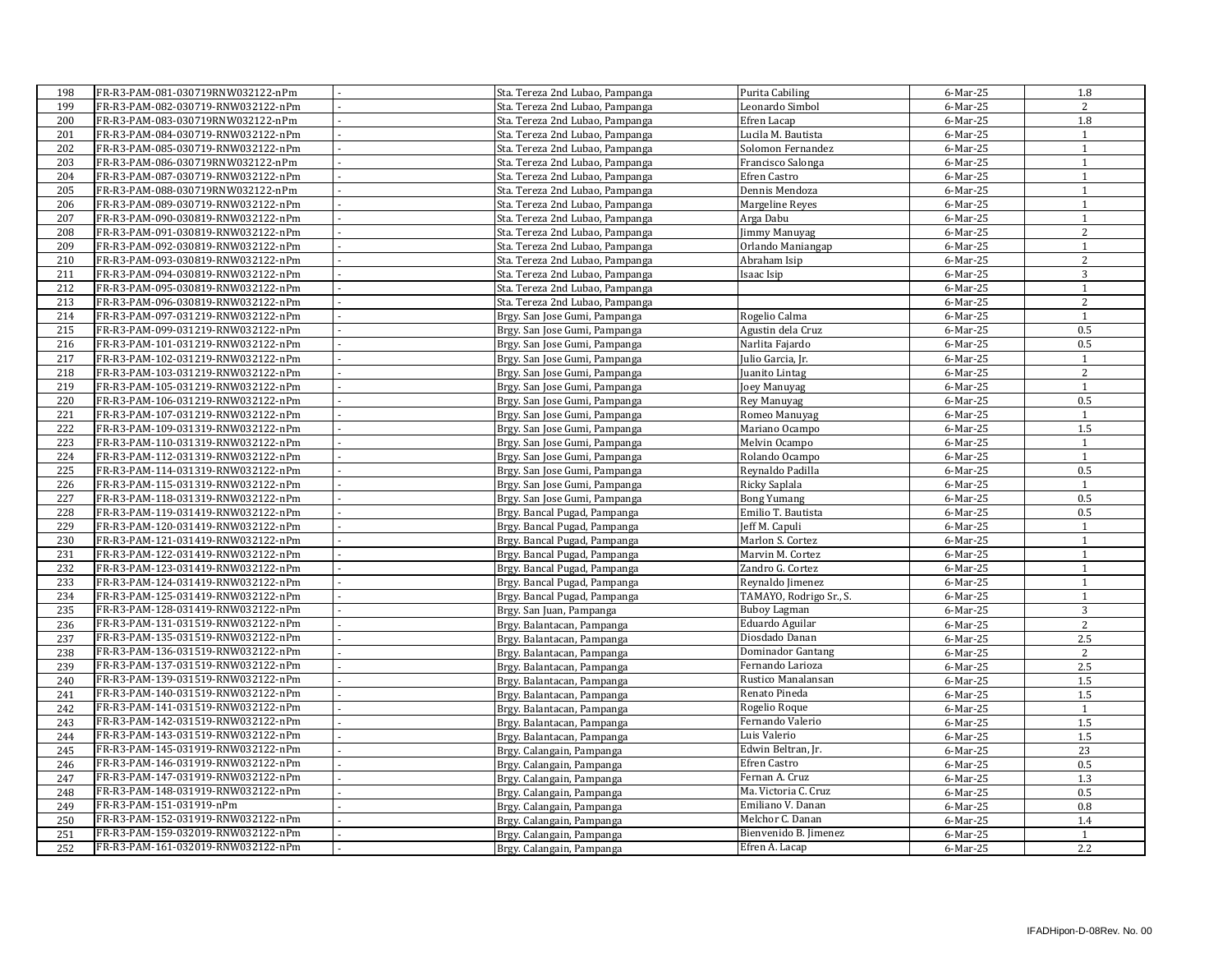| 253 | FR-R3-PAM-167-032019-RNW032122-nPm  | Brgy. Calangain, Pampanga             | Edgar M. Mallari               | 6-Mar-25    | 1.1            |
|-----|-------------------------------------|---------------------------------------|--------------------------------|-------------|----------------|
| 254 | FR-R3-PAM-168-032019-RNW032122-nPm  | Brgy. Calangain, Pampanga             | Cezar G. Manalili              | 6-Mar-25    | 1.5            |
| 255 | FR-R3-PAM-169-032019-RNW032122-nPm  | Brgy. Calangain, Pampanga             | Mario O. Manalili              | 6-Mar-25    | 3              |
| 256 | FR-R3-PAM-170-032019-RNW032122-nPm  | Brgy. Calangain, Pampanga             | Perla S. Manalili              | $6$ -Mar-25 | 1.6            |
| 257 | FR-R3-PAM-171-032019-RNW032122-nPm  | Brgy. Calangain, Pampanga             | Ferdinand L. Mendoza           | 6-Mar-25    | 0.6            |
| 258 | FR-R3-PAM-175-032119-RNW032122-nPm  | Brgy. Calangain, Pampanga             | Richard D. Pineda              | $6$ -Mar-25 | 0.4            |
| 259 | FR-R3-PAM-176-032119--RNW032122nPm  | Brgy. Calangain, Pampanga             | Amado D. Rivera                | 6-Mar-25    | 1.3            |
| 260 | FR-R3-PAM-177-032119-RNW032122-nPm  | Brgy. Calangain, Pampanga             | Elpidio C. Rivera              | 6-Mar-25    | 2              |
| 261 | FR-R3-PAM-180-032119-RNW032122-nPm  | Brgy. Calangain, Pampanga             | Edward R. Salazar              | 6-Mar-25    | 0.7            |
| 262 | FR-R3-PAM-182-032119-RNW032122-nPm  | Brgy. Calangain, Pampanga             | Renato R. Salazar              | 6-Mar-25    | 0.7            |
| 263 | FR-R3-PAM-183-040319-RNW032122-nPm  | Bancal, Sinubli, Sasmuan, Pampanga    | Dominador B. Fajardo           | 6-Mar-25    | 14             |
| 264 | FR-R3-PAM-184-040319-RNW032122-nPm  | Batang I, Sasmuan, Pampanga           | Rosita Dela Rosa Simbul        | 6-Mar-25    | 7.6            |
| 265 | FR-R3-PAM-185-040319-RNW032122-nPm  | Batang I. Sasmuan, Pampanga           | Christina Baltazar             | 6-Mar-25    | 2              |
| 266 | FR-R3-PAM-186-040319-RNW032122-nPm  | Batang I, Sasmuan, Pampanga           | <b>Enrique Pring</b>           | 6-Mar-25    | $\mathbf{1}$   |
| 267 | FR-R3-PAM-187-040319-RNW032122-nPm  | Batang I, Sasmuan, Pampanga           | Zarnie Reyes                   | 6-Mar-25    | $\mathbf{1}$   |
| 268 | FR-R3-PAM-188-040319-RNW032122-nPm  | Batang II, Sasmuan, Pampanga          | Roan Pinlac                    | 6-Mar-25    | 10             |
| 269 | FR-R3-PAM-189-040319-RNW032122-nPm  | Batang II, Sasmuan, Pampanga          | Raymond Banal                  | 6-Mar-25    | 30             |
| 270 | FR-R3-PAM-190-040319-RNW032122-nPm  | Batang II, Sasmuan, Pampanga          | Tyron Padilla                  | 6-Mar-25    | 35             |
| 271 | FR-R3-PAM-191-040419-RNW032122-nPm  | Batang II, Sasmuan, Pampanga          | <b>Teddy Guevarra</b>          | 6-Mar-25    | 3              |
| 272 | FR-R3-PAM-192-040419-RNW032122-nPm  | Batang II, Sasmuan, Pampanga          | Romeo Panting                  | 6-Mar-25    | 10             |
| 273 | FR-R3-PAM-193-040419-RNW032122-nPm  | Batang II, Sasmuan, Pampanga          | Amador T. Guevarra             | 6-Mar-25    | 25             |
| 274 | FR-R3-PAM-194-040419-RNW032122-nPm  | Batang II, Sasmuan, Pampanga          | Roan Pinlac                    | 6-Mar-25    | 10             |
| 275 | FR-R3-PAM-195-040419-RNW032122-nPm  | Batang II, Sasmuan, Pampanga          | Raymond Banal                  | 6-Mar-25    | 30             |
|     | FR-R3-PAM-196-040419-RNW032122-nPm  |                                       | Amador T. Guevarra             |             |                |
| 276 | FR-R3-PAM-197-040419-RNW032122-nPm  | Batang II, Sasmuan, Pampanga          | Ma. Socorro M. Guevarra        | 6-Mar-25    | 25             |
| 277 | FR-R3-PAM-198-040519-RNW032122-nPm  | Consuelo, Macabebe, Sasmuan, Pampanga | Raymond Banal                  | 6-Mar-25    | $\overline{2}$ |
| 278 | FR-R3-PAM-199-040519-RNW032122-nPm  | Mabuanbuan, Sasmuan, Pampanga         | Raymond Banal                  | 6-Mar-25    | 40             |
| 279 |                                     | Mabuanbuan, Sasmuan, Pampanga         |                                | 6-Mar-25    | 40             |
| 280 | FR-R3-PAM-200-040519-RNW032122-nPm  | Mabuanbuan, Sasmuan, Pampanga         | Allan Torres                   | 6-Mar-25    | 50             |
| 281 | FR-R3-PAM-202-040519-RNW032122-nPm  | Malusac, Sasmuan, Pampanga            | Christopher Leoncio            | 6-Mar-25    | 50             |
| 282 | FR-R3-PAM-208-040919-RNW032122-nPm  | Sebitanan, Sasmuan, Pampanga          | Eduardo Aris                   | 6-Mar-25    | $\sqrt{2}$     |
| 283 | FR-R3-PAM-209-040919-RNW032122-nPm  | Sebitanan, Sasmuan, Pampanga          | Melvin Laxa                    | 6-Mar-25    | $\overline{3}$ |
| 284 | FR-R3-PAM-210-040919-RNW032122-nPm  | Sebitanan, Sasmuan, Pampanga          | Eduardo C. Asis                | 6-Mar-25    | 0.5            |
| 285 | FR-R3-PAM-211-040919-RNW032122-nPm  | Sebitanan, Sasmuan, Pampanga          | Jimmy Magpayo Navarro          | 6-Mar-25    | 12             |
| 286 | FR-R3-PAM-212-040919-RNW032122-nPm  | Sebitanan, Sasmuan, Pampanga          | Roberto Panganiban Perez       | 6-Mar-25    | 30             |
| 287 | FR-R3-PAM-213-041019-nPm            | Sebitanan, Sasmuan, Pampanga          | Susan Perez Figuroa (operator) | 6-Mar-25    | 12             |
| 288 | FR-R3-PAM-216-041019-RNW032122-nPm  | San Antonio, Sasmuan, Pampanga        | Dennis Flores                  | 6-Mar-25    | $\overline{7}$ |
| 289 | FR-R3-PAM-217-041019-RNW032122-nPm  | San Antonio, Sasmuan, Pampanga        | Joel Suing                     | 6-Mar-25    |                |
| 290 | FR-R3-PAM-218-041019-RNW032122-nPm  | San Antonio, Sasmuan, Pampanga        | Carlito Banal                  | 6-Mar-25    | 6              |
| 291 | FR-R3-PAM-219-041019-RNW032122-nPm  | San Antonio, Sasmuan, Pampanga        | Jesus Ocampo                   | 6-Mar-25    | 8              |
| 292 | FR-R3-PAM-220-041019-RNW032122-nPm  | San Antonio, Sasmuan, Pampanga        | Jesus Ocampo                   | 6-Mar-25    | 5              |
| 293 | FR-R3-PAM-221-041019-RNW032122-nPm  | San Antonio, Sasmuan, Pampanga        | Edgar Tungcab Ocampo           | 6-Mar-25    | 100            |
| 294 | FR-R3-PAM-222-041019-RNW032122-nPm  | San Antonio, Sasmuan, Pampanga        | Jesus Suing                    | 6-Mar-25    | 27             |
| 295 | FR-R3-PAM-225-041119-nPm            | San Pedro, Sasmuan, Pampanga          | <b>Emmanuel Sunga</b>          | 6-Mar-25    | 4.5            |
| 296 | FR-R3-PAM-226-041119-RNW032122-nPm  | San Pedro, Sasmuan, Pampanga          | Armando Mendoza                | 6-Mar-25    | $\overline{7}$ |
| 297 | FR-R3-PAM-232-041119-RNW032122-nPm  | Santa Monica, Sasmuan, Pampanga       | Dominador Mangila              | $6$ -Mar-25 | 14             |
| 298 | FR-R3-PAM-233-041119-RNW032122-nPm  | Santa Monica, Sasmuan, Pampanga       | Ramon Mercado                  | 6-Mar-25    | 14             |
| 299 | FR-R3-PAM-234-041119-RNW032122-nPm  | Santa Monica, Sasmuan, Pampanga       | Mario Cabrera                  | 6-Mar-25    | 3              |
| 300 | FR-R3-BUL-0235-090619-RNW032122-nPm | Carillo, Hagonoy                      | Bernadette Baluyot             | 6-Mar-25    | 4.5            |
| 301 | FR-R3-PAM-0236-091819-RNW032122-nPm | Masantol, Pampanga                    | Lilemon D. Viray               | $6$ -Mar-25 | $\sqrt{2}$     |
| 302 | FR-R3-PAM-0237-091819-RNW032122-nPm | Palimpe, Masantol, Pampnga            | Silvestre A. Masangcay Jr.     | 6-Mar-25    | 3              |
| 303 | FR-R3-PAM-0238-091819-RNW032122-nPm | Nigui, Masantol, Pampanga             | Marcelina L. Cruz              | 6-Mar-25    | $\overline{2}$ |
| 304 | FR-R3-PAM-0239-091819-RNW032122-nPm | Alauli, Masantol, Pampanga            | Mario T. Dela Cruz Jr.         | $6$ -Mar-25 | 1.8            |
| 305 | FR-R3-PAM-0240-091819-RNW032122-nPm | Alauli, Masantol, Pampanga            | Nicolas C. Navarro             | 6-Mar-25    | $\mathbf{1}$   |
| 306 | FR-R3-PAM-0241-091819-RNW032122-nPm | Alauli, Masantol, Pampanga            | Pedrito G. Salonga             | 6-Mar-25    |                |
| 307 | FR-R3-PAM-0242-091819-RNW032122-nPm | Bagang, Masantol, Pampanga            | Crisanto N. Lapaz              | 6-Mar-25    | 2              |
|     |                                     |                                       |                                |             |                |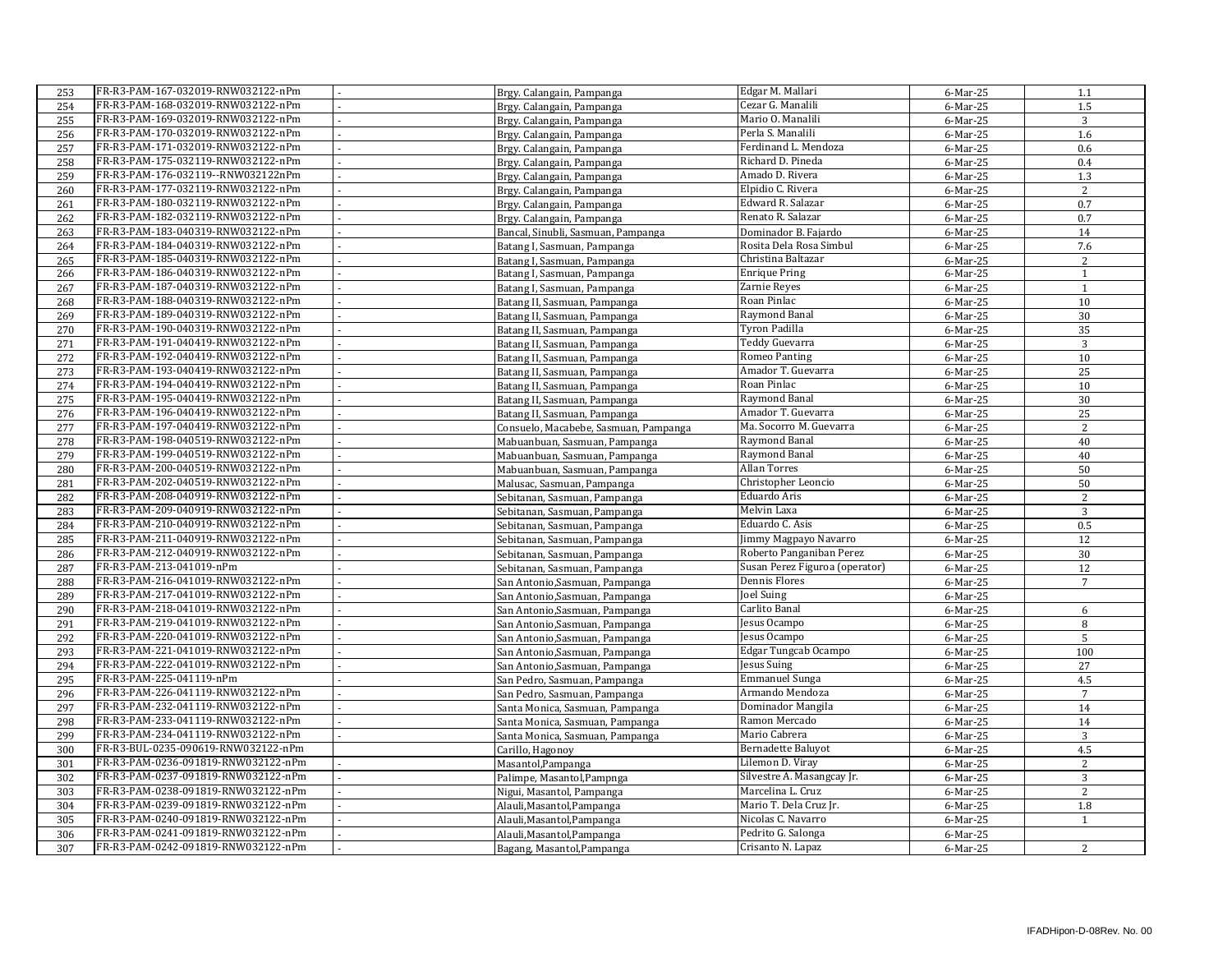| 308        | FR-R3-BUL-0243-092919-RNW032122-nPm                    | San, Isidro, Paombong, Bulacan                        | Noel Panganiban                   | 6-Mar-25  | 37              |
|------------|--------------------------------------------------------|-------------------------------------------------------|-----------------------------------|-----------|-----------------|
| 309        | FR-R3-PAM-0244-030320-nPm                              | Batang II, Sasmuan, Pampanga                          | Eduardo Contante Asis             | 3-Mar-23  |                 |
| 310        | FR-R3-PAM-0245-030320-nPm                              | Batang II, Sasmuan, Pampanga                          | Melvin Laxa                       | 3-Mar-23  |                 |
| 311        | FR-R3-PAM-0246-030320-nPm                              | Batang I, Sasmuan, Pampanga                           | Zarnie Reyes                      | 3-Mar-23  |                 |
| 312        | FR-R3-PAM-0247-030320-nPm                              | Mabuanbuan, Sasmuan, Pampanga                         | Dominador B. Fajardo              | 3-Mar-23  |                 |
| 313        | FR-R3-BUL-0248-043021-nPm                              | Mercado, Hagonoy, Bulacan                             | Manuel Manlapaz Aguinaldo         | 4-Mar-24  | 5.7             |
| 314        | FR-R3-BUL-0249-111721-nPm                              | Bagumabayan (Bambang), Bocaue                         | Jerry Lovendino                   | 17-Nov-24 | 5               |
| 315        | FR-R3-BUL-0250-111721-nPm                              | Bagumabayan (Bambang), Bocaue                         | Carlos Lovendino                  | 17-Nov-24 | 12              |
| 316        | FR-R3-BUL-0251-111721-nPm                              | Bagumabayan (Bambang), Bocaue                         | Bernardino Caramba                | 17-Nov-24 | 6               |
| 317        | FR-R3-BUL-0252-111721-nPm                              | Bagumabayan (Bambang), Bocaue                         | Joey Eugenio Lovendino            | 17-Nov-24 | 2               |
| 318        | FR-R3-BUL-0253-111721-nPm                              | San Nicolas, Bulakan                                  | Ponefel Aquino                    | 17-Nov-24 | 2               |
| 319        | FR-R3-BUL-0254-111721-nPm                              | San Nicolas, Bulakan                                  | Randy Dela Cruz Cervantes         | 17-Nov-24 | 1.7             |
| 320        | FR-R3-BUL-0255-111721-nPm                              | San Nicolas, Bulakan                                  | Edgardo Ramos                     | 17-Nov-24 | 17              |
| 321        | FR-R3-BUL-0256-111721-nPm                              | San Nicolas, Bulakan                                  | Michael Crusada Bron              | 17-Nov-24 | 10              |
| 322        | FR-R3-BUL-0257-111721-nPm                              | San Nicolas, Bulakan                                  | Jayson Aquino Miguel/ Kaye Aquino | 17-Nov-24 | 1.5             |
| 323        | FR-R3-BUL-0258-111721-nPm                              | Matimbo, Bulakan                                      | Rogelio Cubos Rodrguez            | 17-Nov-24 | 13              |
| 324        | FR-R3-BUL-0259-111721-nPm                              | Taliptip, Bulakan                                     | Alvin Parungao                    | 17-Nov-24 | $\overline{2}$  |
| 325        | FR-R3-BUL-0260-111721-nPm                              | San Nicolas, Bulakan                                  | Ponefel Aquino                    | 17-Nov-24 | 2               |
| 326        | FR-R3-BUL-0261-111721-nPm                              | San Nicolas, Bulakan                                  | Randy Dela Cruz Cervantes         | 17-Nov-24 | 1.7             |
| 327        | FR-R3-BUL-0262-111721-nPm                              | San Nicolas, Bulakan                                  | Edgardo Ramos                     | 17-Nov-24 | $\overline{17}$ |
| 328        | FR-R3-BUL-0263-111721-nPm                              | San Nicolas, Bulakan                                  | Michael Crusada Bron              | 17-Nov-24 | 10              |
| 329        | FR-R3-BUL-0264-111721-nPm                              | San Nicolas, Bulakan                                  | Jayson Aquino Miguel/ Kaye Aquino | 17-Nov-24 | 1.5             |
| 330        | FR-R3-BUL-0265-111721-nPm                              | Taliptip, Bulakan                                     | Alvin Parungao                    | 17-Nov-24 | 10              |
| 331        | FR-R3-BUL-0266-022122-nPm                              | San Nicolas, Bulakan, Bulacan                         | Carlos C. Roque                   | 21-Feb-25 | $\mathbf{1}$    |
| 332        | FR-R3-BUL-0267-022122-nPm                              |                                                       | Fernando Liwanag                  | 21-Feb-25 | $\overline{4}$  |
| 333        | FR-R3-BUL-0268-022122-nPm                              | Wawang, Bulakan, Bulacan<br>Matimbo, Bulakan, Bulacan | Edgar Ramos                       | 21-Feb-25 | $1.5\,$         |
|            | FR-R3-BUL-0269-022122-nPm                              | Sta. Ana, Bulakan, Bulacan                            |                                   | 21-Feb-25 |                 |
| 334<br>335 | FR-R3-BUL-0270-022122-nPm                              |                                                       | Melencio V. Villacoba             |           | 2<br>2          |
|            |                                                        | Sta. Ana, Bulakan, Bulacan                            | Isagani V. Olazo                  | 21-Feb-25 |                 |
| 336        | FR-R3-BUL-0271-022122-nPm<br>FR-R3-BUL-0272-022122-nPm | Sta. Ana, Bulakan, Bulacan                            | Antonio D. Olazo                  | 21-Feb-25 | $1.5\,$         |
| 337        | FR-R3-BUL-0273-022122-nPm                              | Taliptip, Bulakan, Bulacan                            | Eijilyn L. Tekagi                 | 21-Feb-25 | 3.5             |
| 338        |                                                        | Bambang, Bulakan, Bulacan                             | Ralph Martin R. Gloria            | 21-Feb-25 | $\mathbf{1}$    |
| 339        | FR-R3-BUL-0274-022122-nPm                              | Matimbo, Bulakan, Bulacan                             | Alfredo A. Liwanag                | 21-Feb-25 | $\sqrt{5}$      |
| 340        | FR-R3-BUL-0275-022122-nPm                              | Mambog, Bulakan, Bulacan                              | Gerry Mariano                     | 21-Feb-25 | 2               |
| 341        | FR-R3-BUL-0276-022122-nPm                              | Balubad, Bulakan, Bulacan                             | Mercy M. Samonte                  | 21-Feb-25 | 1.5             |
| 342        | FR-R3-BUL-0277-022122-nPm                              | Maysantol, Bulakan, Bulacan                           | Annabelle C. Ramirez              | 21-Feb-25 | $\mathbf{1}$    |
| 343        | FR-R3-BUL-0278-022122-nPm                              | Sta. Ana, Bulakan, Bulacan                            | Jose D. Olazo                     | 21-Feb-25 | 1.5             |
| 344        | FR-R3-BUL-0279-022122-nPm                              | Bambang, Bulakan, Bulacan                             | Alberto T. Garcia                 | 21-Feb-25 | $\mathbf{1}$    |
| 345        | FR-R3-BUL-0280-022122-nPm                              | San Nicolas, Bulakan, Bulacan                         | Raul G. Cruz                      | 21-Feb-25 | 5               |
| 346        | FR-R3-BUL-0281-022122-nPm                              | San Nicolas, Bulakan, Bulacan                         | Danilo L. Salvador                | 21-Feb-25 | $\overline{1}$  |
| 347        | FR-R3-BUL-0282-022122-nPm                              | Bambang, Bulakan, Bulacan                             | Gerardo V. Bituin                 | 21-Feb-25 | $\overline{2}$  |
| 348        | FR-R3-BUL-0283-022122-nPm                              | Matungao, Bulakan, Bulacan                            | Richard G. Chavez                 | 21-Feb-25 | 0.5             |
| 349        | FR-R3-BUL-0284-022122-nPm                              | Balubad, Bulakan, Bulacan                             | Leticia H. Alcoriza               | 21-Feb-25 | 10              |
| 350        | FR-R3-BUL-0285-022122-nPm                              | Matungao, Bulakan, Bulacan                            | Joaquin G. Florentino             | 21-Feb-25 | $\mathbf{1}$    |
| 351        | FR-R3-BUL-0286-022122-nPm                              | San Francisco, Bulakan, Bulacan                       | Ranaenato Dela Cruz               | 21-Feb-25 | 0.5             |
| 352        | FR-R3-BUL-0287-022122-nPm                              | Matungao, Bulakan, Bulacan                            | Dam Palomarez                     | 21-Feb-25 | $\mathbf{1}$    |
| 353        | FR-R3-BUL-0288-022122-nPm                              | Panginay, Bulakan, Bulacan                            | Heidi Magpayo                     | 21-Feb-25 | $\mathbf{1}$    |
| 354        | FR-R3-BUL-0289-022122-nPm                              | Balubad, Bulakan, Bulacan                             | Mathew Dc. Tansinsin              | 21-Feb-25 | $\sqrt{2}$      |
| 355        | FR-R3-BUL-0290-022122-nPm                              | San Jose, Bulakan, Bulacan                            | Bernardo M. Grajo                 | 21-Feb-25 | 0.5             |
| 356        | FR-R3-BUL-0291-022122-nPm                              | San Nicolas, Bulakan, Bulacan                         | Reynaldo, Felizardo               | 21-Feb-25 | 8               |
| 357        | FR-R3-BUL-0292-022122-nPm                              | San Nicolas, Bulakan, Bulacan                         | Carlito D. Felizardo              | 21-Feb-25 | 20              |
| 358        | FR-R3-BUL-0293-022122-nPm                              | Sta. Ana, Bulakan, Bulacan                            | Rico Galvez                       | 21-Feb-25 | 0.5             |
| 359        | FR-R3-BUL-0294-022122-nPm                              | Sta. Ana, Bulakan, Bulacan                            | Aira Santos                       | 21-Feb-25 | 2               |
| 360        | FR-R3-BUL-0295-022122-nPm                              | Sta. Ana. Bulakan. Bulacan                            | <b>Jose Santos</b>                | 21-Feb-25 | 0.5             |
| 361        | FR-R3-BUL-0296-022122-nPm                              | Sta. Ana, Bulakan, Bulacan                            | Rolando Concepcion                | 21-Feb-25 | $\mathbf{1}$    |
| 362        | FR-R3-BUL-0297-022122-nPm                              | Sta. Ana, Bulakan, Bulacan                            | Rufino Lapansada                  | 21-Feb-25 | 0.5             |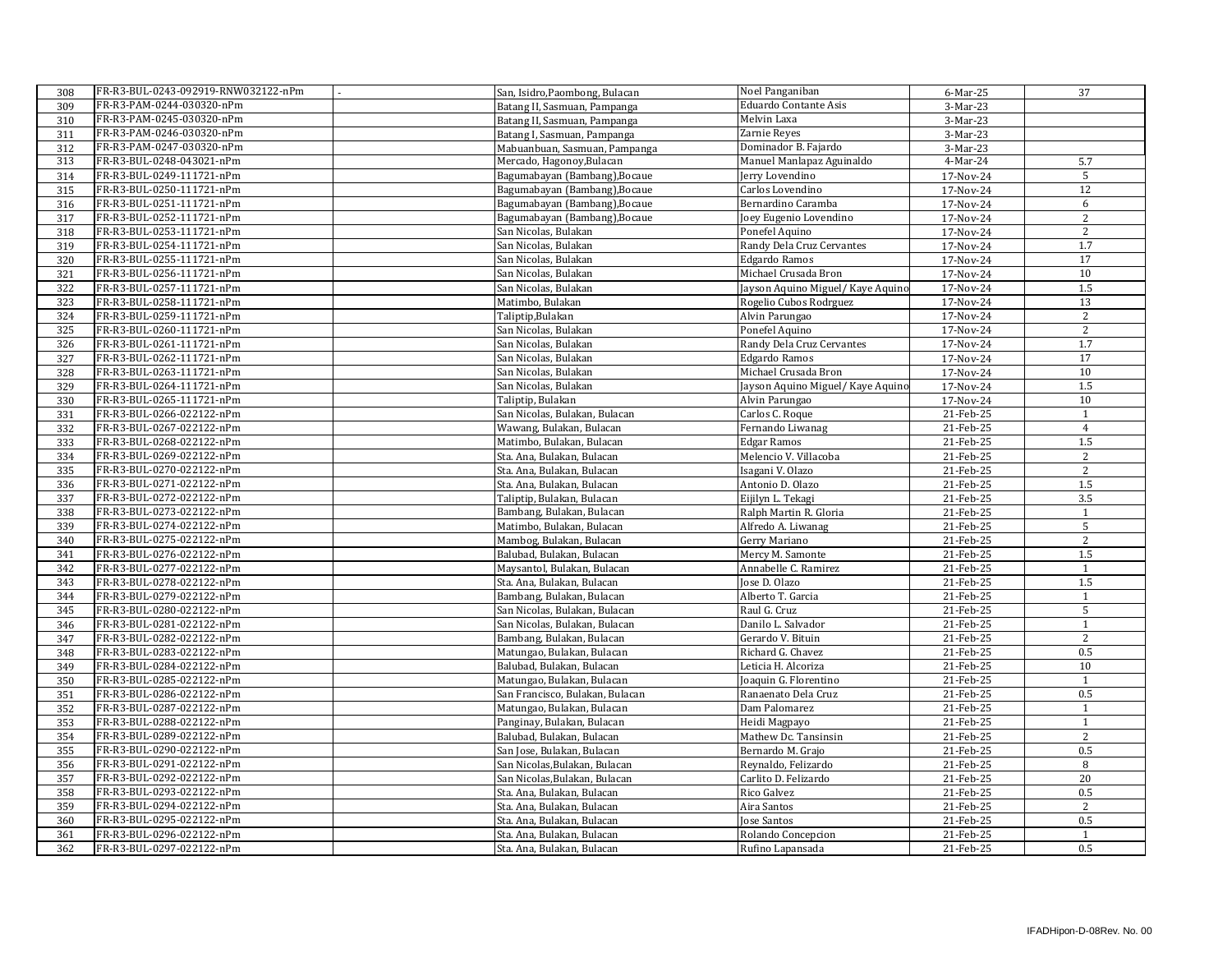| 363 | FR-R3-BUL-0298-022122-nPm  | San Nicolas, Bulakan, Bulacan | Ponefel Aquino             | 21-Feb-25 | 2              |
|-----|----------------------------|-------------------------------|----------------------------|-----------|----------------|
| 364 | FR-R3-BUL-0299-022122-nPm  | San Nicolas, Bulakan, Bulacan | Rodelio Sacdalan           | 21-Feb-25 | 3              |
| 365 | FR-R3-BUL-0300-022122-nPm  | Matungao, Bulakan, Bulacan    | Ernesto Bituin             | 21-Feb-25 | 0.5            |
| 366 | FR-R3-BUL-0301-022122-nPm  | Matungao, Bulakan, Bulacan    | <b>Emiliano Concepcion</b> | 21-Feb-25 | 3              |
| 367 | FR-R3-BUL-0302-022122-nPm  | Matungao, Bulakan, Bulacan    | Charlie Nahli              | 21-Feb-25 | 0.5            |
| 368 | FR-R3-BUL-0303-022122-nPm  | Bambang, Bulakan, Bulacan     | Danilo Samonte Sr.         | 21-Feb-25 | $\mathbf{1}$   |
| 369 | FR-R3-BUL-0304-022122-nPm  | Bambang, Bulakan, Bulacan     | Romeo Valderama            | 21-Feb-25 | $\overline{1}$ |
| 370 | FR-R3-BUL-0305-022122-nPm  | Bambang, Bulakan, Bulacan     | Roberto De Ocampo          | 21-Feb-25 | 0.5            |
| 371 | FR-R3-BUL-0306-022122-nPm  | Bambang, Bulakan, Bulacan     | Warlito Sebastian          | 21-Feb-25 | 1              |
| 372 | FR-R3-BUL-0307-022122-nPm  | Bambang, Bulakan, Bulacan     | Jesus Jaime Henson         | 21-Feb-25 | $\overline{1}$ |
| 373 | FR-R3-BUL-0308-022122-nPm  | Bambang, Bulakan, Bulacan     | Virginia Veriguel          | 21-Feb-25 | $\overline{1}$ |
| 374 | FR-R3-BUL-0309-022122-nPm  | Bambang, Bulakan, Bulacan     | Joseph Gonzales            | 21-Feb-25 | $\mathbf{1}$   |
| 375 | FR-R3-BUL-0311-022122-nPm  | Sta. Ana, Bulakan, Bulacan    | Jose Delos Reyes           | 21-Feb-25 | 0.5            |
| 376 | FR-R3-BUL-0312-022122-nPm  | Matungao, Bulakan, Bulacan    | Paulino Saclolo            | 21-Feb-25 | 0.5            |
| 377 | FR-R3-BUL-0313-022122-nPm  | Taliptip, Bulakan, Bulacan    | Alvin Parungao             | 21-Feb-25 | 2              |
| 378 | FR-R3-BUL-0314-022122-nPm  | Taliptip, Bulakan, Bulacan    | Alvin Bernabe              | 21-Feb-25 | 5              |
| 379 | FR-R3-BUL-0315-022122-nPm  | Perez, Bulakan, Bulacan       | Danilo San Jose            | 21-Feb-25 | $\overline{4}$ |
| 380 | FR-R3-BUL-0316-022122-nPm  | Taliptip, Bulakan, Bulacan    | Albert Dela Cruz           | 21-Feb-25 | $\overline{c}$ |
| 381 | FR-R3-BUL-0317-022122-nPm  | Taliptip, Bulakan, Bulacan    | Domingo Libao              | 21-Feb-25 | $\overline{4}$ |
| 382 | FR-R3-BUL-0318-022222-nPm  | Taliptip, Bulakan, Bulacan    | Ermelita Surilla           | 21-Feb-25 | 2              |
| 383 | FR-R3-BUL-0319-022222-nPm  | Pitpitan, Bulakan, Bulacan    | Renato Santos              | 21-Feb-25 | $\sqrt{3}$     |
| 384 | FR-R3-BUL-0320-022222-nPm  | Bambang, Bulakan, Bulacan     | Candida Devera             | 21-Feb-25 | $\sqrt{4}$     |
| 385 | FR-R3-BUL-0321-022222-nPm  | Bambang, Bulakan, Bulacan     | Genesis Andaya             | 21-Feb-25 | $\mathbf{1}$   |
| 386 | FR-R3-BUL-0322-0222222-nPm | Perez, Bulakan, Bulacan       | Jose Cruz                  | 21-Feb-25 | $\mathbf{1}$   |
| 387 | FR-R3-BUL-0323-0222222-nPm | Bambang, Bulakan, Bulacan     | Lolet Tolentino            | 21-Feb-25 | $\overline{3}$ |
| 388 | FR-R3-BUL-0324-0222222-nPm | Bambang, Bulakan, Bulacan     | Jose Carreon               | 21-Feb-25 | $\overline{4}$ |
| 389 | FR-R3-BUL-0325-0222222-nPm | Bambang, Bulakan, Bulacan     | Hernando Pantig            | 21-Feb-25 | $\mathbf{1}$   |
| 390 | FR-R3-BUL-0326-0222222-nPm | Taliptip, Bulakan, Bulacan    | Michael Ramos              | 21-Feb-25 | $\overline{7}$ |
| 391 | FR-R3-BUL-0327-0222222-nPm | Taliptip, Bulakan, Bulacan    | Elizabeth Sta. Maria       | 21-Feb-25 | 15             |
| 392 | FR-R3-BUL-0328-022222-nPm  | Bambang, Bulakan, Bulacan     | Antonio Aniflaune          | 21-Feb-25 | 70             |
| 393 | FR-R3-BUL-0329-0222222-nPm | Taliptip, Bulakan, Bulacan    | Teodoro Cruz               | 21-Feb-25 | 21             |
| 394 | FR-R3-BUL-0330-022222-nPm  | Taliptip, Bulakan, Bulacan    | <b>Christian Angeles</b>   | 21-Feb-25 | 28             |
| 395 | FR-R3-BUL-0331-022222-nPm  | Taliptip, Bulakan, Bulacan    | Apolonio Bernabe           | 21-Feb-25 | 3.5            |
| 396 | FR-R3-BUL-0332-0222222-nPm | San Nicolas, Bulakan, Bulacan | Gamilla Adolf James        | 21-Feb-25 | 50             |
| 397 | FR-R3-BUL-0333-022222-nPm  | San Nicolas, Bulakan, Bulacan | Efifanio Remilo            | 21-Feb-25 | 20             |
| 398 | FR-R3-BUL-0334-0222222-nPm | Taliptip, Bulakan, Bulacan    | Lorina Arias               | 21-Feb-25 | 10             |
| 399 | FR-R3-BUL-0335-022222-nPm  | Bambang, Bulakan, Bulacan     | Alberto Cruz               | 21-Feb-25 | 23             |
| 400 | FR-R3-BUL-0336-022222-nPm  | Bambang, Bulakan, Bulacan     | Lozada Bayani              | 21-Feb-25 | 15             |
| 401 | FR-R3-BUL-0337-022222-nPm  | Taliptip, Bulakan, Bulacan    | Jaime Fernando             | 21-Feb-25 | 2.8            |
| 402 | FR-R3-BUL-0338-022222-nPm  | Matungao, Bulakan, Bulacan    | Ernesto Bituin             | 21-Feb-25 | 0.5            |
| 403 | FR-R3-BUL-0339-022222-nPm  | Pitpitan, Bulakan, Bulacan    | Edgar Vega                 | 21-Feb-25 | $0.5\,$        |
| 404 | FR-R3-BUL-0340-022222-nPm  | Pitpitan, Bulakan, Bulacan    | Nelson Villaronte          | 21-Feb-25 | $\mathbf{1}$   |
| 405 | FR-R3-BUL-0341-022222-nPm  | Pitpitan, Bulakan, Bulacan    | <b>Rick Mag Atas</b>       | 21-Feb-25 | $\mathbf{1}$   |
| 406 | FR-R3-BUL-0342-0222222-nPm | Pitpitan, Bulakan, Bulacan    | Alberto Alveno             | 21-Feb-25 | 0.5            |
| 407 | FR-R3-BUL-0343-022222-nPm  | Sta. Ana, Bulakan, Bulacan    | Ricky Caguingin            | 21-Feb-25 | 20             |
| 408 | FR-R3-BUL-0344-022222-nPm  | Sta. Ana, Bulakan, Bulacan    | Vicente Codrado            | 21-Feb-25 | 5.3            |
| 409 | FR-R3-BUL-0345-022222-nPm  | Taliptip, Bulakan, Bulacan    | Albert Dela Cruz           | 21-Feb-25 | 0.4            |
| 410 | FR-R3-BUL-0346-022222-nPm  | Bambang, Bulakan, Bulacan     | Benjamin De Leon           | 21-Feb-25 | 1.8            |
| 411 | FR-R3-BUL-0347-022222-nPm  | Pitpitan, Bulakan, Bulacan    | Renato Santos              | 21-Feb-25 | 3              |
| 412 | FR-R3-BUL-0348-022222-nPm  | Taliptip, Bulakan, Bulacan    | Apolonio Bernabe           | 21-Feb-25 | 3.5            |
| 413 | FR-R3-BUL-0349-022222-nPm  | Bambang, Bulakan, Bulacan     | Nikko Mari Samonte         | 21-Feb-25 | $\overline{4}$ |
| 414 | FR-R3-BUL-0350-022322-nPm  | Bambang, Bulakan, Bulacan     | Viveca Lim                 | 21-Feb-25 | 4.6            |
| 415 | FR-R3-BUL-0351-022322-nPm  | Matungao, Bulakan, Bulacan    | Teodorico Pena             | 21-Feb-25 | 4.9            |
| 416 | FR-R3-BUL-0352-022322-nPm  | San Nicolas, Bulakan, Bulacan | Rodolfo Ilagan             | 21-Feb-25 | 5.2            |
| 417 | FR-R3-BUL-0353-022322-nPm  | Bambang, Bulakan, Bulacan     | Henry Lim                  | 21-Feb-25 | 6.4            |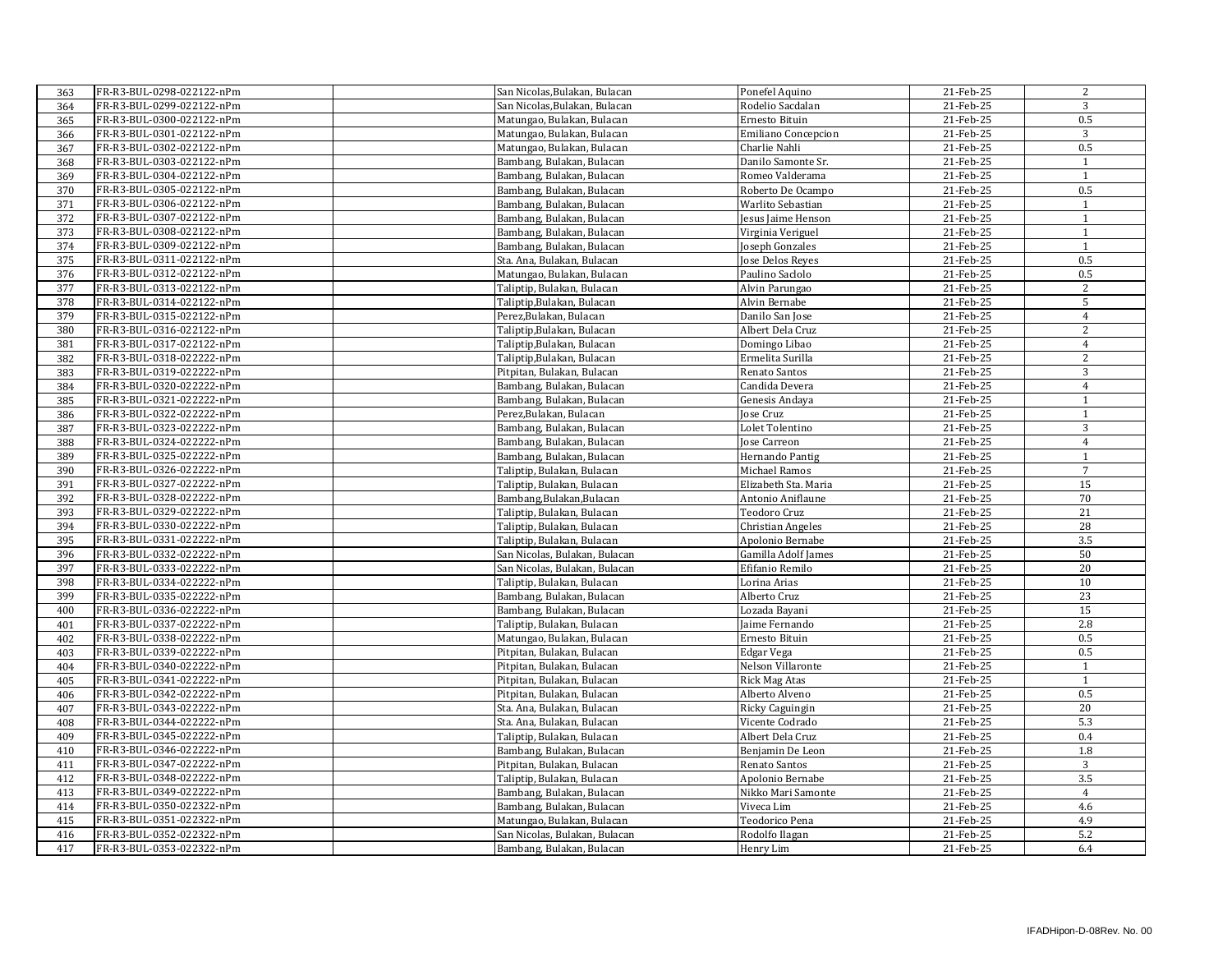| 418 | FR-R3-BUL-0354-022322-nPm | Sta. Ana, Bulakan, Bulacan |                                 | Jesus De Leon         | 21-Feb-25 | 6.5            |
|-----|---------------------------|----------------------------|---------------------------------|-----------------------|-----------|----------------|
| 419 | FR-R3-BUL-0355-022322-nPm |                            | Bambang, Bulakan, Bulacan       | Donabel Celestino     | 21-Feb-25 | 7.5            |
| 420 | FR-R3-BUL-0356-022322-nPm |                            | San Nicolas, Bulakan, Bulacan   | Marcos Mendoza        | 21-Feb-25 | 7.5            |
| 421 | FR-R3-BUL-0357-022322-nPm |                            | Bambang, Bulakan, Bulacan       | Harry Lim             | 21-Feb-25 | 4.78           |
| 422 | FR-R3-BUL-0358-022322-nPm | Taliptip, Bulakan, Bulacan |                                 | Carlos Reyes          | 21-Feb-25 | 7.9            |
| 423 | FR-R3-BUL-0359-022322-nPm |                            | Bambang, Bulakan, Bulacan       | Ricardo Meneses       | 21-Feb-25 | 8.5            |
| 424 | FR-R3-BUL-0360-022322-nPm |                            | Bambang, Bulakan, Bulacan       | Teresita Meneses      | 21-Feb-25 | 8.5            |
| 425 | FR-R3-BUL-0361-022322-nPm |                            | Bambang, Bulakan, Bulacan       | Carlo Meneses         | 21-Feb-25 | 8.55           |
| 426 | FR-R3-BUL-0362-022322-nPm |                            | San Nicolas, Bulakan, Bulacan   | Carlos Felizardo      | 21-Feb-25 | 8              |
| 427 | FR-R3-BUL-0363-022322-nPm |                            | San Nicolas, Bulakan, Bulacan   | Jesus Lingad          | 21-Feb-25 | 8.7            |
| 428 | FR-R3-BUL-0364-022322-nPm |                            | San Nicolas, Bulakan, Bulacan   | Laura Villanueva      | 21-Feb-25 | 8.9            |
| 429 | FR-R3-BUL-0365-022322-nPm |                            | San Nicolas, Bulakan, Bulacan   | Carlos Fajardo        | 21-Feb-25 | $\overline{9}$ |
| 430 | FR-R3-BUL-0366-022322-nPm |                            | Bambang, Bulakan, Bulacan       | Hernando Lim          | 21-Feb-25 | 9.2            |
| 431 | FR-R3-BUL-0367-022322-nPm |                            | San Nicolas, Bulakan, Bulacan   | Rosario Gonzales      | 21-Feb-25 | 9.6            |
| 432 | FR-R3-BUL-0368-022322-nPm |                            | Bambang, Bulakan, Bulacan       | Chiong Tan            | 21-Feb-25 | 9.6            |
| 433 | FR-R3-BUL-0369-022322-nPm |                            | San Nicolas, Bulakan, Bulacan   | Remedios Pascual      | 21-Feb-25 | 9.78           |
| 434 | FR-R3-BUL-0370-022322-nPm |                            | Bambang, Bulakan, Bulacan       | Pulilan MGT Co. Inc   | 21-Feb-25 | 13             |
| 435 | FR-R3-BUL-0371-022322-nPm |                            | Bambang, Bulakan, Bulacan       | Ponciano Pascual      | 21-Feb-25 | 14             |
| 436 | FR-R3-BUL-0372-022322-nPm |                            | Taliptip, Bulakan, Bulacan      | Eleuterio Bernardo    | 21-Feb-25 | 14.6           |
| 437 | FR-R3-BUL-0373-022322-nPm |                            | Taliptip, Bulakan, Bulacan      | Dante Rosario         | 21-Feb-25 | 16.5           |
| 438 | FR-R3-BUL-0374-022322-nPm |                            | San Nicolas, Bulakan, Bulacan   | Remedios Rodrigo      | 21-Feb-25 | 16.8           |
| 439 | FR-R3-BUL-0375-022322-nPm | Taliptip, Bulakan, Bulacan |                                 | Bienvenido David      | 21-Feb-25 | 16             |
| 440 | FR-R3-BUL-0376-022322-nPm | Taliptip, Bulakan, Bulacan |                                 | Arsenio Pascual       | 21-Feb-25 | 16.6           |
| 441 | FR-R3-BUL-0377-022322-nPm |                            | Bambang, Bulakan, Bulacan       | Juan Lunod            | 21-Feb-25 | 17.2           |
| 442 | FR-R3-BUL-0378-022322-nPm | Taliptip, Bulakan, Bulacan |                                 | Rubio Cecilia         | 21-Feb-25 | 18             |
| 443 | FR-R3-BUL-0379-022322-nPm |                            | San Nicolas, Bulakan, Bulacan   | Felizardo Francisco   | 21-Feb-25 | 20             |
| 444 | FR-R3-BUL-0380-022322-nPm | Perez, Bulakan, Bulacan    |                                 | Cesar Garcia          | 21-Feb-25 | 20             |
| 445 | FR-R3-BUL-0381-022322-nPm |                            | San Nicolas, Bulakan, Bulacan   | Epipanio Reyes        | 21-Feb-25 | 20             |
| 446 | FR-R3-BUL-0382-022322-nPm |                            | Sta. Ana, Bulakan, Bulacan      | Richard San Pedro     | 21-Feb-25 | 22.29          |
| 447 | FR-R3-BUL-0383-022322-nPm |                            | Bambang, Bulakan, Bulacan       | Antonio Buenaventura  | 21-Feb-25 | 20             |
| 448 | FR-R3-BUL-0384-022322-nPm |                            | Taliptip, Bulakan, Bulacan      | Leandro Enriquez      | 21-Feb-25 | 22             |
| 449 | FR-R3-BUL-0385-022322-nPm |                            | Sta. Ana, Bulakan, Bulacan      | Epipanio Guillermo    | 21-Feb-25 | 20.1           |
| 450 | FR-R3-BUL-0386-022322-nPm |                            | Bambang, Bulakan, Bulacan       | Asuncion Salvador     | 21-Feb-25 | 23.2           |
| 451 | FR-R3-BUL-0387-022322-nPm |                            | Bambang, Bulakan, Bulacan       | Alberto Cruz          | 21-Feb-25 | 23.6           |
| 452 | FR-R3-BUL-0388-022322-nPm |                            | Bambang, Bulakan, Bulacan       | Natividad Salonga     | 21-Feb-25 | 24.4           |
| 453 | FR-R3-BUL-0389-022322-nPm |                            | Bambang, Bulakan, Bulacan       | Patria Arnas          | 21-Feb-25 | 26             |
| 454 | FR-R3-BUL-0390-022322-nPm |                            | Bambang, Bulakan, Bulacan       | Arsenio Pascual III   | 21-Feb-25 | 26             |
| 455 | FR-R3-BUL-0392-022322-nPm |                            | Sta. Ana, Bulakan, Bulacan      | Oscar Marquez         | 21-Feb-25 | 27             |
| 456 | FR-R3-BUL-0393-022322-nPm |                            | San Nicolas, Bulakan, Bulacan   | Maria Theresa Marquez | 21-Feb-25 | 27.6           |
| 457 | FR-R3-BUL-0394-022322-nPm |                            | San Nicolas, Bulakan, Bulacan   | Rosario Perez         | 21-Feb-25 | 27.8           |
| 458 | FR-R3-BUL-0395-022322-nPm |                            | San Nicolas, Bulakan, Bulacan   | Julius Limpe          | 21-Feb-25 | 28.6           |
| 459 | FR-R3-BUL-0396-022322-nPm |                            | Bambang, Bulakan, Bulacan       | Fidel Sevilla         | 21-Feb-25 | 29.6           |
| 460 | FR-R3-BUL-0397-022322-nPm |                            | Sta. Ana, Bulakan, Bulacan      | Jeremias San Pedro    | 21-Feb-25 | 30.3           |
| 461 | FR-R3-BUL-0398-022322-nPm |                            | Bambang, Bulakan, Bulacan       | Antero Reyes          | 21-Feb-25 | 30.36          |
| 462 | FR-R3-BUL-0399-022322-nPm |                            | Taliptip, Bulakan, Bulacan      | Kimpo Concepciom      | 21-Feb-25 | 31.5           |
| 463 | FR-R3-BUL-0400-022322-nPm | Taliptip, Bulakan, Bulacan |                                 | Gervasia Abesamis     | 21-Feb-25 | 32.8           |
| 464 | FR-R3-BUL-0401-022322-nPm |                            | San Nicolas, Bulakan, Bulacan   | Juancho Roxas         | 21-Feb-25 | 34.5           |
| 465 | FR-R3-BUL-0402-022322-nPm |                            | San Francisco, Bulakan, Bulacan | Gregorio Alicia       | 21-Feb-25 | 36             |
| 466 | FR-R3-BUL-0403-022322-nPm |                            | San Nicolas, Bulakan, Bulacan   | Alvaro Pertierra      | 21-Feb-25 | 68.6           |
| 467 | FR-R3-BUL-0404-022322-nPm |                            | San Nicolas, Bulakan, Bulacan   | Virginia Luna         | 21-Feb-25 | 80.6           |
| 468 | FR-R3-BUL-0405-022322-nPm |                            | San Nicolas, Bulakan, Bulacan   | Mario Santos          | 21-Feb-25 | 123            |
| 469 | FR-R3-BUL-0406-022322-nPm |                            | San Isidro, Paombong, Bulakan   | Cornelio Lacas        | 22-Feb-25 | 2.5            |
| 470 | FR-R3-BUL-0407-022322-nPm |                            | San Isidro, Paombong, Bulakan   | Rayson Angeles        | 21-Feb-25 | 2              |
| 471 | FR-R3-BUL-0408-022322-nPm |                            | San Isidro, Paombong, Bulakan   | Nilo Lacas            | 21-Feb-25 | 2              |
| 472 | FR-R3-BUL-0409-022322-nPm |                            | San Isidro, Paombong, Bulakan   | Leonila Magpayo       | 22-Feb-25 | $\mathbf{1}$   |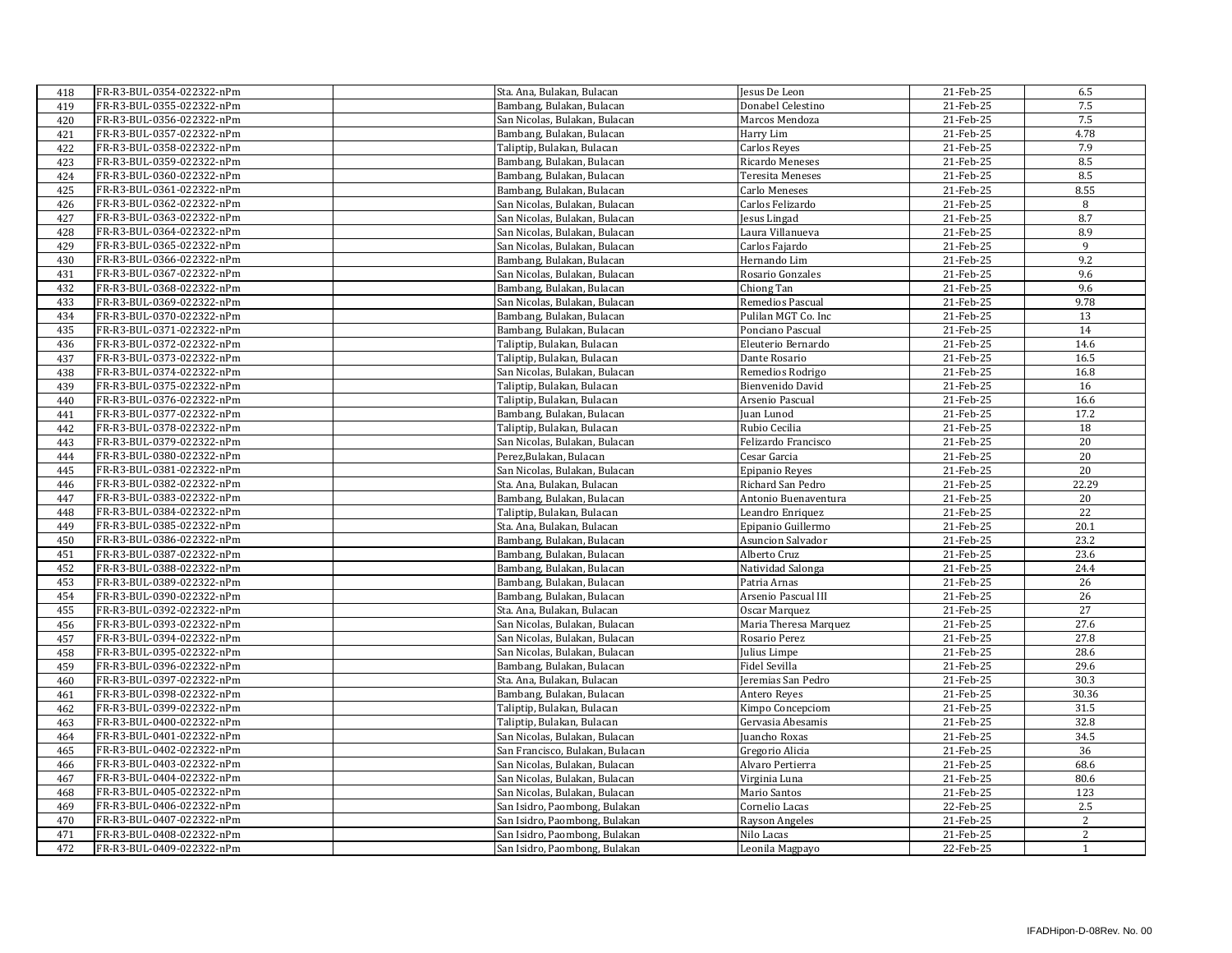| 473 | FR-R3-BUL-0410-022322-nPm  |                                      | San Isidro, Paombong, Bulakan                 | Mario Juico                             | 21-Feb-25                                | $\mathbf{1}$   |
|-----|----------------------------|--------------------------------------|-----------------------------------------------|-----------------------------------------|------------------------------------------|----------------|
|     |                            |                                      | <b>REGION IVA (1 farm, 2 hectares)</b>        |                                         |                                          |                |
| 474 | FR-R4A-BAT-020-090318Pm    | King Marine Biotech. Inc 1           | Brgy.Ticalan, San Juan, Batangas              | Arnel A. Teh                            | renewal on process                       | 2              |
|     |                            |                                      | REGION IVB (124 farms, 754.86 hectares)       |                                         |                                          |                |
| 475 | FR-R4B-PAL-001-011315-nPm  | Baet Family Farm Corp.               | Brgy. Babuyan, Pueto Princesa City, Palawan   | <b>Emmanuel Baet</b>                    | renewal on process                       | 2              |
| 476 | FR-R4B-MOR-002-021215-nPm  | Aqua Tiera muustriar                 | Brgy. Masipit, Calapan City, Oriental Mindoro | Leandre P. Tagupa                       | renewal on process                       | 14             |
| 477 | FR-R4B-MAR-003-031218-nPm  | Abaring Farm                         | Brgy. Kay Duke, Torrijos, Marinduque          | Emmie P. Abaring                        | renewal on process                       | 5              |
| 478 | FR-R4B-MAR-004-031218-nPm  | E. Pilar Farm                        | Brgy. Malinao, Torrijos, Marinduque           | Edgardo Pilar                           | renewal on process                       | 6              |
| 479 | FR-R4B-MAR-005-031218-nPm  | Petra Pilar Farm                     | Brgy. Malinao, Torrijos, Marinduque           | Petra Pilar                             | renewal on process                       | 8              |
| 480 | FR-R4B-MAR-006-030315-nPm  | Mariposque Farm                      | Brgy. Capayang, Mogpog, Marinduque            | Aida Mariposque                         | renewal on process                       | 3              |
| 481 | FR-R4B-MAR-007-030315-nPm  | Logatoc Farm                         | Brgy. Laon, Mogpog, Marinduque                | Ruben Logatoc                           | renewal on process                       | 12.8           |
| 482 | FR-R4B-MAR-008-031218-nPm  | Morales Farm                         | Brgy. Alobo, Sta. Cruz. Marinduque            | Dennis Morales                          | renewal on process                       | 13.7           |
| 483 | FR-R4B-MAR-009-031218-nPm  | <b>Billiones Farm</b>                | Brgy. Biga, Sta. Cruz, Marinduque             | Norberto Billiones                      | renewal on process                       | 5              |
| 484 | FR-R4B-MAR-010-030615-nPm  | Fernandez Farm                       | Brgy. Masaguisi, Sta. Cruz, Marinduque        | Avelina Fernandez                       | renewal on process                       | 5              |
| 485 | FR-R4B-MAR-011-031819-nPm  | Ola Farm                             | Brgy. Ino, Mogpog, Marinduque                 | Ariel Ola                               | 18-Mar-22                                | $\mathbf{1}$   |
| 486 | FR-R4B-MOR-013-052515-nPm  | Macaraig Farm                        | Brgy. Kalinisan, Naujan, Oriental Mindoro     | Favian Amparo                           | renewal on process                       | 24             |
| 487 | FR-R4B-MOR-014-111015-nPm  | Villacampa Farm                      | Brgy. Masipit, Calapan City, Oriental Mindoro | Jimbo Villacampa                        | renewal on process                       | $\overline{3}$ |
| 488 | FR-R4B-MAR-015-112415-nPm  | Procopio Naya Farm                   | Brgy. Buyabod, Sta. Cruz, Marinduque          | Procopio Nava                           | renewal on process                       | 3.5            |
| 489 | FR-R4B-MAR-016-031819-nPm  | Peñarubia Farm                       | Brgy. Tamayo, Sta. Cruz, Marinduque           | Rodolfo Palatino                        | 18-Mar-22                                | 1.5            |
| 490 | FR-R4B-MAR-017-031819-nPm  | Amy Fernandez Farm                   | Brgy. Tamayo, Sta. Cruz, Marinduque           | Amv Fernandez                           | 18-Mar-22                                | 4.7            |
| 491 | FR-R4B-MAR-019-031819-nPm  | Pelobello's Farm                     | Brgy. Tamayo, Sta. Cruz, Marinduque           | Felix Pelobello                         | 18-Mar-22                                | $\overline{4}$ |
| 492 | FR-R4B-MOR-026-100716-nPm  | Martinez Farm                        | Baruyan, Calapan City                         |                                         |                                          | $\overline{2}$ |
| 493 | FR-R4B-MOR-029-100716-nPm  | Asia Pac Farm                        | Nag-Iba I, Naujan, Oriental Mindoro           | Epifania Martinez<br>Roberto L. Magsino | renewal on process                       | 3              |
| 494 | FR-R4B-MOR-030-100716-nPm  | Asia Pac Farm II                     | Nag-Iba I, Naujan, Oriental Mindoro           | Efren L. Magsino                        | renewal on process<br>renewal on process | 3              |
| 495 | FR-R4B-MOR-032-100716-nPm  | Olympia Farm                         | Masipit, Calapan City, Oriental Mindoro       | Emmanuel Olympia                        | renewal on process                       | 16             |
| 496 | FR-R4B-MOR-033-100716-nPm  | Udasco Farm 2                        | Masipit, Calapan City, Oriental Mindoro       | Marlon Naldoza                          | renewal on process                       | 6              |
| 497 | FR-R4B-MOR-034-100716-nPm  | Udasco Farm                          | Masipit, Calapan City, Oriental Mindoro       | Jaime Flores                            | renewal on process                       | 12             |
| 498 | FR-R4B-MOR-035-100716-nPm  | Marajas Farm                         | Baruyan, Calapan City, Oriental Mindoro       | Harry Crisata                           | renewal on process                       | 12             |
| 499 | FR-R4B-MOR-036-100716-nPm  | Dris Farm                            | Baruyan, Calapan City, Oriental Mindoro       | <b>Apolinar Dris</b>                    | renewal on process                       | $\mathbf{1}$   |
| 500 | FR-R4B-MOR-037-100716-nPm  | Rocero-Anilao Farm                   | Masipit, Calapan City, Oriental Mindoro       | Edgardo Rocero & Antonio Anilao         | renewal on process                       | 3.7            |
|     |                            |                                      |                                               |                                         |                                          |                |
| 501 | FR-R4B-MOR-038-100716-nPm  | Calayan Farm                         | Baruyan, Calapan City, Oriental Mindoro       | Orlando Rolloque                        | renewal on process                       | $\mathbf{1}$   |
| 502 | FR-R4B-MOR-039-100716-nPm  | Abao Farm                            | Baruyan, Calapan City, Oriental Mindoro       | Dyesebel Aboboto                        | renewal on process                       | $\mathbf{1}$   |
| 503 | FR-R4B-MOR-043-100716-nPm  | Manigbas Farm                        | Tawagan, Calapan City, Oriental Mindoro       | Mar Caibal                              | renewal on process                       | 6              |
| 504 | FR-R4B-MOR-044-100716-nPm  | Ao Farm                              | Nag-Iba II, Calapan City, Oriental Mindoro    | Danilo Dorado                           | renewal on process                       | 3              |
| 505 | FR-R4B-MOR-045-100716-nPm  | Yap Farm                             | Poblacion I, Naujan, Oriental Mindoro         | Desiderio Rabida                        | renewal on process                       | 3              |
| 506 | FR-R4B-MOR-047-100716-nPm  | De Guzman Farm                       | Malibago, Pola, Oriental Mindoro              | Domingo de Guzman                       | renewal on process                       | $\sqrt{5}$     |
| 507 | FR-R4B-MOR-051-100716-nPm  | Jumig Farm                           | Pambisan, Baco, Oriental Mindoro              | Jeremias V. Jumig                       | renewal on process                       | 13             |
| 508 | FR-R4B-MOR-052-100716-nPm  | Fajilan Farm                         | Masaguisi, Bongabong, Oriental Mindoro        | Ariel Fabiala                           | renewal on process                       | 6              |
| 509 | FR-R4B-MOR-054-100716-nPm  | Aqua Tierra Agri-Industrial<br>Farms | Tawagan, Calapan City, Oriental Mindoro       | Anna Liza R. Abas                       | renewal on process                       | 12             |
| 510 | FR-R4B-MOR-055-100716-nPm  | JBC Aquafarm                         | Lumangbayan, Pinamalayan, , Oriental Mindoro  | Leonel Lasac                            | renewal on process                       | 21             |
| 511 | FR-R4B-MOR-062-100716-nPm  | Viaña Farm                           | Tereseta, Mansalay, Oriental Mindoro          | Antonio R. Viaña                        | renewal on process                       | 5.4            |
| 512 | FR-R4B-MOR-063-100716-nPm  | Amelita Viaña Farm                   | Tereseta, Mansalay, Oriental Mindoro          | Amelita Viaña                           | renewal on process                       | 9              |
| 513 | FR-R4B-MOR-068-100716-nPm  | Candelario Farm                      | Poblacion, Bulalacao, Oriental Mindoro        | Rimando B. Alejandro                    | renewal on process                       | $\mathbf{1}$   |
| 514 | FR-R4B-MOR-070-022417-nPm  | Del Mundo Farm                       | Baruyan, Calapan City, Oriental Mindoro       | Ademar A. Balan                         | renewal on process                       | 10             |
| 515 | FR-R4B-MOR-071-022417-nPm  | Starlily Farm                        | Sta. Brigida, Mansalay, Oiental Mindoro       | Starlily Association                    | renewal on process                       | $\mathbf{1}$   |
| 516 | FR-R4B-MOR-077-0403417-nPm | De Lara Farm                         | Teresita Mansalay, Oiental Mindoro            | Wilfredo De Lara                        | renewal on process                       | 9.8            |
| 517 | FR-R4B-MOC-079-071217-nPm  | Arevalo Farm                         | Calawag Magsaysay, Occidental Mindoro         | Jaime Delos Santos                      | renewal on process                       | 50             |
| 518 | FR-R4B-PAL-082-071217-nPm  | Vencer Aqua Farm                     | Babuyan Puerto Princesa Palawan               | Ricardo V. George Jr.                   | renewal on process                       | 5              |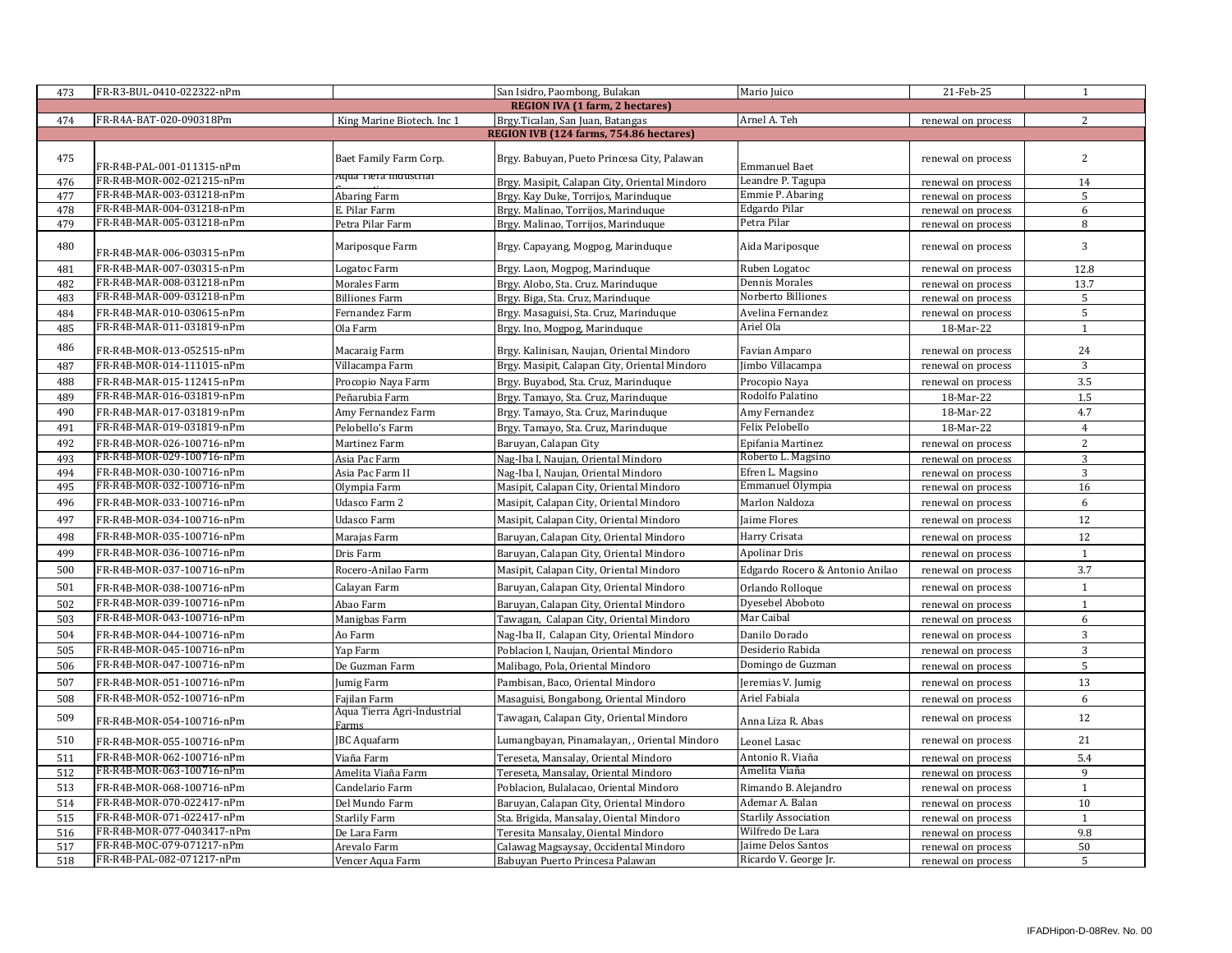| 519 | FR-R4B-PAL-084-071217-nPm                              | Regaspi Farm                                                                  | Babuyan, Puerto Prinsesa City, Palawan        | John Sornito                                     | renewal on process | 0.82            |
|-----|--------------------------------------------------------|-------------------------------------------------------------------------------|-----------------------------------------------|--------------------------------------------------|--------------------|-----------------|
| 520 | FR-R4B-PAL-089-081417-nPm                              | Kay Juana Fishfarms                                                           | Mangingisda Puerto Princesa City Palawan      | Jane Orcullo-Campbell                            | renewal on process | $\mathbf{1}$    |
| 521 | FR-R4B-MOR-095-090617-nPm                              | Farmers Organization for the<br>Rural Upliftment of Mindoro<br>(FORUM) Farm 2 | Brgy. Poblacion, Bongabong, Oriental Mindoro  | <b>Jessica Almarez</b>                           | renewal on process | 2.2             |
| 522 | FR-R4B-MOR-096-090617-nPm                              | Visca Farm                                                                    | Brgy. Brigida, Mansalay, Oriental Mindoro     | Teodulfo Visca                                   | renewal on process | 11              |
| 523 | FR-R4B-MOR-097-090617-nPm                              | The Swan Sustainable Farms and<br>Stations                                    | Brgy. San Jose, Roxas, Oriental Mindoro       | Francis Neil B. Quijano                          | renewal on process | 5               |
| 524 | FR-R4B-MOR-107-100317-nPm                              | Balan Farm 4                                                                  | Brgy. Masipit, Calapan City, Oriental Mindoro | Ademar Balan                                     | renewal on process | 18              |
| 525 | FR-R4B-MOR-109-031218-nPm                              | Beldia Farm                                                                   | Nag-Iba I, Naujan, Oriental Mindoro           | Anna Freza                                       | renewal on process | 8               |
| 526 | FR-R4B-MAR-119-031218-nPm                              | <b>Rev Farm</b>                                                               | Brgy. Angas, Sta Cruz, Marinduque             | Romeo R. Rey                                     | renewal on process | 17              |
| 527 | FR-R4B-MAR-120-031218-nPm                              | Par Farm                                                                      | Brgy. Alobo, Sta. Cruz. Marinduque            | Emalyn Par                                       | renewal on process | 8               |
| 528 | FR-R4B-MAR-121-031218-nPm                              | Geralda's Mini Farm                                                           | Brgy. Malinao, Sta. Cruz, Marinduque          | Geronimo Rosas                                   | renewal on process | 4.5             |
| 529 | FR-R4B-PAL-122-031218-nPm                              | Sua-an Fishfarm                                                               | Brgy. Panitian, Quezon, Palawan               | Crisenciano C. Sua-an                            | renewal on process | 3.96            |
| 530 | FR-R4B-MOC-130-110618-nPm                              | Fulgencio Farm 2                                                              | Balansay, Maburao, Occidental Mindoro         | Avelino D. Fulgencio Jr.                         | renewal on process | 2.7             |
| 531 | FR-R4B-MOR-142-092321-nPm                              | San Benito Fishpond                                                           | Pachoca, Calapan, Oriental Mindoro            | Jose A. Diaz                                     | 23-Sep-24          | 1.7             |
| 532 | FR-R4B-MOR-135-110618-nPm                              | <b>MDRJ</b> Farm                                                              | Batuhan, Pola, OrientalMindoro                | Ramon G. Garcia Jr.                              | renewal on process | 14              |
| 533 | FR-R4B-PAL-137-110618-nPm                              | 3 King Fish Farm                                                              | Rio Tuba, Bataraza, Palawan                   | Nonito A. Molino                                 | renewal on process | 3               |
| 534 | FR-R4B-MOR-145-031819-nPm                              | John Lanuza Farm                                                              | Masipit, Calapan City, Oriental Mindoro       | Elymer John Lanuza                               | 18-Mar-22          | 5.5             |
| 535 | FR-R4B-MAR-150-031819-nPm                              | Rey Pelobello                                                                 | Tamayo, Sta. Cruz, Marinduque                 | Reynaldo R. Pelobello                            | 18-Mar-22          | 1.5             |
| 536 | FR-R4B-PAL-153-041219-nPm                              | Almario Farm                                                                  | Panitian, Quezon, Palawan                     | Rio Almario                                      | 12-Apr-22          | $7\overline{ }$ |
| 537 | FR-R4B-ROM-159-041219-nPm                              | Mallorca Farm                                                                 | Guinhayan, Looc, Romblon                      | Neoly L. Mallorca                                | 12-Apr-22          | $\mathbf{1}$    |
| 538 | FR-R4B-PAL-163-082219-nPm                              | Turquia Farm 1                                                                | Panitian, Quezon, Palawan                     | Gil O. Turquia                                   | 22-Aug-22          | $\overline{4}$  |
| 539 | FR-R4B-PAL-164-082219-nPm                              | Turquia Farm 2                                                                | Panitian, Quezon, Palawan                     | Marlo O. Turquia                                 | 22-Aug-22          | $\overline{4}$  |
| 540 | FR-R4B-PAL-165-082219-nPm                              | Turquia Farm 3                                                                | Panitian, Quezon, Palawan                     | Julie O. Turquia and Vitaliano O.<br>Turquia Jr. | 22-Aug-22          | 4.5             |
| 541 | FR-R4B-PAL-166-082219-nPm                              | uarez Farm 1                                                                  | Panitian, Quezon, Palawan                     | Rodolfo O. Luarez                                | 22-Aug-22          | 2               |
| 542 | FR-R4B-PAL-167-082219-nPm                              | uarez Farm 2                                                                  | Panitian, Quezon, Palawan                     | Santiago O. Luarez                               | 22-Aug-22          | 1               |
| 543 | FR-R4B-PAL-168-082219-nPm                              | uarez Farm 3                                                                  | Panitian, Quezon, Palawan                     | Reynaldo O. Luarez                               | 22-Aug-22          | 2               |
| 544 | FR-R4B-PAL-169-082219-nPm                              | Luarez Farm 4                                                                 | Panitian, Quezon, Palawan                     | Sergio O. Luarez                                 | 22-Aug-22          | 2               |
| 545 | FR-R4B-PAL-170-082219-nPm                              | Luarez Farm 5                                                                 | Panitian, Quezon, Palawan                     | Ramon O. Luarez                                  | 22-Aug-22          | 3               |
| 546 | FR-R4B-PAL-171-082219-nPm                              | Luarez Farm 6                                                                 | Panitian, Quezon, Palawan                     | Emilio O. Luarez Jr.                             | 22-Aug-22          | $\overline{4}$  |
| 547 | FR-R4B-PAL-172-082219-nPm                              | Sanchez Farm                                                                  | Panitian, Quezon, Palawan                     | Jolito P. Sanchez                                | 22-Aug-22          | 0.75            |
| 548 | FR-R4B-PAL-173-082219-nPm                              | DIP Fishfarm 2                                                                | Panitian, Quezon, Palawan                     | Oledario R. Invierno                             | 22-Aug-22          | $7\overline{ }$ |
| 549 | FR-R4B-PAL-174-082219-nPm                              | DIP Fishfarm 3                                                                | Panitian, Quezon, Palawan                     | Oledario R. Invierno                             | 22-Aug-22          | 3.4             |
| 550 | FR-R4B-PAL-175-082219-nPm                              | DIP Fishfarm 4                                                                | Panitian, Quezon, Palawan                     | Oledario R. Invierno                             | 22-Aug-22          | 6.3             |
| 551 | FR-R4B-PAL-176-082219-nPm                              | DIP Fishfarm 5                                                                | Panitian, Quezon, Palawan                     | Oledario R. Invierno                             | 22-Aug-22          | 11.48           |
| 552 | FR-R4B-PAL-178-082219-nPm                              | Abayon Farm 1                                                                 | Panitian, Quezon, Palawan                     | Gerry E. Abayon                                  | 22-Aug-22          | 7.5             |
| 553 | FR-R4B-PAL-179-082219-nPm                              | Abayon Farm 2                                                                 | Panitian, Quezon, Palawan                     | Rocio Abayon                                     | 22-Aug-22          | 1.3             |
| 554 | FR-R4B-PAL-180-082219-nPm                              | Abayon Farm 3                                                                 | Panitian, Quezon, Palawan                     | Jenny A. Gonzaga                                 | 22-Aug-22          | 0.5             |
| 555 | FR-R4B-PAL-181-082219-nPm                              | Abayon Farm 4                                                                 | Panitian, Quezon, Palawan                     | Eduardo I. Abayon                                | 22-Aug-22          | $7\overline{ }$ |
| 556 | FR-R4B-PAL-182-082219-nPm                              | Agagas Farm                                                                   | Panitian, Quezon, Palawan                     | Carlos Agagas                                    | 22-Aug-22          | $\mathbf{1}$    |
| 557 | FR-R4B-PAL-183-082219-nPm                              | Palomar Farm 1                                                                | Panitian, Quezon, Palawan                     | Janrey R. Palomar                                | 22-Aug-22          | 2               |
| 558 | FR-R4B-PAL-184-082219-nPm                              | Palomar Farm 2                                                                | Panitian, Quezon, Palawan                     | Jolito A. Palomar                                | 22-Aug-22          | 1.76            |
| 559 | FR-R4B-PAL-185-082219-nPm                              | Lora Farm                                                                     | Panitian, Quezon, Palawan                     | Felixberto Lora                                  | 22-Aug-22          | 2               |
| 560 | FR-R4B-PAL-186-082219-nPm                              | Honrubia Farm                                                                 | Panitian, Quezon, Palawan                     | Telesforo C. Honrubia                            | 22-Aug-22          | $\overline{3}$  |
| 561 |                                                        | Maquirang Farm                                                                | Panitian, Quezon, Palawan                     |                                                  | 22-Aug-22          | 1.5             |
| 562 | FR-R4B-PAL-187-082219-nPm<br>FR-R4B-PAL-188-082219-nPm |                                                                               | Panitian, Quezon, Palawan                     | Rene Maquirang<br>Yolanda Oxinada                |                    | 1.5             |
|     |                                                        | Oxinada Farm                                                                  |                                               |                                                  | 22-Aug-22          |                 |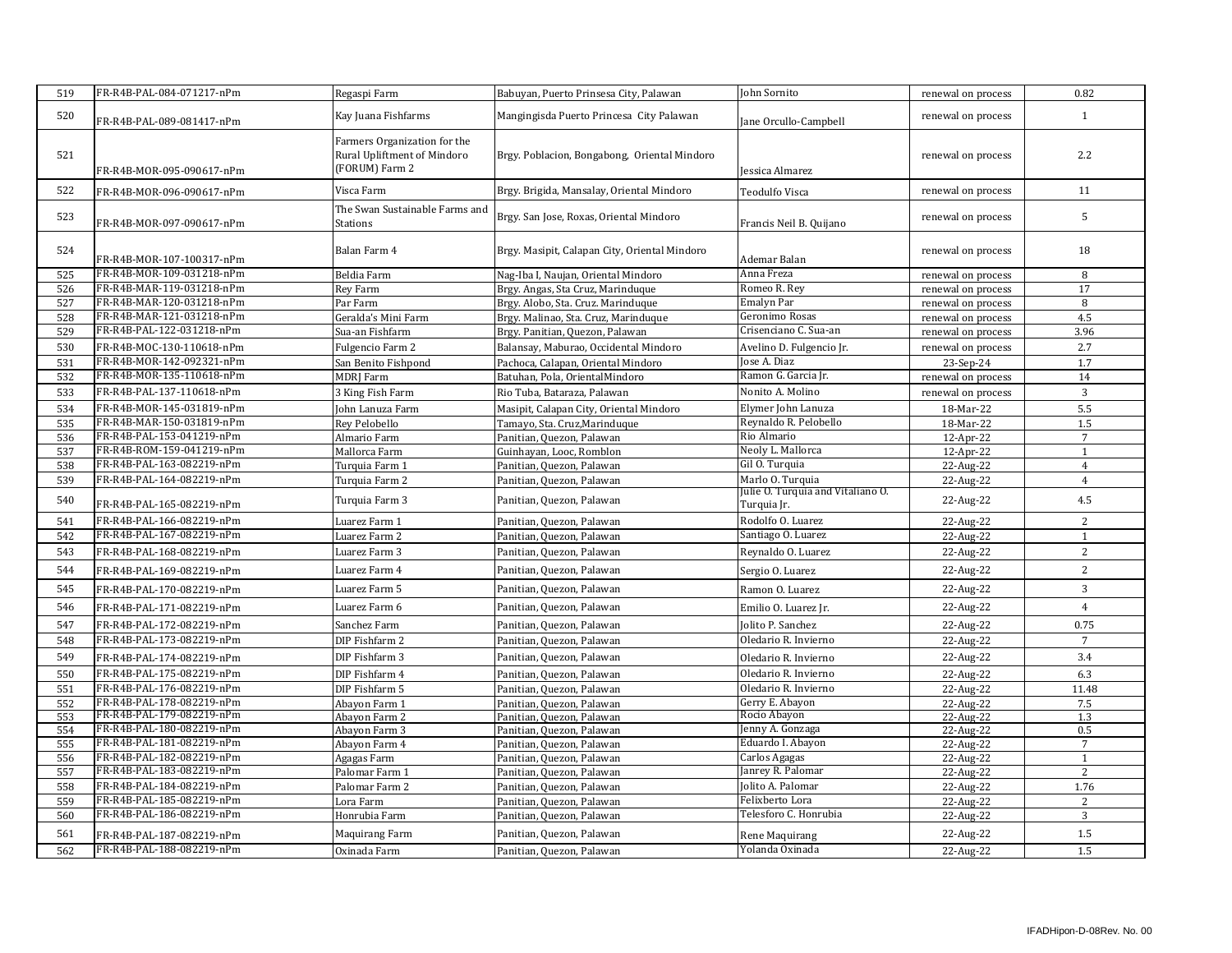| 563 | FR-R4B-PAL-189-082219-nPm | Baculinao Farm                    | Panitian, Quezon, Palawan                  | Rudy B. Baculinao          | 22-Aug-22          | 5              |
|-----|---------------------------|-----------------------------------|--------------------------------------------|----------------------------|--------------------|----------------|
| 564 | FR-R4B-PAL-190-082219-nPm | Agusto Farm                       | Panitian, Quezon, Palawan                  | <b>Agusto Family</b>       | 22-Aug-22          | 5              |
| 565 | FR-R4B-PAL-191-082219-nPm | Dacillo Farm                      | Panitian, Quezon, Palawan                  | Inocencio Dacillo          | 22-Aug-22          | 3.6            |
| 566 | FR-R4B-PAL-192-082219-nPm | Moralde Farm                      | Panitian, Quezon, Palawan                  | Nicolas M. Moralde         | 22-Aug-22          | 4.24           |
| 567 | FR-R4B-PAL-193-082219-nPm | Gabinete Farm                     | Panitian, Quezon, Palawan                  | Henry F. Gabinete          | 22-Aug-22          | 1.7            |
|     |                           | MIZPAH Multi-Purpose              |                                            | MIZPAH Multi-Purpose       |                    |                |
| 568 | FR-R4B-PAL-194-082219-nPm | Cooperative Farm                  | Panitian, Quezon, Palawan                  | Cooperative                | 22-Aug-22          | 70             |
| 569 | FR-R4B-PAL-195-082219-nPm | Bermejo Farm                      | Panitian, Quezon, Palawan                  | Ricardo Bermejo            | 22-Aug-22          | $\overline{c}$ |
|     | FR-R4B-PAL-196-082219-nPm |                                   |                                            | Jimmy Sabico               |                    |                |
| 570 | FR-R4B-PAL-197-082219-nPm | Sabico Farm                       | Panitian, Quezon, Palawan                  | <b>Boyet Edura</b>         | 22-Aug-22          | 2.75           |
| 571 | FR-R4B-PAL-198-082219-nPm | Edura Farm                        | Panitian, Quezon, Palawan                  | Rolly C. Guimaras          | 22-Aug-22          | 3              |
| 572 | FR-R4B-PAL-199-082219-nPm | Guimaras Farm                     | Panitian, Quezon, Palawan                  | Delos Santos Family        | 22-Aug-22          | 1.3            |
| 573 |                           | <b>Delos Santos Farm</b>          | Babuyan, Puerto Princesa, Palawan          |                            | 22-Aug-22          | $\mathbf{1}$   |
| 574 | FR-R4B-PAL-200-082219-nPm | Cassandra Farm 2                  | Burirao, Narra, Palawan                    | Virgie B. Arbis            | 22-Aug-22          | 22             |
| 575 | FR-R4B-MOC-202-082219-nPm | Fulgencio Farm 4                  | Balansay, Mamburao, Occidental, Mindoro    | Avelino D. Fulgencio Jr.   | 22-Aug-22          | 1.8            |
| 576 | FR-R4B-MOR-216-061821-nPm | Guevarra Farm                     | Nag-Iba I, Naujan, Oriental Mindoro        | Roberto C. Guevarra        | 18-Jun-24          | 5              |
| 577 | FR-R4B-MOR-217-061821-nPm | Mañibo Farm 1                     | Nag-Iba I, Naujan, Oriental Mindoro        | Marcos Q. Mañibo           | 18-Jun-24          | 1.5            |
| 578 | FR-R4B-MOR-219-061821-nPm | Franco Farm 1                     | Nag-Iba I, Naujan, Oriental Mindoro        | Adelon M. Franco           | 18-Jun-24          | 1              |
| 579 | FR-R4B-MOR-220-110421-nPm | Franco Farm 2                     | Nag-Iba I, Naujan, Oriental Mindoro        | Benjamin Macutong Farm     | 4-Nov-24           | $\mathbf{1}$   |
| 580 | FR-R4B-MOR-221-061821-nPm | Asia Pac Farm 4                   | Nag-Iba I, Naujan, Oriental Mindoro        | Roilan L. Rivera           | 18-Jun-24          | 3.5            |
| 581 | FR-R4B-MOR-237-092321-nPm | Salamanca Farm                    | Gutad, Calapan, Oriental Mindoro           | Edgardo R. Salamanca       | 23-Sep-24          | 3              |
| 582 | FR-R4B-MOR-242-102721-nPm | Ducusin Farm                      | Emely M. Ducusin                           | Rodrigo Macabudbud         | 27-Oct-24          | 0.6            |
| 583 | FR-R4B-MOR-244-102721-nPm | Sarabia Farm 2                    | Nag-Iba I, Naujan, Oriental Mindoro        | Joselito S. Sarabia        | 27-Oct-24          | $\overline{4}$ |
| 584 | FR-R4B-MOR-246-102721-nPm | Malapote Farm 2                   | Nag-Iba I, Naujan, Oriental Mindoro        | Ruel M. Malapote           | 27-Oct-24          | 6.4            |
| 585 | FR-R4B-MOR-247-102721-nPm | Mendoza Farm                      | Nag-Iba I, Naujan, Oriental Mindoro        | Ruel M. Malapote           | 27-Oct-24          | 5              |
| 586 | FR-R4B-MOR-248-102721-nPm | Sison Farm                        | San Jose, Roxas, Oriental Mindoro          | <b>Evangeline Sison</b>    | 27-Oct-24          | 25             |
| 587 | FR-R4B-MOR-249-102721-nPm | Macutong Farm                     | Nag-Iba I, Naujan, Oriental Mindoro        | Cesar N. Macutong          | 27-Oct-24          | 0.25           |
| 588 | FR-R4B-MOR-250-110421-nPm | Malacas Farm                      | Nag-Iba I, Naujan, Oriental Mindoro        | Emmanuel A. Malacas        | 4-Nov-24           | 3              |
| 589 | FR-R4B-MOR-251-110421-nPm | Felicisima Macutong Farm          | Nag-Iba I, Naujan, Oriental Mindoro        | <b>Felicisima Macutong</b> | 4-Nov-24           | $\overline{4}$ |
| 590 | FR-R4B-MOR-252-110421-nPm | Pertez Farm                       | Nag-Iba I, Naujan, Oriental Mindoro        | Teresita O. Pertez         | 4-Nov-24           | 6              |
| 591 | FR-R4B-MOR-253-110421-nPm | Magadia Farm                      | Nag-Iba I, Naujan, Oriental Mindoro        | Magadia Family             | 4-Nov-24           | 3              |
| 592 | FR-R4B-MOR-254-110421-nPm | Calixto Atienza Farm              | Nag-iba II, Calapan City, Oriental Mindoro | Calixto C. Atienza         | 4-Nov-24           | $\overline{4}$ |
| 593 | FR-R4B-MOR-255-110421-nPm | Paras Farm                        | Nag-iba II, Calapan City, Oriental Mindoro | Robert Paras               | 4-Nov-24           | 1.25           |
| 594 | FR-R4B-MOR-256-110421-nPm | <b>Baes Farm</b>                  | Nag-iba II, Calapan City, Oriental Mindoro | Esperanza R. Baes          | 4-Nov-24           | $\,4\,$        |
| 595 | FR-R4B-MOR-257-110421-nPm | Avendaño Farm                     | Navotas, Calapan City, Oriental Mindoro    | Ramil S.J. Avendaño        | 4-Nov-24           | 10             |
| 596 | FR-R4B-MOR-261-120321-nPm | Asia Farm Pac 6                   | Nag-Iba I, Naujan, Oriental Mindoro        | Allan T. Magsino           | 3-Dec-24           | $\mathbf{1}$   |
| 597 | FR-R4B-MOR-262-011422-nPm | De Leon Farm                      | Nag-Iba, Naujan, Oriental Mindoro          | Ronilo De Leon             | $14$ -Jan-25       | $\mathbf{1}$   |
| 598 | FR-R4B-MOR-263-011422-nPm | Asia Pac Farm 5                   | Nag-Iba, Naujan, Oriental Mindoro          | Eddie De Leon              | 14-Jan-25          | 0.5            |
|     |                           |                                   |                                            |                            |                    |                |
|     |                           |                                   | REGION V (69 farms, 792.251 hectares)      |                            |                    |                |
| 599 | FR-R5-Sor-001-070919-nPm  | <b>BANARP</b> and Company Limited | Capuy, Sorsogon City, Sorsogon             | Bienvenido Villarroya      | $9$ -Jul-22        | 24.8325        |
| 600 | FR-R5-Cas-002-112614-nPm  | Myjola Farm                       | Buenasuerte, Ragay, Camarines Sur          | Myrna E. Mendoza           | renewal on process | 5              |
| 601 | FR-R5-Cas-003-112614-nPm  | Jarabejo Seafoods Farm            | Brgy. Cale, Ragay, Camarines Sur           | Santiago Jarabejo          | renewal on process | 4.6            |
| 602 | FR-R5-Cas-004-112614-nPm  | R.E.F. Aqua Farm                  | Magais-I, Del Gallego, Camarines Sur       | Rene Berjamin              | renewal on process | 15             |
| 603 | FR-R5-Cas-005-112614-nPm  | Mendoza Farm                      | Mananao, Tinambac, Camarines Sur           | Tato Mendoza               | renewal on process | 12             |
| 604 | FR-R5-Car-006-112814-nPm  | Farm I                            | Balatasan, Calabanga, Camarines Sur        | Agosto Bonito              | renewal on process | 30             |
| 605 | FR-R5-Cas-007-120314-nPm  | Raña Farm                         | Brgy. Cale, Ragay, Camarines Sur           | Marilyn Raña               | renewal on process | $\sqrt{7}$     |
| 606 | FR-R5-Cas-008-120314-nPm  | Renet Aqua Farm                   | Mamalao, Ragay, Camarines Sur              | Rene Posingan              | renewal on process | 3              |
| 607 | FR-R5-Cas-009-120314-nPm  | Farm II                           | San Rafael, Ragay, Camarines Sur           | Agosto Bonito              | renewal on process | 1.5            |
| 608 | FR-R5-Cas-010-020821-nPm  | rony & Eugar Grab and Prawn       | Brgy. Cale, Ragay, Camarines Sur           | Yolanda Celis              | 8-Feb-24           | 10             |
|     |                           |                                   |                                            |                            |                    |                |
| 609 | FR-R5-Cas-012-121714-nPm  | Samson Farm                       | Brgy. Apale, Ragay, Camarines Sur          | Jendra Samson              | renewal on process | 3.2            |
| 610 | FR-R5-Cas-013-060415-nPm  |                                   | Tinambac, Camarines Sur                    | Rodrigo Delfino            | renewal on process | 12.75          |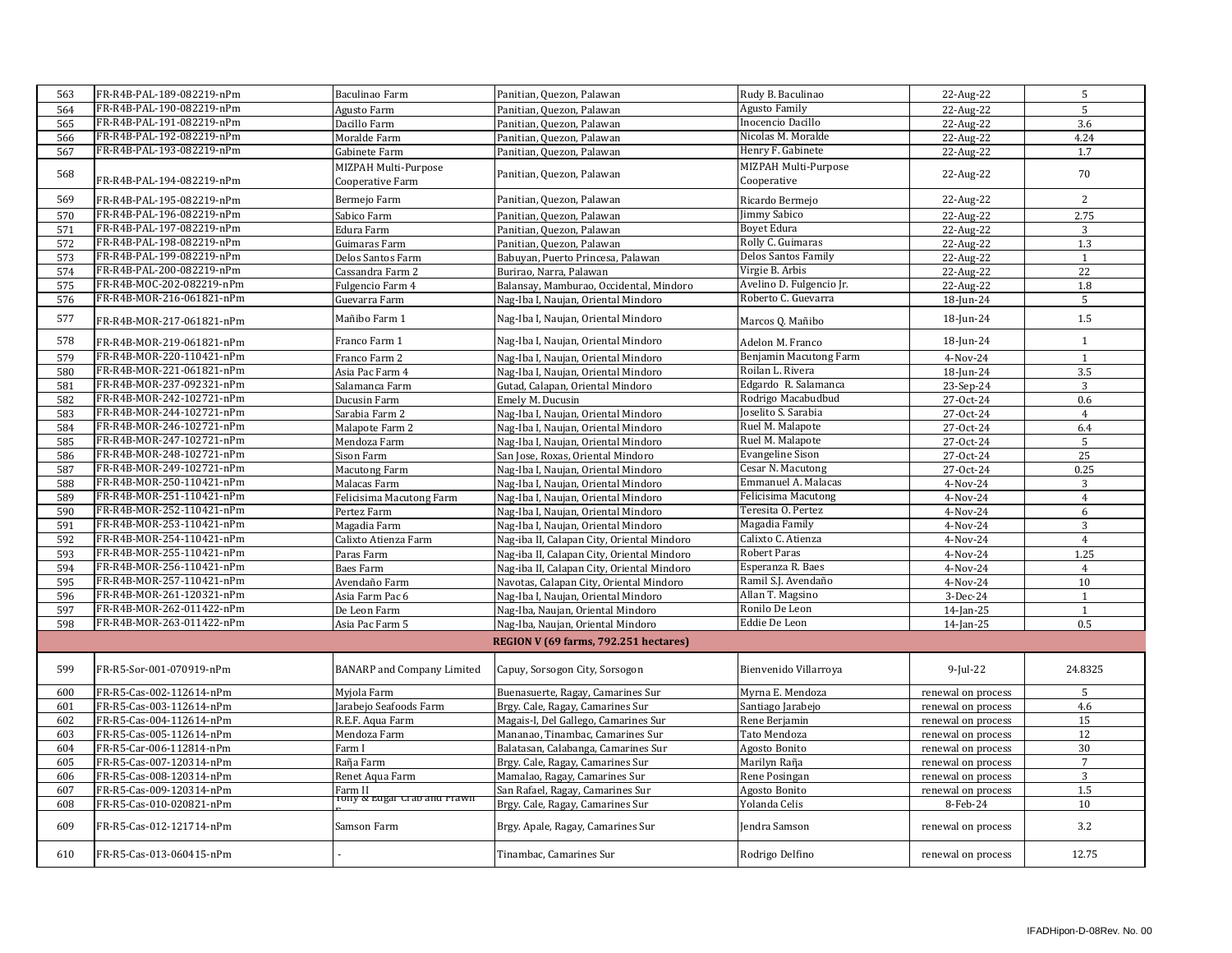| 611 | FR-R5-Sor-014-091615-nPm |                                                  | Cabid-an, Sorsogon                                                                      | <b>BFAR5-SDFFN</b>                          | renewal on process | $7\overline{ }$ |
|-----|--------------------------|--------------------------------------------------|-----------------------------------------------------------------------------------------|---------------------------------------------|--------------------|-----------------|
| 612 | FR-R5-Cat-015-032919-nPm | lesus Ceballo Farm                               | Taopon, Panganiban, Catanduanes                                                         | <b>Jesus Ceballo</b>                        | 29-Mar-22          | 2.7             |
| 613 | FR-R5-Cat-016-032919-nPm | Roberto Taopo Farm                               | Alinawan, Panganiban, Catanduanes                                                       | Roberto Taopo                               | 29-Mar-22          | 15.9            |
| 614 | FR-R5-Cat-017-032919-nPm | PDFFN                                            | Panganiban, Catanduanes                                                                 | LGU Panganiban- PDFFN                       | 29-Mar-22          | 3               |
| 615 | FR-R5-Cat-018-102715-nPm |                                                  | Taopon, Panganiban, Catanduanes                                                         | Eli Peña                                    | renewal on process | 21              |
| 616 | FR-R5-Can-019-031016-nPm |                                                  | Jose Panganiban, Camarines Norte                                                        | Tita Imperial                               | renewal on process | 21              |
| 617 | FR-R5-Cat-020-102815-nPm |                                                  | Bagamanoc, Catanduanes                                                                  | GU Demo Farm                                | renewal on process | 6               |
| 618 | FR-R5-Cat-021-102915-nPm |                                                  | Viga, Catanduanes                                                                       | Gaspar Tutanes                              | renewal on process | 9               |
| 619 | FR-R5-Mas-022-102616-nPm |                                                  | Talisav. Milagros. Masbate                                                              | George B. Espinas                           | renewal on process | 3               |
| 620 | FR-R5-Cat-023-102716-nPm |                                                  | Brgy. Alas, Mandaon, Masbate                                                            | Helen Tacuyan                               | renewal on process | 40              |
| 621 | FR-R5-Cat-024-082416-nPm |                                                  | Brgy. Luyong Catungan, Mobo, Masbate                                                    | Aida del Fabro                              | renewal on process | 21              |
| 622 | FR-R5-Cat-025-092716-nPm |                                                  | Bagamanoc, Catanduanes                                                                  | Pascua Family (Tirso Pascua)                | renewal on process | 5               |
| 623 | FR-R5-Cat-026-120716-nPm |                                                  | Balawing, Aroroy, Masbate                                                               | Arnel Asuncion                              | renewal on process | 17              |
| 624 | FR-R5-Cat-027-102516-nPm |                                                  | Calasuche, Milagros, Masbate                                                            | <b>Lister Briones</b>                       | renewal on process | 20              |
| 625 | FR-R5-Cat-028-113016-nPm |                                                  | Calasuche, Milagros, Masbate                                                            | Walter Irenea                               | renewal on process | $\overline{4}$  |
| 626 | FR-R5-Cat-029-110916-nPm |                                                  | Brgy. Ulag, Prieto Diaz, Sorsogon                                                       | Mila Marasigan                              | renewal on process | 25              |
| 627 | FR-R5-Cat-030-102516-nPm |                                                  | Jamorawon, Milagros, Masbate                                                            | Alex Espinas                                | renewal on process | $\overline{7}$  |
| 628 | FR-R5-Cat-031-102516-nPm |                                                  | Brgy. Jamorawon, Milagros, Masbate                                                      | Rhea Dehiza and Mai Hasegawa                | renewal on process | 20              |
| 629 | FR-R5-Cat-032-102516-nPm |                                                  | Asid-Asid, Jamorawon, Milagros, Masbate                                                 | Marilyn Asebuque                            | renewal on process | 3.9             |
| 630 | FR-R5-Cat-033-082416-nPm |                                                  | Mobo, Masbate                                                                           | Esteban Aguilar                             | renewal on process | 8               |
| 631 | FR-R5-Cat-034-102516-nPm |                                                  | Jamorawon, Milagros, Masbate                                                            | Evangelina Espinas                          | renewal on process | $\overline{4}$  |
| 632 | FR-R5-Cat-035-102516-nPm |                                                  | Batalay, Bato, Catanduanes                                                              | Lope Taopo                                  | renewal on process | 11              |
| 633 | FR-R5-Cat-036-082316-nPm |                                                  | Panique, Aroroy, Masbate                                                                | Larry Esquilona                             | renewal on process | 37              |
| 634 | FR-R5-Cas-037-020821-nPm | & J Fishpond                                     | Sitio Mamalao, Brgy. Binahan Proper, Ragay, Cam<br>Sur                                  | Josefino Curioso                            | 8-Feb-24           | 13              |
| 635 | FR-R5-Cas-038-020821-nPm | Egwaras Farm                                     | Binahan Proper, Ragay, Cam Sur                                                          | Rol Egwaras                                 | 8-Feb-24           | 1.5             |
| 636 | FR-R5-Cas-039-020821-nPm | Romeo Cedo Farm                                  | Mamalao, Binahan Proper, Ragay, Cam Sur<br>DOIO, Calangcawan Norte, VIIIzons, Camarines | Romeo Cedo                                  | 8-Feb-24           | 6               |
| 637 | FR-R5-Can-040-032919-nPm | King Fishers Farm                                |                                                                                         | Delfin Sunga, Jr.                           | 28-Mar-22          | 40              |
| 638 | FR-R5-Mas-041-032919-nPm | Olivera Farm                                     | Alas, Mandaon, Masbate                                                                  | Nelson Olivera Sr.                          | 28-Mar-22          | 7.1             |
| 639 | FR-R5-Mas-042-032919-nPm | Johnny Coja Farm                                 | Tagpu, Mandaon, Masbate                                                                 | Johnny Coja                                 | 28-Mar-22          | 5.6             |
| 640 | FR-R5-Mas-043-032919-nPm | Noel Coja Farm I                                 | Nanipsan, Mandaon, Masbate                                                              | Noel Coja                                   | 28-Mar-22          | $\overline{7}$  |
| 641 | FR-R5-Mas-044-032919-nPm | Kong Fish Farm                                   | Nanipsan, Mandaon, Masbate                                                              | Paquito Kong Jr.                            | 28-Mar-22          | 21              |
| 642 | FR-R5-Cat-045-032919-nPm | Tulay Fisheries                                  | Quigaray, Bagamanoc, Catanduanes                                                        | Atty. Salvador Tulay                        | 29-Mar-22          | 29              |
| 643 | FR-R5-Sor-046-070919-nPm | BEV and Company Limited                          | Tiris, Gubat, Sorsogon                                                                  | Bienvenido Villarroya                       | $9$ -Jul-22        | 87.7181         |
| 644 | FR-R5-Sor-047-070919-nPm | Fatima Chua Farm                                 | Maningkay de Oro, Prieto Diaz, Sorsogon                                                 | Fatima Chua                                 | $9$ -Jul-22        | 13              |
| 645 | FR-R5-Sor-048-070919-nPm | Ignacio Jao Tayag Farm                           | Bacalon, Magallanes, Sorsogon                                                           | Ignacio Jao Tayag                           | $9$ -Jul-22        | 10              |
| 646 | FR-R5-Sor-049-020821-nPm | Leticia Mella Homo                               | Caditaan, Magallanes, Sorsogon                                                          | Leticia Mella Homo                          | 8-Feb-24           | 4.2             |
| 647 | FR-R5-Sor-050-020821-nPm | Erlinda Mella Farm                               | Caditaan, Magallanes, Sorsogon                                                          | Erlinda Mella                               | 8-Feb-24           | 5               |
| 648 | FR-R5-Cas-051-020821-nPm | Avelino Encinares Farm                           | Binahan, Ragay, Cam Sur                                                                 | Avelino Encinares Farm                      | 8-Feb-24           | 3               |
| 649 | FR-R5-Sor-052-020821-nPm | Helen Lee Alcala                                 | Aguada Sur, Magallanes, Sorsogon                                                        | Helen Lee Alcala                            | 8-Feb-24           | 16              |
| 650 | FR-R5-Sor-053-020821-nPm | Analiza Mella Losabio/ Riza<br>Mella Mañago Farm | Caditaan, Magallanes, Sorsogon                                                          | Analiza Mella Losabio/ Riza Mella<br>Mañago | 8-Feb-24           | 5               |
| 651 | FR-R5-Sor-054-020821-nPm | Gloria Mella Labrador                            | Caditaan, Magallanes, Sorsogon                                                          | Gloria Mella Labrador                       | 8-Feb-24           | 5               |
| 652 | FR-R5-Sor-055-020821-nPm | Campillos Farm                                   | Buenavista, Castilla, Sorsogon                                                          | Florencio Campillos/ Elmer<br>Campillos     | 8-Feb-24           | $\overline{4}$  |
| 653 | FR-R5-Sor-056-020821-nPm | Tomas Latagan Farm                               | Buenavista, Castilla, Sorsogon                                                          | Tomas Latagan                               | 8-Feb-24           | 5               |
| 654 | FR-R5-Sor-057-020821-nPm | Alvin Navas                                      | Buenavista, Castilla, Sorsogon                                                          | Alvin Navas                                 | 8-Feb-24           | 6               |
| 655 | FR-R5-Sor-058-020821-nPm | <b>Benito Navas III</b>                          | Buenavista, Castilla, Sorsogon                                                          | <b>Benito Navas III</b>                     | 8-Feb-24           | 2               |
| 656 | FR-R5-Sor-059-020821-nPm | Norma Mancera                                    | Buenavista, Castilla, Sorsogon                                                          | Norma Mancera                               | 8-Feb-24           | 5               |
| 657 | FR-R5-Sor-060-020821-nPm | Ernesto Ibana Farm                               | Buenavista, Castilla, Sorsogon                                                          | Ernesto Ibana Jr.                           | 8-Feb-24           | $\overline{c}$  |
| 658 | FR-R5-Sor-061-020821-nPm | Claridad Lumbao Farm                             | Purok Paraiso, Buenavista, Castilla, Sorsogon                                           | Claridad Lumbao                             | 8-Feb-24           | 5               |
| 659 | FR-R5-Sor-062-020821-nPm | Victoria Bello Farm                              | Buenavista, Castilla, Sorsogon                                                          | Victoria Bello Farm                         | 8-Feb-24           | 15              |
| 660 | FR-R5-Cas-063-020821-nPm | Trinidad Ronquillo Farm                          | Binahan, Ragay, Cam Sur                                                                 | Trinidad Ronquillo                          | 8-Feb-24           | 2.5             |
| 661 | FR-R5-Cas-064-020821-nPm | Bonto's Farm                                     | Binahan Proper, Ragay, Cam Sur                                                          | Honeylyn Fernando                           | 8-Feb-24           | 8               |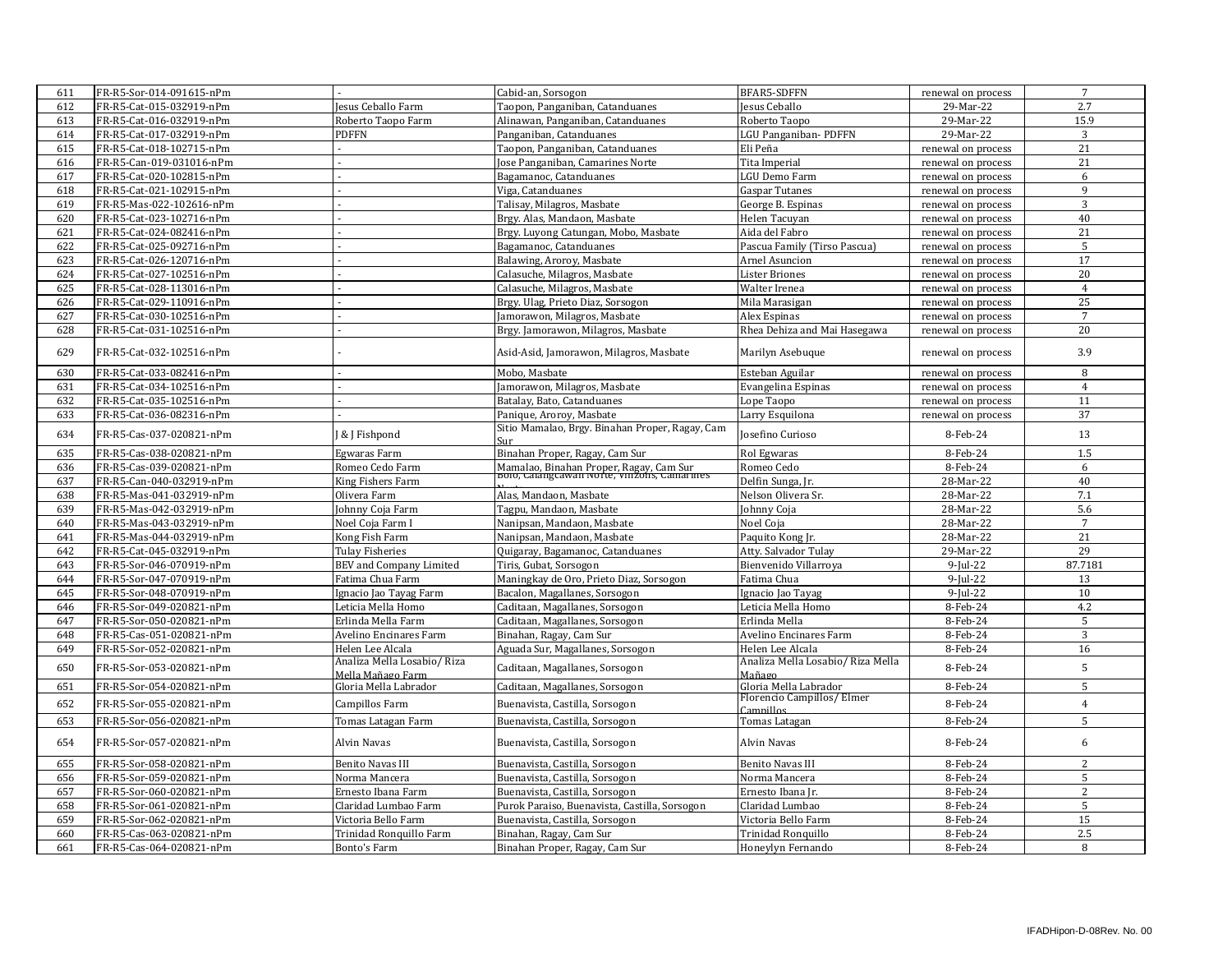| 662        | FR-R5-Cas-065-020821-nPm                             | Simeon Gremio Farm          | Binahan, Ragay, Cam Sur                                                        | Simeon Gremio                                          | 8-Feb-24                                 | $\overline{4}$ |
|------------|------------------------------------------------------|-----------------------------|--------------------------------------------------------------------------------|--------------------------------------------------------|------------------------------------------|----------------|
| 663        | FR-R5-Cas-066-020821-nPm                             | Alberto Año                 | Binahan, Ragay, Cam Sur                                                        | Alberto Año                                            | 8-Feb-24                                 | $\overline{1}$ |
| 664        | FR-R5-Cas-067-020821-nPm                             | Violeta de Jesus Farm       | Brgy. Cale, Ragay, Camarines Sur                                               | Violeta de Jesus                                       | 8-Feb-24                                 | 8              |
| 665        | FR-R5-Cas-068-020821-nPm                             | Hazel Año Farm              | Brgy. Cale, Ragay, Camarines Sur                                               | Hazel Año                                              | 8-Feb-24                                 | 1.5            |
| 666        | FR-R5-Cas-069-020821-nPm                             | Edwin Genio Farm            | Brgy. Cale, Ragay, Camarines Sur                                               | Edwin Genio                                            | 8-Feb-24                                 | 0.75           |
| 667        | FR-R5-Sor-070-020821-nPm                             | Edna Marañas                | Buenavista, Castilla, Sorsogon                                                 | Edna Marañas                                           | 8-Feb-24                                 | 3              |
|            |                                                      |                             | <b>REGION VI</b> (0)                                                           |                                                        |                                          |                |
|            |                                                      |                             | REGION VII (4 Farms, 145.34 hectares)                                          |                                                        |                                          |                |
| 668        | FR-R7-BOH-001-030819-Pm                              | Marcela Farms, Incorporated | Tultugan, Calape, Bohol                                                        | Marlito C. Uy                                          | 8-Mar-22                                 | 38.454         |
|            |                                                      |                             |                                                                                |                                                        |                                          |                |
| 669        | FR-R7-BOH-002-030819-Pm                              | Marcela Farms, Incorporated | San Isidro, Calape, Bohol                                                      | Marlito C. Uv                                          | 8-Mar-22                                 | 68.1996        |
|            |                                                      |                             |                                                                                |                                                        |                                          |                |
| 670        | FR-R7-BOH-003-030819-Pm                              | Marcela Farms, Incorporated | Lincod, Maribojoc, Bohol                                                       | Marlito C. Uy                                          | 8-Mar-22                                 | 34.4827        |
|            |                                                      |                             |                                                                                |                                                        |                                          |                |
| 671        | FR-R7-NEG-004-051619-Pm                              | De Oro Resources            | Pondol, Amlan, Negros Oriental                                                 | Louie Libarios                                         | 16-May-22                                | 4.2            |
|            |                                                      |                             |                                                                                |                                                        |                                          |                |
|            |                                                      |                             | REGION VIII (19 farms, 129.8 hectares)                                         |                                                        |                                          |                |
|            |                                                      |                             |                                                                                |                                                        |                                          |                |
| 672        | FR-R8-LEY-002-121814-nPm                             | Kaytrix Agri-Aqua Farm      | Brgy. Parina, Carigara, Leyte                                                  | Sergio Apostol                                         | renewal on process                       | 12             |
| 673        | FR-R8-LEY-003-121814-nPm                             | Kaytrix Agri-Aqua Farm      | Brgy. Minuswang Barugo, Leyte                                                  | Sergio Apostol                                         | renewal on process                       | 32             |
| 674        | FR-R8-LEY-004-121814-nPm                             | Triple N Farm               | Brgy. Balugohay-Norte, Carigara, Leyte                                         | Arnulfo Briones                                        | renewal on process                       | 2              |
| 675        | FR-R8-LEY-005-121814-nPm                             | Triple N Farm               | Brgy. Canomantag, Barugo, Leyte                                                | Arnulfo Briones                                        | renewal on process                       | 2              |
| 676        | FR-R8-LEY-006121814-nPm                              | Malate Farm                 | Brgy. Parina, Carigara, Leyte                                                  | Ignacio Malate                                         | renewal on process                       | 1.5            |
| 677        | FR-R8-LEY-007-121914-nPm                             |                             | Brgy. Elizabeth, Leyte, Leyte                                                  | Materno Obaob                                          | renewal on process                       | 10             |
| 678        | FR-R8-LEY-008-121914-nPm                             |                             | Brgy. Calaguise, Leyte, Leyte                                                  | Materno Obaob                                          | renewal on process                       | 10             |
| 679        | FR-R8-LEY-009-1219145-nPm                            |                             | Brgy. Elizabeth, Leyte, Leyte                                                  | Elvira Mesia                                           | renewal on process                       | 3              |
| 680        | FR-R8-LEY-0010-121914-nPm                            |                             | Brgy. Elizabeth, Leyte, Leyte                                                  | Editha Urbano                                          | renewal on process                       | 3.5            |
| 681        | FR-R8-LEY-0011121914-nPm                             |                             | Brgy. Calaguise, Leyte, Leyte                                                  | Loreta Gabisay                                         | renewal on process                       | $\rm 0.8$      |
| 682        | FR-R8-LEY-0012-121914-nPm                            |                             | Brgy. Palid I, Leyte, Leyte                                                    | Placido Dagandan                                       | renewal on process                       | $\overline{c}$ |
| 683        | FR-R8-LEY-0013-121914-nPm                            |                             | Brgy. Macupa, Leyte, Leyte                                                     | <b>Boboy Bermudez</b>                                  | renewal on process                       | 5              |
| 684        | FR-R8-LEY-0014-121914-nPm                            |                             | Brgy. Jamorawon, Leyte, Leyte                                                  | Franklin Bermudez                                      | renewal on process                       | 5              |
| 685        | FR-R8-LEY-0015-121914-nPm                            |                             | Brgy. Macupa, Leyte, Leyte                                                     | Letecia Gatchalian                                     | renewal on process                       | 12             |
| 686        | FR-R8-LEY-0016-121914-nPm                            |                             | Brgy. Calaguise, Leyte, Leyte                                                  | Sammy Uy                                               | renewal on process                       | 3.5            |
| 687        | FR-R8-LEY-0017-121914-nPm                            |                             | Brgy. Elizabeth, Leyte, Leyte                                                  | Atibola Rosie                                          | renewal on process                       | 3.5            |
|            |                                                      |                             |                                                                                |                                                        |                                          |                |
| 688        | FR-R8-LEY-0018-090517-nPm                            |                             | Brgy. Calaguise, Leyte, Leyte                                                  | Lorenzo Baltonado                                      | renewal on process                       | 11             |
| 689        | FR-R8-LEY-0019-100417-nPm                            |                             | Brgy. Tigbawan, Leyte, Leyte                                                   | Eduardo O. Cabarte                                     | renewal on process                       | 9              |
| 690        | FR-R8-LEY-0020-102417-nPm                            |                             | Sitio Bagacay, Brgy. Calaguise, Leyte, Leyte                                   | Arturo C. Arpon                                        | renewal on process                       | 2              |
|            |                                                      |                             | REGION IX (39 farms, 799.3 hectares)                                           |                                                        |                                          |                |
| 691        | FR-R9-ZAM-003-082014-nPm                             |                             | Licomo, Zamboanga City                                                         | Eduardo B. Caloyloy                                    | renewal on process                       | 21             |
| 692        | FR-R9-ZAM-004-082014-nPm                             |                             | Licomo, Zamboanga City                                                         | Felicito Deala, Jr.                                    | renewal on process                       | 15             |
|            |                                                      |                             |                                                                                |                                                        |                                          | 30             |
| 693<br>694 | FR-R9-ZAM-005-082014-nPm<br>FR-R9-NTE-006-090214-nPm |                             | Logpond Vitali, Zamboanga City<br>Baylimango, Dapitan City Zamboanga del Norte | Manuel Dalipe, Sr.<br>Dennis Tan                       | renewal on process<br>renewal on process | 12             |
| 695        | FR-R9-NTE-008-090414-nPm                             |                             | Maria Cristina, Dapitan City, Zamboanga del Norte                              | Antonio C. Aragones                                    | renewal on process                       | 3.9            |
| 696        | FR-R9-SBY-009-090414-nPm                             |                             | Sta. Cruz, Kabasalan, Zamboanga Sibugay                                        | Nestor P. Chiong                                       | renewal on process                       | 17             |
| 697        | FR-R9-SBY-010-091614-nPm                             |                             | Sta. Cruz, Kabasalan, Zamboanga Sibugay                                        | Freddie I. Chu                                         | renewal on process                       | 50             |
| 698        | FR-R9-SBY-011-091814-nPm                             |                             | Monching Siay, Zamboanga Sibugay                                               | Tranquilino P. Timusan                                 | renewal on process                       | 30             |
| 699        | FR-R9-SBY-012-091814-nPm                             |                             | Sta. Cruz, Kabasalan, Zamboanga Sibugay                                        | <b>AYC Corporation</b>                                 | renewal on process                       | 75             |
| 700        | FR-R9-SBY-013-091914-nPm                             |                             | Sta. Cruz, Kabasalan, Zamboanga Sibugay                                        |                                                        | renewal on process                       | 9              |
| 701        | FR-R9-SBY-014-091914-nPm                             |                             | Sanito, Ipil, Zamboanga Sibugay                                                | George C. Cainglet<br>трп втасктыт матет Demonstration | renewal on process                       | 16             |
| 702        | FR-R9-SUR-015-100714-nPm                             |                             | Balas, Aurora, Zamboanga Del Sur                                               | DJM Farm                                               | renewal on process                       | 48             |
| 703        | FR-R9-SUR-016-100714-nPm                             |                             | Lower Bayao, Tukuran, Zamboanga Del Sur                                        | <del>битен и еппррие</del> s <del>Agro-мание</del>     | renewal on process                       | 8              |
| 704        | FR-R9-SUR-017-100714-nPm                             |                             | Anonang, Aurora, Zamboanga Del Sur                                             | Dr. Erwin Cortes Farm                                  | renewal on process                       | 4.5            |
| 705        | FR-R9-NTE-018-102114-nPm                             |                             | Dao, Dapitan City, Zamboanga del Norte                                         | Abraham Alota                                          | renewal on process                       | 16             |
| 706        | FR-R9-NTE-019-102114-nPm                             |                             | Antipolo, Dapitan City, Zamboanga del Norte                                    | George Realiza                                         | renewal on process                       | 14             |
|            |                                                      |                             |                                                                                |                                                        |                                          |                |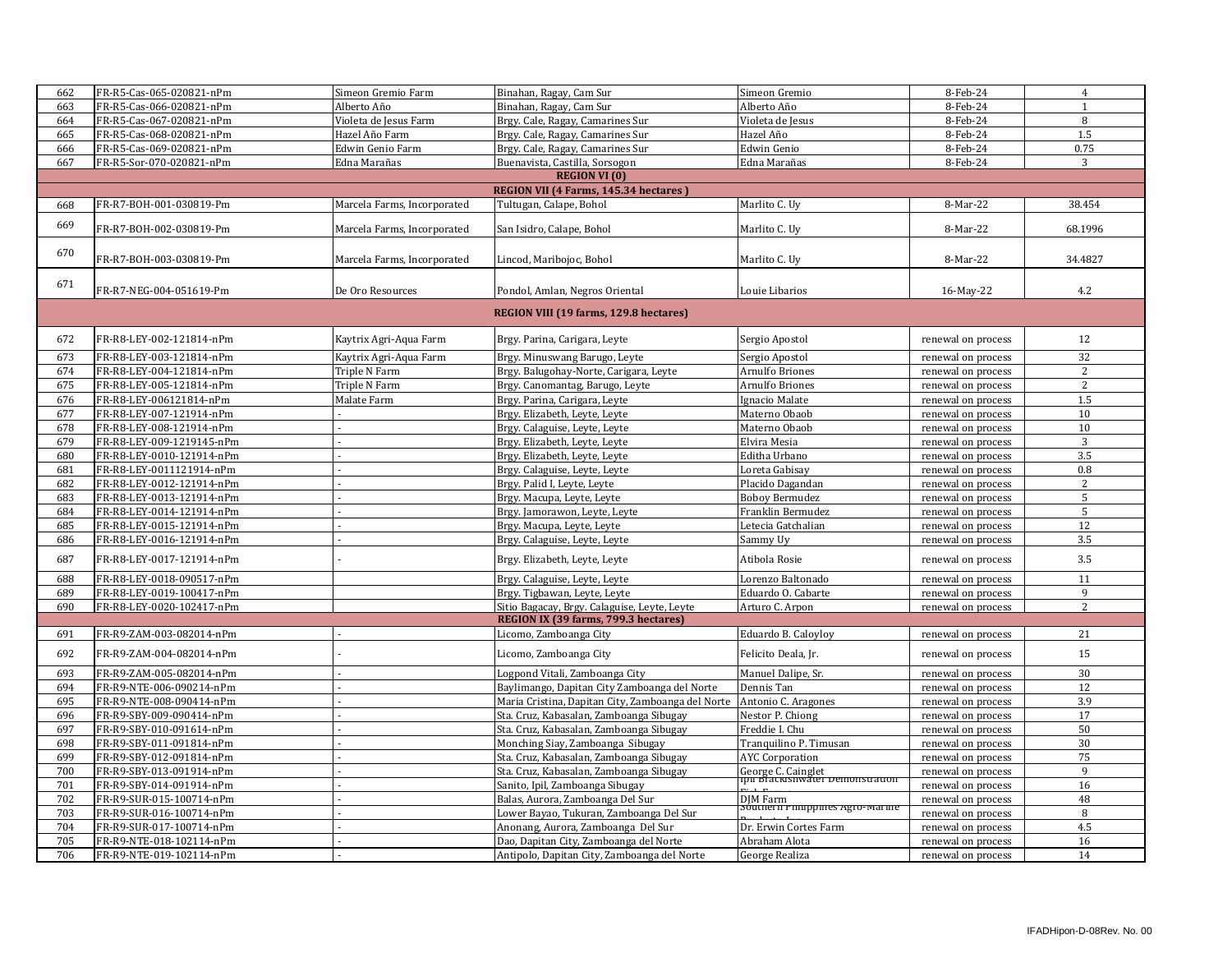| 707 | FR-R9-NTE-020-102314-nPm             |                             | Antipolo, Dapitan City, Zamboanga del Norte  | Romeo Jalosjos                    | renewal on process | 17              |
|-----|--------------------------------------|-----------------------------|----------------------------------------------|-----------------------------------|--------------------|-----------------|
| 708 | FR-R9-SBY-021-110414-nPm             |                             | Pangi, Ipil, Zamboanga Sibugay               | Vicente M. Gonzales, Sr.          | renewal on process | 5               |
| 709 | FR-R9-SBY-022-110414-nPm             |                             | Pangi, Ipil, Zamboanga Sibugay               | Ramon M. Gonzales                 | renewal on process | 12              |
| 710 | FR-R9-ZAM-023-111814-nPm             |                             | Logpond Tictapul, Zamboanga City             | Segundino R. Gregorio             | renewal on process | 100             |
| 711 | FR-R9-ZAM-024-111814-nPm             |                             | Logpond, Vitali, Zamboanga City              | Merlyn L. Junsay Farm             | renewal on process | 16              |
| 712 | FR-R9-ZAM-025-111914-nPm             |                             | Mangusu, Vitali, Zamboanga City              | Rexie A. Ubay Farm                | renewal on process | 10              |
| 713 | FR-R9-NTE-026-111214-nPm             |                             | Banonong, Dapitan City, Zamboanga del Norte  | Nerva R. Adasa Farm               | renewal on process | 17              |
| 714 | FR-R9-ZAM-027-112014-nPm             |                             | Tamaraan ,Mangusu, Zamboanga City            | Randy R. Yosores Farm             | renewal on process | 31              |
| 715 | FR-R9-ZAM-028-112014-nPm             |                             | Logpond, Tictapul, Zamboanga City            | Russel F. Torres Farm             | renewal on process | 14.4            |
| 716 | FR-R9-SBY-029-120214-nPm             |                             | Calapan, Kabasalan, Zamboanga Sibugay        | Noel L. Capitania                 | renewal on process | 5.5             |
| 717 | FR-R9-SUR-030-121014-nPm             |                             | Upper Bayao, Tukuran, Zamboanga Del Sur      | Engr. Edgar Parales               | renewal on process | 5               |
| 718 | FR-R9-SUR-031-091917-nPm             | Elena Bacus Farm            | Pagadian City, Zamboanga del Sur             | Elena Bacus                       | renewal on process | 1.2             |
| 719 | FR-R9-SUR-032-092017-nPm             | Romeo V. Esteves Farm       | Kawit, Pagadian City, Zambo. Sur             | Romeo V. Esteves                  | renewal on process | 5               |
| 720 | FR-R9-SUR-033-092117-nPm             | <b>STV Farm</b>             | Picanan, Kumalarang, Zamboanga del Sur       | Victor S. Tan                     | renewal on process | 15              |
| 721 | FR-R9-SUR-034-092117-nPm             | Reynaldo Dormitorio Farm    | Picanan, Kumalarang, Zamboanga del Sur       | Reynaldo Dormitorio               | renewal on process | 9               |
| 722 | FR-R9-SUR-035-092117-nPm             | Quirino Gonzaga Farm        | Sitio Dacon, Picanan, Kumalarang, ZDS        | Quirino Gonzaga                   | renewal on process | 30              |
| 723 | FR-R9-ZAM-036-100317-nPm             | Oseph Sebastian Farm        | Logpond, Tictapul, Zamboanga City            | Joseph Sebastian                  | renewal on process | 12              |
| 724 | FR-R9-ZAM-037-100517-nPm             | RND Farm                    | Sitio Punta Tamaraan, Zamboanga City         | Robinson U. Pagsuguiron           | renewal on process | 14              |
| 725 | FR-R9-ZAM-038-100517-nPm             | Dagupan Farm                | Tamaraan, Vitali, Zamboanga City             | Zacarias E. Dagupan, Jr.          | renewal on process | 8.8             |
| 726 | FR-R9-039-042318-nPm                 | Sulla Farm                  | Tictapul, Vitali, Zamboanga City             | Erlie Sulla                       | renewal on process | 8               |
| 727 | FR-R9-040-052818-nPm                 | Petines Farm                | Ipil, Zambo. Sibugay                         | Rosalinda Petines                 | renewal on process | 27              |
|     |                                      |                             |                                              |                                   |                    |                 |
| 728 | FR-R9-041-053018-nPm                 | Fulgueras Farm              | Siay, Zambo. Sibugay                         | Jovito Fulgueras                  | renewal on process | $7\overline{ }$ |
| 729 | FR-R9-042-062518-nPm                 | Quisumbing Farm             | Kumalarang, Zambo. Del sur                   | Rey Quisumbing                    | renewal on process | 60              |
|     |                                      |                             | REGION X (263 farms, 1,803.15 has)           |                                   |                    |                 |
| 730 | FR-R10-LDN-003-012815-nPm-RNW-083121 | San Diego Fishery Ent. Inc. | Margos, Kapatagan, Lanao del Norte           | Mario Luis L. San Diego           | 31-Aug-24          | 635             |
| 731 | FR-R10-LDN-006-012915-nPm-RNW-020719 | Labuga Farm                 | Pacita, Lala, Lanao del Norte                | Diego Labuga Jr.                  | 7-Feb-22           | 0.25            |
| 732 | FR-R10-LDN-008-020315-nPm-RNW-020719 | Apdua's Farm                | Matampay Ilaya, Lala, Lanao del Norte        | Pompeya A. Villareal              | 7-Feb-22           | 2.7             |
| 733 | FR-R10-LDN-009-020315-nPm-RNW-040119 | Dionsay Farm                | Matampay Ilaya, Lala, Lanao del Norte        | Victoria B. Dionsay               | $1-Apr-22$         | 3               |
| 734 | FR-R10-LDN-010-020415-nPm-RNW-020719 | Tabalbag Farm               | Darumawang Bucana, Lala, Lanao del Norte     | Tarcelo Tabalbag                  | 7-Feb-22           | 20              |
| 735 | FR-R10-LDN-011-020415-nPm-RNW-020719 | Longcob Farm                | Abaga, Lala, Lanao del Norte                 | Reynino Longcob                   | 7-Feb-22           | 12              |
| 736 | FR-R10-LDN-012-020415-nPm-RNW-083121 | Aquarius Farm               | Tuna-an, Lala, Lanao del Norte               | Francsico C. Bihod                | 31-Aug-24          | 0.7             |
| 737 | FR-R10-LDN-013-020415-nPm-RNW-083121 | Rosalejos Farm              | Tuna-an, Lala, Lanao del Norte               | lito Rosalijos                    | 31-Aug-24          | 0.5             |
| 738 | FR-R10-LDN-014-020515-nPm-RNW-081721 | Sabas Gasataya Farm         | Tuna-an, Lala, Lanao del Norte               | Sabas B. Gasataya Jr.             | 17-Aug-24          | 6.5             |
| 739 | FR-R10-LDN-015-020515-nPm-RNW-081721 | Raul Gasataya Farm          | Tuna-an, Lala, Lanao del Norte               | Raul B. Gasataya                  | 17-Aug-24          | 1.5             |
| 740 | FR-R10-LDN-016-020515-nPm-RNW-032422 | Henry Gasataya Farm         | Tuna-an, Lala, Lanao del Norte               | Henry B. Gasataya                 | 24-Mar-25          | 3               |
| 741 | FR-R10-LDN-017-020515-nPm-RNW-081721 | Helen Gasataya Farm         | Tuna-an, Lala, Lanao del Norte               | Helen B. Gasataya                 | 17-Aug-24          | 1.5             |
| 742 | FR-R10-LDN-018-020515-nPm-RNW-081721 | Cecilia Gasataya Farm       | Tuna-an, Lala, Lanao del Norte               | Cecilia B. Gasataya               | 17-Aug-24          | 2.5             |
| 743 | FR-R10-MOC-019-022415-nPm-RNW-072319 | Atay Farm                   | Silanga, Tangub City                         | Rolly Y. Atay                     | 23-Jul-22          | $\mathbf{1}$    |
| 744 | FR-R10-MOC-020-022515-nPm-RNW-072319 | Nestor Kuizon Farm          | Silanga, Tangub City                         | Nestor Kuizon                     | 23-Jul-22          | $\overline{2}$  |
| 745 | FR-R10-MOC-021-022515-nPm-RNW-072319 | Zhakizee Farm               | Silanga, Tangub City                         | Wendell B. Kuizon                 | 23-Jul-22          | $\mathbf{1}$    |
| 746 | FR-R10-MOC-022-022515-nPm-RNW-072319 | Dorimon Farm                | Maloro, Tangub City                          | Candelaria G. Dorimon             | 23-Jul-22          | 1.1             |
| 747 | FR-R10-MOC-023-022515-nPm-RNW-072619 | Fuentes Farm                | P-1 Vanda, Maloro, Tangub City               | Guy U. Fuentes                    | 26-Jul-22          | $\overline{2}$  |
| 748 | FR-R10-MOC-024-022515-nPm-RNW-072319 | Maaba Farm                  | Silanga, Tangub City                         | Junbeth Farm                      | 23-Jul-22          | 2               |
| 749 | FR-R10-MOC-025-022615-nPm-RNW-072619 | Calatrava Farm              | Migcanaway, Tangub City                      | Facundo H. Calatrava              | 26-Jul-22          | 0.75            |
| 750 | FR-R10-MOC-026-022615-nPm-RNW-072319 | Tan Farm                    | San Apolinario, Tangub City                  | Philip A. Tan                     | 23-Jul-22          | 6               |
| 751 | FR-R10-MOC-027-022615-nPm-RNW-072319 | Robert Yu Farm 1            | P-1, Aquino, Tangub City                     | Robert Yu c/o Gregorio Lospo Etac | 23-Jul-22          | 1.9             |
| 752 | FR-R10-MOC-028-022615-nPm-RNW-072319 | Aruelo Farm                 | Panalsalan, Tangub City                      | Apolinario Aruelo                 | 23-Jul-22          | 1.7             |
| 753 | FR-R10-MOC-029-022615-nPm-RNW-072319 | Sumalpong Farm              | Panalsalan, Tangub City                      | Osias R. Sumalpong                | 23-Jul-22          | 0.25            |
| 754 | FR-R10-MOC-030-022615-nPm-RNW-032118 | Cellona Farm                | Sumirap, Tangub City                         | Rene P. Cellona                   | renewal on process | 3.6             |
| 755 | FR-R10-MOC-031-022615-nPm-RNW-032118 | Ong Farm                    | Sumirap, Tangub City                         | Juan Ong                          | renewal on process | 2               |
| 756 | FR-R10-MOC-032-022615-nPm-RNW-072619 | Olmeda Farm                 | Baybay, Bonifacio, Misamis Occidental        | Anne C. Olmeda                    | 26-Jul-22          | 15              |
| 757 | FR-R10-MOC-033-022615-nPm-RNW-072619 | Cordovan Farm               | P-5, Migpange, Bonifacio, Misamis Occidental | Narcisa A. Cordovan               | 26-Jul-22          | 3.8             |
| 758 | FR-R10-LDN-035-021915-nPm-RNW-072418 | Maximo Tapdasan Farm        | Margos, Kapatagan, Lanao del Norte           | Maximo Tapdasan                   | renewal on process | 3               |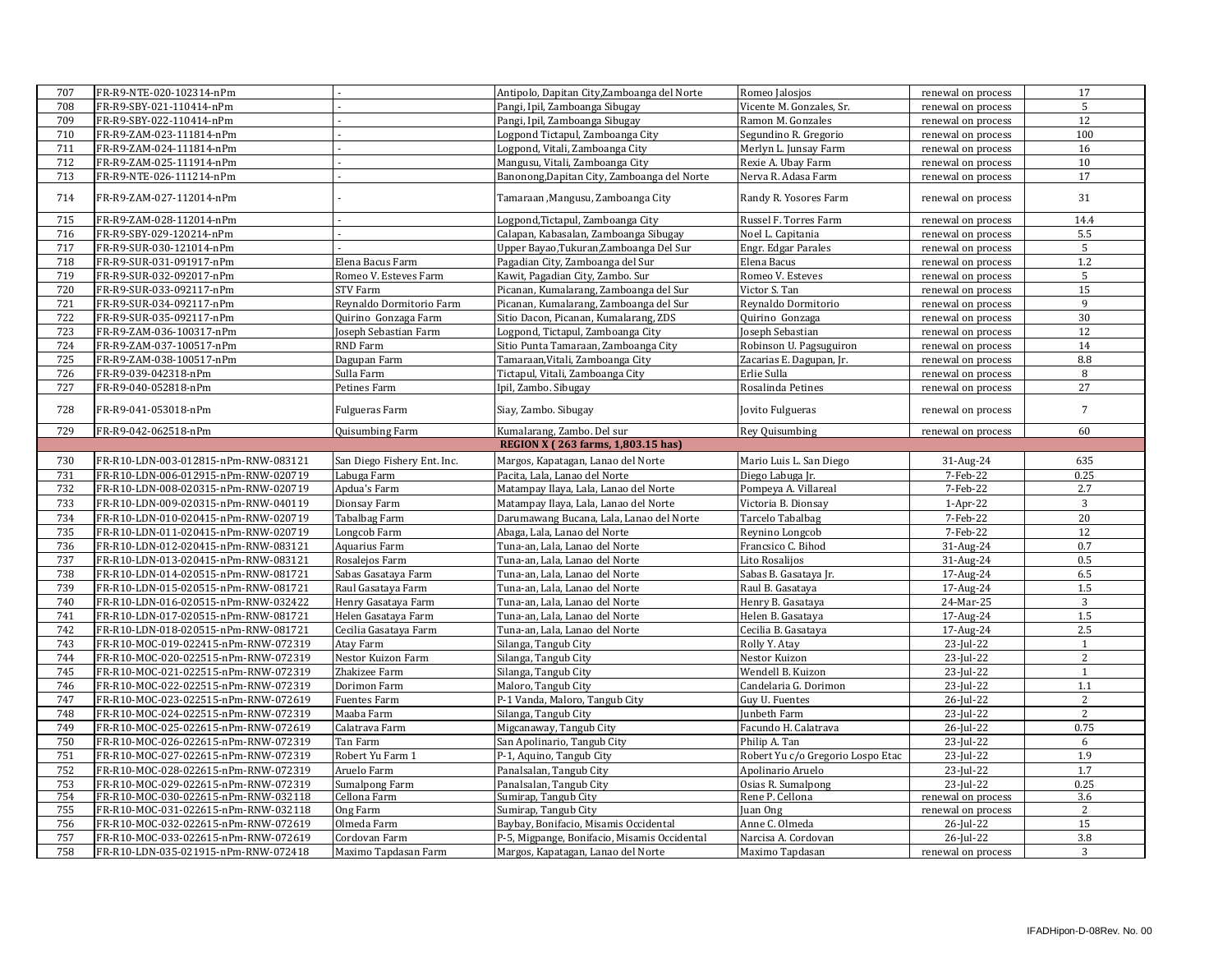| 759        | FR-R10-LDN-036-021915-nPm-RNW-072319                                         | Laureano de la Cruz Farm                                | Margos, Kapatagan, Lanao del Norte                                   | Laureano de la Cruz                              | 23-Jul-22                       | 5                    |
|------------|------------------------------------------------------------------------------|---------------------------------------------------------|----------------------------------------------------------------------|--------------------------------------------------|---------------------------------|----------------------|
| 760        | FR-R10-LDN-037-021915-nPm-RNW-072418                                         | Eliezer & Visminda Rabosa Farm                          | Margos, Kapatagan, Lanao del Norte                                   | Elvie Rabosa                                     | renewal on process              | 8                    |
| 761        | FR-R10-LDN-038-022015-nPm-RNW-083121                                         | DCR Farm                                                | Margos, Kapatagan, Lanao del Norte                                   | Rosmeraldo dela Cruz                             | 31-Aug-24                       | 6                    |
| 762        | FR-R10-LDN-039-022015-nPm-RNW-072418                                         | Ruthie Tapdasan Farm                                    | Margos, Kapatagan, Lanao del Norte                                   | Ruthie Tapdasan                                  | renewal on process              | 5                    |
| 763        | FR-R10-LDN-040-022015-nPm-RNW-072418                                         | Rivera Farm                                             | Margos, Kapatagan, Lanao del Norte                                   | Emelito Gida Oral                                | renewal on process              | 5                    |
| 764        | FR-R10-LDN-041-022015-nPm-RNW-072418                                         | Julito dela Cruz Farm                                   | Margos, Kapatagan, Lanao del Norte                                   | Apolonia dela Cruz                               | renewal on process              | 8                    |
| 765        | FR-R10-LDN-042-022015-nPm-RNW-083121                                         | Franciso dela Cruz Farm                                 | Margos, Kapatagan, Lanao del Norte                                   | Edgar A. Gillamac (Rentee)                       | 31-Aug-24                       | 10                   |
| 766        | FR-R10-LDN-043-022015-nPm-RNW-072418                                         | Abundio Tapdasan Farm                                   | Margos, Kapatagan, Lanao del Norte                                   | Rosalinda C. Tapdasan                            | renewal on process              | $\overline{c}$       |
| 767        | FR-R10-LDN-044-022415-nPm-RNW-011822                                         | Felix Aguaviva Sr Farm                                  | Matampay Bucana, Lala, Lanao del Norte                               | Felix Aguaviva                                   | 19-Jan-25                       | 0.4                  |
| 768        | FR-R10-LDN-045-022415-nPm-RNW-081721                                         | Sulague Fam                                             | Matampay Bucana, Lala, Lanao del Norte                               | Fedeliano Catipay (Rentee)                       | 17-Aug-24                       | 3                    |
| 769        | FR-R10-LDN-046-022415-nPm-RNW-081721                                         | Feliciana S. Sulague Farm<br>Matampay Agro Marine Dev't | Matampay Bucana, Lala, Lanao del Norte                               | Nelson D. Reyes (Rentee)                         | 17-Aug-24                       | 1.9                  |
| 770        | FR-R10-LDN-047-022515-nPm-RNW-072418                                         | `orn                                                    | Matampay, Bucana, Lala, Lanao del Norte                              | Finian James A. Santos                           | renewal on process              | 60                   |
| 771        | FR-R10-LDN-048-022515-nPm-RNW-072418                                         | Samahang Nayon Farm                                     | Matampay Bucana, Lala, Lanao del Norte                               | Victor Alguizola                                 | renewal on process              | 22.2                 |
| 772        | FR-R10-LDN-049-022515-nPm-RNW-072418                                         | Pablo Villareal Farm                                    | Matampay, Bucana, Lala, Lanao del Norte                              | Pablo Villareal                                  | renewal on process              | 1.8                  |
| 773        | FR-R10-LDN-052-031215-nPm-RNW-072418                                         | Aguilar Farm                                            | Baruy Dacu, Baroy, Lanao del Norte                                   | Aurora Aguilar                                   | renewal on process              | 3                    |
| 774        | FR-R10-LDN-054-031215-nPm-RNW-072418                                         | Apat Farm                                               | Ransang Dawis, Baroy, Lanao del Norte                                | <b>Meriam Sinining</b>                           | renewal on process              | $\overline{2}$       |
| 775        | FR-R10-LDN-056-031315-nPm-RNW-072418                                         | Taruc Farm                                              | Ransang Dawis, Baroy, Lanao del Norte                                | Emelia P. Taruc                                  | renewal on process              | 1.6                  |
| 776        | FR-R10-MOC-058-031315-nPm-RNW-041719                                         | Eliaso Farm                                             | Migpange, Bonifacio, Misamis Occidental                              | Gualberto C. Eliaso                              | 17-Apr-22                       | 1                    |
| 777        | FR-R10-MOC-059-031315-nPm-RNW-041719                                         | Apilan Farm                                             | P-2, Migpange, Bonifacio, Misamis Occidental                         | Jessie Apilan                                    | 17-Apr-22                       | $\mathbf{1}$         |
| 778        | FR-R10-MOC-061-031315-nPm-RNW-032218                                         | Poblador Farm                                           | Pisa-an, Bonifacio, Misamis Occidental                               | Phoebe L. Poblador                               | renewal on process              | $\overline{4}$       |
| 779        | FR-R10-MOC-062-031315-nPm-RNW-032218                                         | <b>Bones Farm</b>                                       | Pisa-an, Bonifacio, Misamis Occidental                               | Virginia Bones                                   | renewal on process              | $10\,$               |
| 780        | FR-R10-LDN-063-031915-nPm-RNW-040119                                         | Moninio Farm                                            | Darumawang Ilaya, Lala, Lanao del Norte                              | Socorro Moninio                                  | $1-Apr-22$                      | 5                    |
| 781        | FR-R10-LDN-064-031915-nPm-RNW-092418                                         | Mahusay Farm                                            | Camalan, Lala, Lanao del Norte                                       | ovencio O. Mahusay                               | renewal on process              | 1.5                  |
| 782        | FR-R10-LDN-065-032015-nPm-RNW-083121                                         | Ronald Labuga Farm                                      | Matampay Ilaya, Lala, Lanao del Norte                                | Ronald A. Labuga                                 | 31-Aug-24                       | $\mathbf{1}$         |
| 783        | FR-R10-LDN-066-032015-nPm-RNW-041719                                         | Elizeta M. Apdua Farm                                   | Matampay Ilaya, Lala, Lanao del Norte                                | Pableo Apdua Jr.                                 | 17-Apr-22                       | 0.6                  |
| 784        | FR-R10-LDN-067-032015-nPm-RNW-072418                                         | Pableo Apdua Jr. Farm                                   | Matampay Ilaya, Lala, Lanao del Norte                                | Pableo Apdua Jr.                                 | renewal on process              | 0.6                  |
| 785        | FR-R10-LDN-068-032015-nPm-RNW-083121                                         | Bernal Farm                                             | Matampay Ilaya, Lala, Lanao del Norte                                | Roberto Bernal                                   | 31-Aug-24                       | $\mathbf{1}$         |
| 786        | FR-R10-LDN-070-032415-nPm-RNW-081721                                         | Ytak Farm                                               | Mukas, Kolambugan, Lanao del Norte                                   | Zito Ytak                                        | 17-Aug-24                       | $\overline{4}$       |
| 787        | FR-R10-LDN-071-032515-nPm-RNW-072319                                         | Damayo Farm                                             | Mukas, Kolambugan, Lanao del Norte                                   | Armando Damayo                                   | 23-Jul-22                       | $\mathbf{1}$         |
| 788        | FR-R10-LDN-072-032515-nPm-RNW-092418                                         | Damayo Farm                                             | Mukas, Kolambugan, Lanao del Norte                                   | Mike A. Damayo                                   | renewal on process              | 12.4                 |
| 789        | FR-R10-LDN-073-032515-nPm-RNW-011822                                         | Morales Farm                                            | Mukas, Kolambugan, Lanao del Norte                                   | Virginita Cotto Morales                          | 19-Jan-25                       | 0.8                  |
| 790        | FR-R10-LDN-074-042215-nPm-RNW-072418                                         | Villanueva Farm                                         | Taguitic, Kapatagan, Lanao del Norte                                 | Jose Ramie Villanueva                            | renewal on process              | 15                   |
| 791        | FR-R10-LDN-075-042215-nPm-RNW-072418                                         | Gonzaga Farm                                            | Taguitic, Kapatagan, Lanao del Norte                                 | Anania M. Gonzaga                                | renewal on process              | 5                    |
| 792        | FR-R10-LDN-076-042215-nPm-RNW-011822                                         | Novicito E. Ceniza Farm                                 | Taguitic, Kapatagan, Lanao del Norte                                 | Novicito E. Ceniza                               | 19-Jan-25                       | $\mathbf{1}$         |
| 793        | FR-R10-LDN-077-042215-nPm-RNW-092418                                         | Rogelio C. Ceniza Farm                                  | Taguitic, Kapatagan, Lanao del Norte                                 | Rogelio C. Ceneza                                | renewal on process              | 3                    |
| 794        | FR-R10-LDN-078-042215-nPm-RNW-011822                                         | Delio J. Oporto Farm                                    | Taguitic, Kapatagan, Lanao del Norte                                 | Delio J. Oporto                                  | $19$ -Jan-25                    | 8                    |
| 795        | FR-R10-LDN-079-042215-nPm-RNW-092418                                         | Lumapas Farm                                            | Isla Verde, Darumawang Ilaya, Lala, LDN                              | Edgardo R. Lumapas                               | renewal on process              | $\overline{2}$       |
| 796<br>797 | FR-R10-LDN-080-042215-nPm-RNW-092418                                         | Paderanga Farm                                          | Taguitic, Kapatagan, Lanao del Norte                                 | George Paderanga                                 | renewal on process              | 50                   |
| 798        | FR-R10-LDN-081-042315-nPm-RNW-092418<br>FR-R10-LDN-082-042315-nPm-RNW-011822 | Calica Jr. Farm<br>Tomimbang Farm                       | Tubod, Lanao del Norte<br>Pigcarangan, Tubod, Lanao del Norte        | Atty. Donato Y. Calica Jr.<br>Winco Y. Tomimbang | renewal on process<br>19-Jan-25 | 3.8<br>0.5           |
| 799        | FR-R10-MOC-084-100215-nPm-RNW-072619                                         | Balcita Farm                                            | Libertad Bajo, Sinacaban, Misamis Occidental                         | Ridimptor M. Balcita                             | 26-Jul-22                       | 4.8                  |
| 800        | FR-R10-MOC-086-100215-nPm-RNW-072619                                         | Cos Farm                                                | Poblacion, Panaon, Misamis Occidental                                | osephine S. Cos                                  | 26-Jul-22                       | 0.5                  |
| 801        | FR-R10-LDN-087-100215-nPm-RNW-072319                                         | Tenazas Farm                                            | Malimango, Lala, Lanao del Norte                                     | Nikolai G. Tenazas                               | 23-Jul-22                       | 116                  |
| 802        | FR-R10-LDN-088-100215-nPm-RNW-092418                                         | Malinao Farm                                            | Camalan, Lala, Lanao del Norte                                       | Alex Malinao                                     | renewal on process              | $\overline{c}$       |
|            |                                                                              |                                                         |                                                                      |                                                  |                                 |                      |
| 803        | FR-R10-MOC-089-121615-nPm-RNW-121718                                         | DN Farm                                                 | Migpange, Bonifacio, Misamis Occidental                              | Dominador Alngohoro                              | renewal on process              | 24<br>$\overline{7}$ |
| 804        | FR-R10-MOC-090-121615-nPm-RNW-121718                                         | Eyas Farm                                               | Migpange, Bonifacio, Misamis Occidental                              | Myrna Eyas                                       | renewal on process              | $\overline{4}$       |
| 805        | FR-R10-MOC-091-121615-nPm-RNW-121718                                         | Arado Farm                                              | Migpange, Bonifacio, Misamis Occidental                              | Emelia Arado                                     | renewal on process              |                      |
| 806        | FR-R10-MOC-092-121615-nPm-RNW-121818                                         | Aquaker Farm                                            | Digson, Bonifacio, Misamis Occidental                                | Susana Magalona                                  | renewal on process              | 6                    |
| 807        | FR-R10-LDN-098-020617-nPm-RNW-112020                                         | Hechanova Farm                                          | Tuna-an, Lala, Lanao del Norte                                       | Cesar C. Hechanova                               | 20-Nov-23                       | 12                   |
| 808<br>809 | FR-R10-LDN-099-020617-nPm-RNW-121520<br>FR-R10-MOC-104-020918-nPm            | Andrada Farm<br>L & A Farm                              | Pacita, Lala, Lanao del Norte<br>Butuay, Jimenez, Misamis Occidental | anet T. Bacalso<br>Luther D. Balat               | 15-Dec-23<br>renewal on process | 10<br>3              |
| 810        | FR-R10-MOC-105-031518-nPm                                                    | Kitchong Lim Farm                                       | Bañadero, Ozamiz City                                                | Renato T. Apat                                   | renewal on process              | 12                   |
| 811        | FR-R10-MOC-106-032218-nPm                                                    | Shinnex Farm                                            | Digson, Bonifacio, Misamis Occidental                                | Emmanuel D. Decolongon                           | renewal on process              | 1.9                  |
|            |                                                                              |                                                         |                                                                      |                                                  |                                 |                      |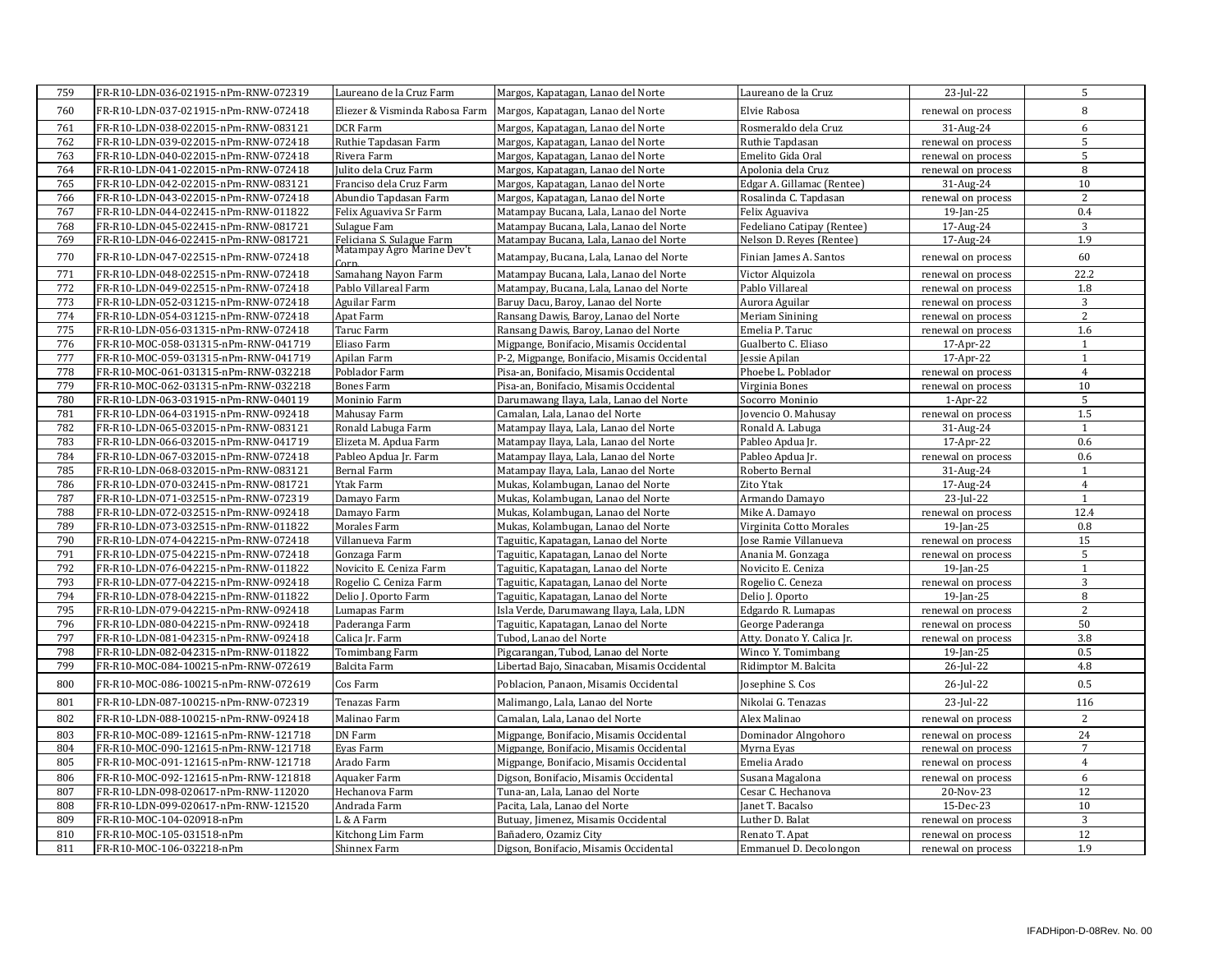| 812 | FR-R10-MOC-107-032218-nPm                              | Dagajas Farm                              | Pisa-an, Bonifacio, Misamis Occidental                                                 | Evelio O. Dagajas              | renewal on process                       | 3              |
|-----|--------------------------------------------------------|-------------------------------------------|----------------------------------------------------------------------------------------|--------------------------------|------------------------------------------|----------------|
| 813 | FR-R10-MOC-108-032218-nPm                              | Labanza Farm                              | Pisa-an, Bonifacio, Misamis Occidental                                                 | Hever L. Labanza               | renewal on process                       | 3              |
| 814 | FR-R10-MOC-109-032218-nPm                              | Artiaga Farm                              | Buracan, Bonifacio, Misamis Occidental                                                 | Vicente Artiaga                | renewal on process                       | 7.3            |
| 815 | FR-R10-MOC-110-032218-nPm                              | Orot Farm                                 | Bagumbang, Bonifacio, Misamis Occidental                                               | Benifredo G. Orot              | renewal on process                       | 4.3            |
| 816 | FR-R10-MOC-111-032218-nPm                              | Pestaño Farm                              | Migpange, Bonifacio, Misamis Occidental                                                | Dennis M. Pestaño              | renewal on process                       | 1              |
| 817 | FR-R10-MOC-112-032218-nPm                              | Lagang Farm                               | Migpange, Bonifacio, Misamis Occidental                                                | Eren E. Lagang                 | renewal on process                       | 0.7            |
| 818 |                                                        | Colina Farm                               |                                                                                        | Loreto Colina                  |                                          | 2.3            |
| 819 | FR-R10-MOC-113-032218-nPm<br>FR-R10-MOC-114-032218-nPm | <b>Bonjing Farm</b>                       | Migpange, Bonifacio, Misamis Occidental<br>P5, Migpange, Bonifacio, Misamis Occidental | Crisanto C. Quindao            | renewal on process<br>renewal on process | 2              |
| 820 |                                                        |                                           |                                                                                        |                                |                                          | 0.5            |
|     | FR-R10-MOC-115-032218-nPm                              | Rogenelle Farm<br>Sahara Beach Farm (Aqua | Baybay, Bonifacio Misamis Occidental                                                   | Rodulfo O.Malinao Jr.          | renewal on process                       |                |
| 821 | FR-R10-LDN-116-072418-nPm                              | Livesotck)                                | Baroy Daku, Baroy, Lanao del Norte                                                     | Dan M. Jutba                   | renewal on process                       | 3              |
| 822 | FR-R10-LDN-117-072418-nPm-RNW-081721                   | Arlene V. Renuena Farm                    | Lapinig, Kapatagan, Lanao del Norte                                                    | Arlene V. Renuena              | 17-Aug-24                                | 1.3            |
| 823 | FR-R10-LDN-118-072418-nPm                              | Restituto D. Tenchavez Farm               | Lapinig, Kapatagan, Lanao del Norte                                                    | Restituto D. Tenchavez         | 17-Aug-24                                | 2.7            |
| 824 | FR-R10-LDN-119-072418-nPm                              | Etang Farm                                | Lapinig, Kapatagan, Lanao del Norte                                                    | Daniel Etang                   | renewal on process                       | 1.3            |
| 825 | FR-R10-LDN-120-072418-nPm                              | Hinon Farm                                | Lapinig, Kapatagan, Lanao del Norte                                                    | Johinny T. Hinon               | renewal on process                       | 1              |
| 826 | FR-R10-LDN-121-072418-nPm                              | Samahang Nayon Farm                       | Matampay Bucana, Lala, Lanao del Norte                                                 | Pres. Roselito M. Sente        | renewal on process                       | 9              |
| 827 | FR-R10-LDN-122-072418-nPm-RNW-083121                   | Anecita Dela Cruz - Go Farm               | Margos, Kapatagan, Lanao del Norte                                                     | Anecita Dela Cruz - Go         | 31-Aug-24                                | 6              |
| 828 | FR-R10-LDN-123-072418-nPm                              | Macario B. Esmar Farm                     | Taguitic, Kapatagan, Lanao del Norte                                                   | Macario B. Esmar               | renewal on process                       | 6              |
| 829 | FR-R10-LDN-124-072418-nPm-RNW-083121                   | Espinosa Farm                             | Tunu-an, Lala, Lanao del Norte                                                         | Ruth D. Demavivas (Rentee)     | 31-Aug-24                                | $\overline{4}$ |
| 830 | FR-R10-LDN-125-072418-nPm-RNW-083121                   | Cris B. Bihod Farm                        | Tunu-an, Lala, Lanao del Norte                                                         | Cris P. Bihod                  | 31-Aug-24                                | 0.7            |
| 831 | FR-R10-LDN-126-072418-nPm                              | Cahayagan Farm                            | Tunu-an, Lala, Lanao del Norte                                                         | Anacleto B. Cahayagan          | renewal on process                       | 8              |
| 832 | FR-R10-LDN-127-072418-nPm                              | Rogelio Hayaw Farm                        | Butuay, Jimenez, Misamis Occidental                                                    | Eleuterio Quindao              | renewal on process                       | $\mathbf{1}$   |
| 833 | FR-R10-MOC-128-041719-nPm                              | Crisanto Quindao Farm                     | P-1, Migpange, Bonifacio, Misamis Occidental                                           | Crisanto C. Quindao            | 17-Apr-22                                | 3              |
| 834 | FR-R10-LDN-129-041719-nPm                              | Ramones Farm                              | Tagulo, Sultan Naga Dimaporo, Lanao del Norte                                          | Christorey E. Ramones          | 17-Apr-22                                | 6              |
| 835 | FR-R10-LDN-130-070219-nPm                              | <b>SSACCI Farm</b>                        | Pintuka, Darumawang Bucana, Lala, LDN                                                  | Rolly Villarde                 | 2-Jul-22                                 | 3              |
| 836 | FR-R10-LDN-131-070219-nPm                              | DMA Aqua Farm                             | Mukas, Kolambugan, Lanao del Norte                                                     | Dan M. Arriesgado              | $2$ -Jul-22                              | 1.8            |
| 837 | FR-R10-MOC-132-072619-nPm                              | Antipasta Caro Farm                       | P-7, Migpange, Bonifacio, Misamis Occidental                                           | Antipasta Caro                 | 26-Jul-22                                | 1.5            |
| 838 | FR-R10-MOC-133-072619-nPm                              | Villamor Farm                             | P-7, Migpange, Bonifacio, Misamis Occidental                                           | Eleuterio G. Villamor Jr.      | 26-Jul-22                                | 35.7           |
| 839 | FR-R10-MOC-134-072619-nPm                              | Robert Yu Farm 2                          | P-1, Aquino, Tangub City                                                               | Robert Yu c/o Wilfredo Arcadio | 26-Jul-22                                | 0.75           |
| 840 | FR-R10-MOC-135-072619-nPm                              | Odiada Farm                               | P-1, Panalsalan, Tangub City                                                           | Genaro A. Odiado, Jr.          | 26-Jul-22                                | 0.7            |
| 841 | FR-R10-MOC-136-072619-nPm                              | Robert Yu Farm 3                          | P-1 Garang, Tangub City                                                                | Robert Yu c/o Victor Jumalon   | 26-Jul-22                                | 3              |
| 842 | FR-R10-MOC-137-080619-nPm                              | Buhisan Farm                              | Pangabuan, Tangub City                                                                 | Allan Buhisan                  | $6$ -Aug-22                              | $\overline{3}$ |
| 843 | FR-R10-MOC-138-080619-nPm                              | Ester Lim Farm                            | Bocator, Tangub City                                                                   | Teofilo Bermijo                | 6-Aug-22                                 | 1.5            |
| 844 | FR-R10-MOC-139-080619-nPm                              | Jimmy Lim Farm                            | Mantic, Tangub City                                                                    | Jimmy Lim                      | $6$ -Aug-22                              | 0.9            |
| 845 | FR-R10-MOC-140-080619-nPm                              | Philip Tan-Catalinia Farm A               | P-3 Silanga, Tangub City                                                               | Philip A. Tan                  | 6-Aug-22                                 | 3              |
| 846 | FR-R10-MOC-141-080619-nPm                              | Philip Tan-Catalinia Farm B               | P-4, Minsubong, Tangub City                                                            | Philip A. Tan                  | 6-Aug-22                                 | $\mathbf{1}$   |
| 847 | FR-R10-MOC-142-080619-nPm                              | Lospo Farm                                | P-1, Aquino, Tangub City                                                               | Rolando S. Lospo               | 6-Aug-22                                 | 0.3            |
| 848 | FR-R10-MOC-143-080719-nPm                              | JohnMar Dolorican Farm                    | Panalsalan, Plaridel, Misamis Occidental                                               | John Mar Dolorican             | 7-Aug-22                                 | $\mathbf{1}$   |
| 849 | FR-R10-MOC-144-080719-nPm                              | Taclob Farm                               | P-1, Sibula, Lopez Jaena, Mis. Occ.                                                    | Dr. Lowell Tingcang Taclob     | 7-Aug-22                                 | 2              |
| 850 | FR-R10-MOC-145-080719-nPm                              | Dulalas Farm                              | P-5, Katipa, Lopez Jaena, Mis. Occ,                                                    | Romeo Bulawin                  | 7-Aug-22                                 | 1.5            |
| 851 | FR-R10-MOC-146-080719-nPm                              | Roro's Fish Farm                          | P-4 Eastern Poblacion, Lopez Jaena, Mis Occ                                            | Rowena Chiong Sumalpong        | 7-Aug-22                                 | 0.9            |
| 852 | FR-R10-MOC-147-082219-nPm                              | Drilon Farm                               | P-1 Katipunan, Plaridel, Misamis Occidental                                            | Rosario Nisnisan               | 22-Aug-22                                | 1.8            |
| 853 | FR-R10-MOC-148-082219-nPm                              | Ocso Farm                                 | P-5 Bocator, Tangub City                                                               | Lunico Ocso                    | 22-Aug-22                                | 1.5            |
| 854 | FR-R10-MOC-149-082819-nPm                              | Sumaylo Farm                              | Bocator, Tangub City                                                                   | Elvie Labor Sumaylo            | 28-Aug-22                                | $\mathbf{1}$   |
| 855 | FR-R10-MOC-150-082819-nPm                              | Malinao Farm                              | P-2, Baybay, Bocator, Tangub City                                                      | Zosimo Jalalon Malinao         | 28-Aug-22                                | $\mathbf{1}$   |
| 856 | FR-R10-MOC-151-082919-nPm                              | Arcadio Farm                              | P-7, Digson, Bonifacio, Misamis Occidental                                             | Genaro Barbon Arcadio          | 29-Aug-22                                | 1.8            |
| 857 | FR-R10-MOC-152-082919-nPm                              | Al-ag Farm A                              | P-7, Digson, Bonifacio, Misamis Occidental                                             | Eric Arcilla Al-ag             | 29-Aug-22                                | $\mathbf{1}$   |
| 858 | FR-R10-MOC-153-082919-nPm                              | Al-ag Farm B                              | P-6, Digson, Bonifacio, Misamis Occidental                                             | Eric Arcilla Al-ag             | 29-Aug-22                                | $\mathbf{1}$   |
| 859 | FR-R10-MOC-154-090619-nPm                              | Evelyn Farm                               | P-1, Migpange, Bonifacio, Misamis Occidental                                           | Evelyn Quindao                 | $6-Sep-22$                               | $\mathbf{1}$   |
| 860 | FR-R10-MOC-155-090619-nPm                              | Candia Farm                               | P-6 Riverside, Migpange, Bonifacio, Mis Occ.                                           | Alex Candia                    | $6-Sep-22$                               | $\mathbf{1}$   |
| 861 | FR-R10-MOC-156-090619-nPm                              | John Rodriguez Farm                       | P-5 Migpange, Bonifacio, Mis Occ.                                                      | John Rodriguez                 | $6-Sep-22$                               | 2              |
| 862 | FR-R10-MOC-157-090619-nPm                              | Generoso Fish Farm                        | Mabuhay, Bagjumbang, Bonifacio, Mis Occ.                                               | Generoso Rodriguez             | $6-Sep-22$                               | 16             |
| 863 | FR-R10-MOC-158-090619-nPm                              | Leonida Property                          | P-7, Migpange, Bonifacio, Misamis Occidental                                           | Leonida Bautista               | $6-Sep-22$                               | 2.9            |
| 864 | FR-R10-LDN-159-090619-nPm                              | Niña Farm                                 | Pacita, Lala, Lanao del Norte                                                          | Danny G. Yanoc Jr.             | $6-Sep-22$                               | 1              |
| 865 | FR-R10-LDN-160-092719-nPm                              | Mabasa Farm                               | Pacita, Lala, Lanao del Norte                                                          | Antero C. Mabasa               | 27-Sep-22                                | 0.7            |
| 866 | FR-R10-LDN-161-092719-nPm                              | Penaso Farm                               | Pacita, Lala, Lanao del Norte                                                          | Romeo Penaso                   | 27-Sep-22                                | 0.7            |
|     |                                                        |                                           |                                                                                        |                                |                                          |                |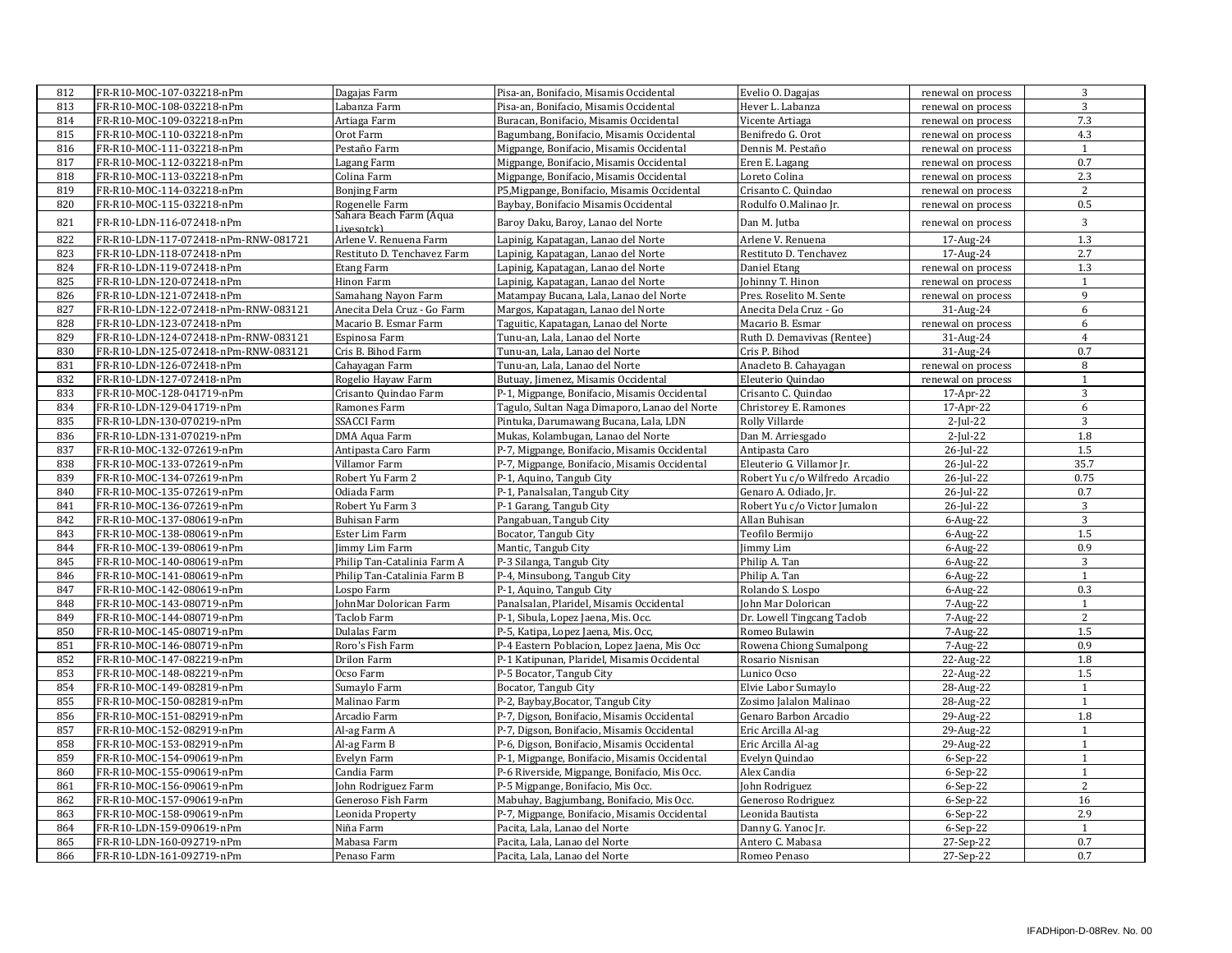| 867 | FR-R10-LDN-162-092719-nPm            | Mabasa Farm 2              | Pacita, Lala, Lanao del Norte                 | Geronima M. Dimapitan           | 27-Sep-22  | 0.8            |
|-----|--------------------------------------|----------------------------|-----------------------------------------------|---------------------------------|------------|----------------|
| 868 | FR-R10-LDN-163-092719-nPm            | Mabasa Farm 3              | Pacita, Lala, Lanao del Norte                 | Maryet L. Nodado                | 27-Sep-22  | 0.7            |
| 869 | FR-R10-LDN-164-092719-nPm            | Roger Lambojon Farm        | Pacita, Lala, Lanao del Norte                 | Roger M. Lambojon               | 27-Sep-22  | 0.5            |
| 870 | FR-R10-LDN-165-092719-nPm            | Lambojon Farm              | Pacita, Lala, Lanao del Norte                 | essie M. Lambojon               | 27-Sep-22  | $\mathbf{1}$   |
| 871 | FR-R10-LDN-166-092719-nPm            | Feliciano Farm             | Dawis Ransang, Baroy, Lanao del Norte         | Richard L. Ubaub                | 27-Sep-22  | 3              |
|     |                                      |                            |                                               |                                 |            |                |
| 872 | FR-R10-LDN-167-092719-nPm            | Baguil Farm                | Camalan, Lala, Lanao del Norte                | Adel Begontes                   | 27-Sep-22  | 0.3            |
| 873 | FR-R10-LDN-168-092719-nPm            | <b>Begontes Farm</b>       | Camalan, Lala, Lanao del Norte                | Rosalia D. Begontes             | 27-Sep-22  | $\overline{4}$ |
| 874 | FR-R10-LDN-169-092719-nPm            | Sarabia Farm               | Camalan, Lala, Lanao del Norte                | Gomersinda S. Sarabia           | 27-Sep-22  | 0.5            |
| 875 | FR-R10-MOC-170-100119-nPm            | SBU Farm A                 | P-4 Tipan, Oroquieta City, Misamis Occidental | Rufio Almonte                   | 1-Oct-22   | 3.3            |
| 876 | FR-R10-MOC-171-100119-nPm            | SBU Farm B                 | P-4 Tipan, Oroquieta City, Misamis Occidental | Mercedes Castillano             | 1-Oct-22   | 3.3            |
| 877 | FR-R10-MOC-172-100119-nPm            | SBU Farm C                 | P-4 Tipan, Oroquieta City, Misamis Occidental | Maria Castillo                  | 1-Oct-22   | 3.3            |
| 878 | FR-R10-MOC-173-100119-nPm            | SBU Farm D                 | P-4 Tipan, Oroquieta City, Misamis Occidental | Noel Almonte                    | 1-Oct-22   | 3.3            |
| 879 | FR-R10-MOC-174-100119-nPm            | SBU Farm E                 | P-4 Tipan, Oroquieta City, Misamis Occidental | Jorge Almonte                   | 1-Oct-22   | 3.3            |
| 880 | FR-R10-MOC-175-100119-nPm            | MYA Farm                   | P-2 Tipan, Oroquieta City, Misamis Occidental | Mauricio Almonte                | $1-0ct-22$ | 3.3            |
| 881 | FR-R10-MOC-176-100219-nPm            | Regalado Farm              | P-1 Tuburan, Aloran, Misamis Occidental       | Henry T. Regalado, Jr.          | 2-Oct-22   | 3              |
| 882 | FR-R10-MOC-177-100219-nPm            | Laureano de la Cruz Farm   | P-7 Conat, Aloran, Misamis Occidental         | Arnel Dela Cruz                 | 2-Oct-22   | 8.5            |
| 883 | FR-R10-MOC-178-100219-nPm            | Permali Farm               | Purok Malinis, Balanlinao, Plaridel, Mis Occ. | Sherly Permali                  | 2-Oct-22   | 0.5            |
| 884 | FR-R10-MOC-179-100219-nPm            | Dilla Farm                 | Purok Malinis, Balanlinao, Plaridel, Mis Occ. | Vicente Dilla                   | 2-Oct-22   | 3              |
| 885 | FR-R10-MOC-180-100219-nPm            | Cresencia David Farm       | Purok Malinis, Balanlinao, Plaridel, Mis Occ. | Jeford David Donggon            | 2-Oct-22   | 0.5            |
| 886 | FR-R10-MOC-181-100219-nPm            | <b>Enquito Farm</b>        | P-3Punta Sulong, Baliangao, Mis Occ.          | Carmelita Enquito               | 2-Oct-22   | $1.2\,$        |
| 887 | FR-R10-MOC-182-100219-nPm            | Tal's Farm                 | Kawayan Mabini, Baliangao, Mis Occ.           | Nestor B. Dela Cruz, Sr.        | 2-Oct-22   | 3.5            |
| 888 | FR-R10-MOC-183-100319-nPm            | Tercera Farm               | Purok Malungtanin 2, Bato, Plaridel, Mis Occ. | Luciano Tercera                 | 3-Oct-22   | 2.5            |
| 889 | FR-R10-MOC-184-100319-nPm            | Rivera Farm                | Purok Malungtanin 2, Bato, Plaridel, Mis Occ. | James Michael Rivera            | 3-Oct-22   | 1.5            |
| 890 | FR-R10-MOC-185-100319-nPm            | Marlon Farm                | P-7 Mabuhay, Bagumbang, Bonifacio, Mis Occ.   | Marlon Arnoco                   | 3-Oct-22   | 1              |
| 891 | FR-R10-MOC-186-100319-nPm            | Elemento Farm              | P-7 Migpange, Bonifacio, Mis Occ.             | Candido Elemento                | 3-Oct-22   | $\overline{3}$ |
| 892 | FR-R10-MOC-187-100319-nPm            | Rico Tan Farm              | P-7 Migpange, Bonifacio, Mis Occ.             | Rico Tan                        | 3-Oct-22   | 1.3            |
| 893 | FR-R10-MOC-188-100319-nPm            | Dapin Farm                 | P-3 Misom, Baliangao, Misamis Occidental      | Nostriano Dapin                 | 3-Oct-22   | 2              |
| 894 | FR-R10-MOC-189-100319-nPm            | Ambalong Farm              | P-3 Misom, Baliangao, Misamis Occidental      |                                 | 3-Oct-22   | 1.3            |
| 895 |                                      | Leno's Farm                |                                               | Ermic Ambalong                  | 11-Oct-22  |                |
|     | FR-R10-MOC-190-101119-nPm            |                            | P-2 Misom, Baliangao, Misamis Occidental      | Teofisto Atay                   |            | $\sqrt{3}$     |
| 896 | FR-R10-MOC-191-101119-nPm            | Fish Pond Purok - 1        | P-1 Misom, Baliangao, Misamis Occidental      | Teofisto Atay                   | 11-Oct-22  | $\, 8$         |
| 897 | FR-R10-MOC-192-101619-nPm            | Opada Farm                 | P-4, Minsubong, Tangub City                   | Fedencio Opada                  | 16-Oct-22  | 0.75           |
| 898 | FR-R10-MOC-193-101619-nPm            | Montefalcon Farm           | P-4, Minsubong, Tangub City                   | Ely Montefalcon                 | 16-Oct-22  | 1.5            |
| 899 | FR-R10-MOC-194-101719-nPm            | Lumaton Farm               | P-4, Minsubong, Tangub City                   | Francisco Lumaton, Jr.          | 17-Oct-22  | 0.9            |
| 900 | FR-R10-MOC-195-101719-nPm            | Marianco Farm              | P-1 Maquilao, Tangub City                     | Marianco Osaka - Victoriano Lim | 17-0ct-22  | 2.5            |
| 901 | FR-R10-MOC-196-101719-nPm            | Linganay Farm              | P-5 Minsubong, Tangub City                    | Rene Linganay                   | 17-Oct-22  | $\,1\,$        |
| 902 | FR-R10-LDN-197-111119-nPm            | <b>SCG Farm</b>            | Lapinig, Kapatagan, Lanao del Norte           | Roderick A. Galgo               | 11-Nov-22  | 3.9            |
| 903 | FR-R10-LDN-198-121019-nPm-RNW-081721 | Melchor D. Tenchavez Farm  | Lapinig, Kapatagan, Lanao del Norte           | Melchor D. Tenchavez            | 17-Aug-24  | $\overline{2}$ |
| 904 | FR-R10-LDN-199-121019-nPm            | Diosdado T. Demecillo Farm | Lapinig, Kapatagan, Lanao del Norte           | Diosdado T. Demecillo           | 10-Dec-22  | 0.35           |
| 905 | FR-R10-LDN-200-121019-nPm            | Emelio F. Lozada Farm      | Lapinig, Kapatagan, Lanao del Norte           | Emelio F. Lozada                | 10-Dec-22  | 1.3            |
| 906 | FR-R10-LDN-201-121019-nPm            | Deogracio Emoricha Farm    | Margos, Kapatagan, Lanao del Norte            | Sharah Mae E. Gorres            | 10-Dec-22  | 0.5            |
| 907 | FR-R10-LDN-202-121019-nPm            | Adonis V. Delosa Farm      | Margos, Kapatagan, Lanao del Norte            | Adonis V. Delosa                | 10-Dec-22  | 1.1            |
| 908 | FR-R10-LDN-203-121019-nPm            | Jessie Z. Lopez Farm       | Caromatan, Kolambugan, Lanao del Norte        | Jessie Z. Lopez                 | 10-Dec-22  | 1.5            |
| 909 | FR-R10-LDN-204-121019-nPm            | Alfredo S. Dadol Jr. Farm  | Margos, Kapatagan, Lanao del Norte            | Alfredo S. Dadol Jr.            | 10-Dec-22  | 0.9            |
| 910 | FR-R10-LDN-205-121019-nPm            | Reman S. Legarto Farm      | Camalan, Lala, Lanao del Norte                | Reman S. Legarto                | 10-Dec-22  | 2              |
| 911 | FR-R10-LDN-206-121019-nPm            | Jesa Mae S. Legarto Farm   | Camalan, Lala, Lanao del Norte                | Helen S. Legarto                | 10-Dec-22  | 1.5            |
| 912 | FR-R10-LDN-207-121019-nPm            | Angeleto S. Legarto Farm   | Camalan, Lala, Lanao del Norte                | Angeleto S. Legarto             | 10-Dec-22  | $\sqrt{2}$     |
| 913 | FR-R10-LDN-208-121019-nPm            | Teofilo G. Culanag Farm    | Camalan, Lala, Lanao del Norte                | Teofilo G. Culanag              | 10-Dec-22  | 1.3            |
| 914 | FR-R10-LDN-209-121019-nPm-RNW-081721 | Genaro Garcia Jr. Farm     | Lapinig, Kapatagan, Lanao del Norte           | Genaro Garcia Jr.               | 17-Aug-24  | 3.8            |
| 915 | FR-R10-MOC-210-121919-nPm            | Mutos Farm                 | Misom, Baliangao, Mis Occ.                    | Florencio Rosel                 | 19-Dec-22  | 1.25           |
| 916 | FR-R10-MOC-212-092220-nPm            | Isidro Farm                | P-7 Buracan, Bonifacio, Mis. Occ.             | Isidro Bercero Artiaga          | 22-Sep-23  | 1.5            |
| 917 | FR-R10-MOC-213-092220-nPm            | Jose Lemuel Farm           | P-7 Buracan, Bonifacio, Mis. Occ.             | Jose Lemuel Satioque Sefil      | 22-Sep-23  | 1              |
| 918 | FR-R10-MOC-214-092220-nPm            | Jose Lemuel Farm B         | P-1 Pisaan, Bonifacio, Mis. Occ.              | Jose Lemuel Satioque Sefil      | 22-Sep-23  | 2.7            |
| 919 | FR-R10-MOC-215-092220-nPm            | Atienza Farm               | P-7 Buracan, Bonifacio, Mis. Occ.             | Glenn Liscano Atienza           | 22-Sep-23  | 2              |
| 920 | FR-R10-MOC-216-092220-nPm            | Bolodo Farm                | P-Malinis, Balanlinao, Plaridel, Mis Occ.     | Azucena Bermil Bolodo           | 22-Sep-23  | 3              |
| 921 | FR-R10-MOC-217-092220-nPm            | Emilda Farfm               | P-7 Buracan, Bonifacio, Mis. Occ.             | Emilda Artiaga Gallo            | 22-Sep-23  | 0.8            |
|     |                                      |                            |                                               |                                 |            |                |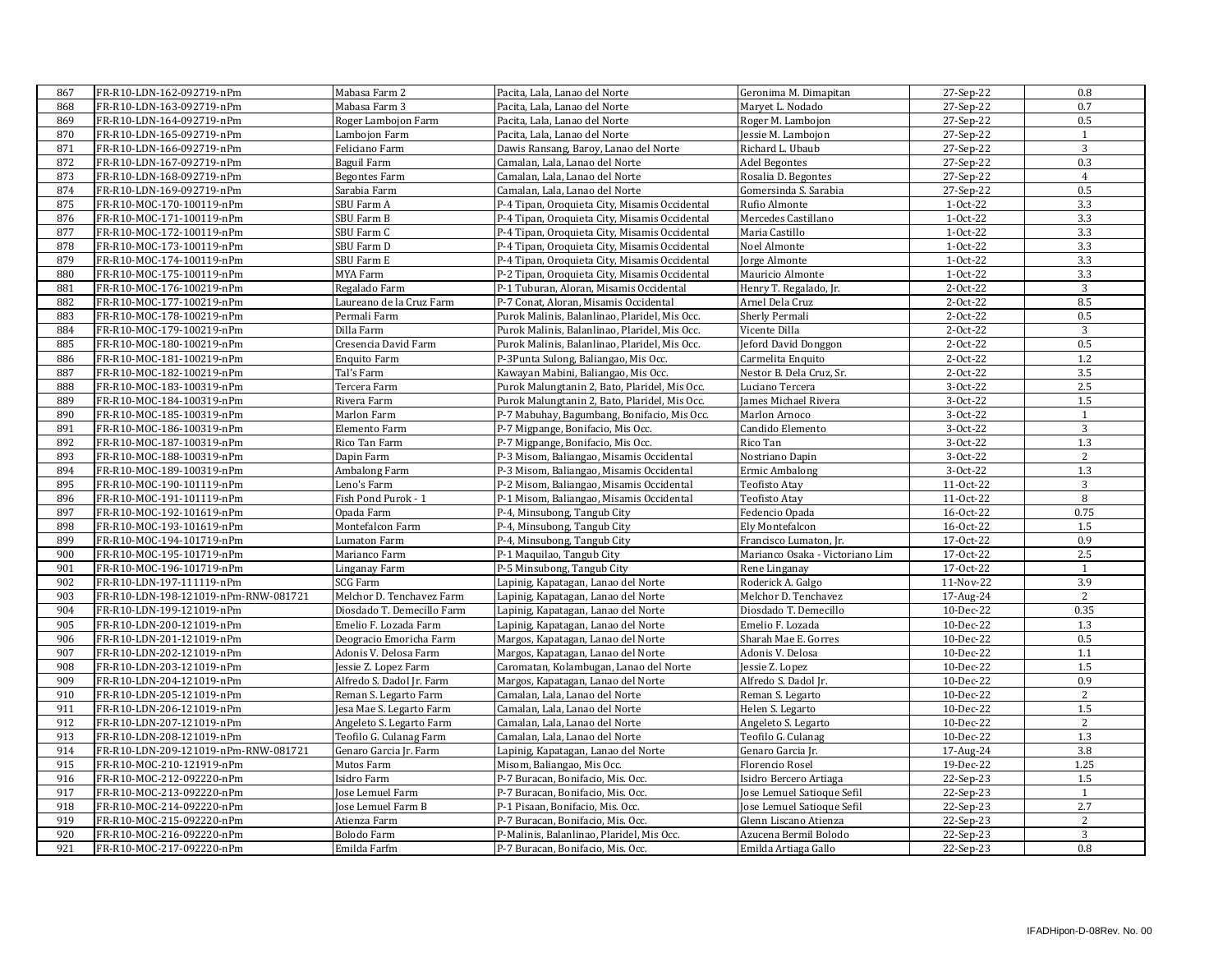| 923<br>FR-R10-MOC-219-092220-nPm<br>Eliezer Farm<br>P-5 Buracan, Bonifacio, Mis. Occ.<br>Eliezer Custorio Gallo<br>22-Sep-23<br>1.4<br>3.9<br>924<br>FR-R10-LDN-220-100520-nPm<br>Junbeth Farm<br>Taguitic, Kapatagan, Lanao del Norte<br>Pablo M. Coronel Jr.<br>5-Oct-23<br>FR-R10-LDN-221-100520-nPm<br>P8, Lapinig, Kapatagan, Lanao del Norte<br>$5-0ct-23$<br>0.1<br>925<br>Benjie Fish Farm<br>Lencia B. Rosales<br>926<br>FR-R10-LDN-222-100520-nPm<br>Mitch Fish Farm<br>P8, Lapinig, Kapatagan, Lanao del Norte<br>Jerry B. Rosales<br>5-Oct-23<br>0.04<br>927<br>FR-R10-LDN-223-100520-nPm<br>Romeo A. Penaso Sr. Farm<br>Pacita, Lala, Lanao del Norte<br>Romeo A. Penaso, Sr.<br>5-Oct-23<br>1<br>928<br>FR-R10-LDN-224-100520-nPm<br>Benita C. Mabasa Farm<br>Pacita, Lala, Lanao del Norte<br>Benita C. Mabasa<br>$5-0ct-23$<br>$\mathbf{1}$<br>929<br>12<br>FR-R10-LDN-225-100520-nPm<br>Winefredo Galgo Farm<br>Margos, Kapatagan, Lanao del Norte<br>Winefredo A. Galgo<br>5-Oct-23<br>930<br>3<br>FR-R10-LDN-226-112420-nPm<br>Cereniza C. Arreglado Farm<br>Darumawang Ilaya, Lala, Lanao del Norte<br>Cereniza C. Arreglado Farm<br>24-Nov-23<br>931<br>Trinidad A. Batersal Farm<br>Darumawang Ilaya, Lala, Lanao del Norte<br>0.7<br>FR-R10-LDN-227-112420-nPm<br>Trinidad A. Batersal<br>24-Nov-23<br>$\mathbf{1}$<br>932<br>Rommel Farm<br>Darumawang Ilaya, Lala, Lanao del Norte<br>FR-R10-LDN-228-112420-nPm<br>Rommel S. Belarde<br>24-Nov-23<br>Cesar B. Villanueva Farm<br>Cesar B. Villanueva<br>$\overline{4}$<br>933<br>FR-R10-LDN-229-112420-nPm<br>Darumawang Ilaya, Lala, Lanao del Norte<br>24-Nov-23<br>unelin D. Omandan Farm<br>Purok 9, Darumawang Ilaya, Lala, LDN<br>Junelin B. Omandan<br>0.6<br>934<br>FR-R10-LDN-230-112420-nPm<br>24-Nov-23<br>935<br>FR-R10-LDN-231-112420-nPm<br>Engr. Dela Cruz Farm<br>Darumawang Ilaya, Lala, Lanao del Norte<br>Demtrio B. Jumarito<br>24-Nov-23<br>6<br>$\mathbf{1}$<br>936<br>FR-R10-LDN-232-112420-nPm<br>Jessie M. Lambojon Farm<br>Pacita, Lala, Lanao del Norte<br>Jessie M. Lambojon<br>24-Nov-23<br>937<br>Ransang, Bagong Dawis, Baroy, LDN<br>Elmer T. Palioto<br>0.3<br>FR-R10-LDN-233-112420-nPm<br>Elmer T. Palioto Farm<br>24-Nov-23<br>938<br>FR-R10-LDN-234-112420-nPm<br>Francis Jade G. Dimpas Farm<br>Tuburan, Tubod, Lanao del Norte<br>24-Nov-23<br>0.01<br>Francis Jade G. Dimpas<br>2<br>939<br>FR-R10-LDN-235-121520-nPm<br>Labuga's Farm<br>Pacita, Lala, Lanao del Norte<br>Analiza C. Labuga<br>15-Dec-23<br>1.7<br>940<br>Irenio D. Sabido Farm<br>Irenio D. Sabido<br>FR-R10-LDN-236-121520-nPm<br>Darumawang. Ilaya, Lala<br>15-Dec-23<br>Adonis Farm<br>Adonis Pabriga Atienza<br>$\overline{c}$<br>941<br>FR-R10-MOC-237-121520-nPm<br>P-7, Buracan, Bonifacio, Misamis Occ.<br>15-Dec-23<br>942<br>FR-R10-MOC-238-121520-nPm<br>Larry Farm<br>P-7, Buracan, Bonifacio, Misamis Occ.<br>Larry Angcan Delos Reyes<br>15-Dec-23<br>2<br>943<br>P-7, Buracan, Bonifacio, Misamis Occ.<br>$\mathbf{1}$<br>FR-R10-MOC-239-121520-nPm<br>Helen Sonajo Farm<br>Helen Sonajo<br>15-Dec-23<br>944<br>15-Dec-23<br>FR-R10-MOC-240-121520-nPm<br>Susan Pactos Farm<br>P-7, Buracan, Bonifacio, Misamis Occ.<br>Susan Artiaga Pactos<br>$\mathbf{1}$<br>945<br>FR-R10-MOC-241-121520-nPm<br>P-7, Migpange, Bonifacio, Misamis Occidental<br>Eren Eyas Lagang<br>15-Dec-23<br>Irene Fish Pond<br>$\mathbf{1}$<br>$\sqrt{2}$<br>946<br>FR-R10-MOC-242-121520-nPm<br>Samson Dumanhug Farm<br>P-6, Migpange, Bonifacio, Misamis Occidental<br>Samson Dumanhug<br>15-Dec-23<br>947<br>15-Dec-23<br>0.5<br>FR-R10-MOC-243-121520-nPm<br>Evelyn Quindao Farm<br>P1-Migpange, Bonifacio, Misamis Occidental<br>Evelyn Quindao<br>948<br>FR-R10-MOC-244-121520-nPm<br>Joel Cordova Farm<br>P-7, Migpange, Bonifacio, Misamis Occidental<br>Joel Bacus Cordova<br>15-Dec-23<br>2<br>2.5<br>949<br>FR-R10-MOC-245-121520-nPm<br>Bonjing Farm 2<br>P1-Migpange, Bonifacio, Misamis Occidental<br>Crisanto C. Quindao<br>15-Dec-23<br>950<br>6<br>FR-R10-MOC-246-121520-nPm<br>Aldy Arado Farm<br>P-3 Migpange, Bonifacio, Misamis Occidental<br>Aldy L. Arado<br>15-Dec-23<br>951<br>FR-R10-MOC-247-121520-nPm<br>Alan Cordovan Farm<br>P-7 Migpange, Bonifacio, Mis Occ.<br>Alan L. Cordovan<br>15-Dec-23<br>$\overline{4}$<br>952<br>0.75<br>FR-R10-MOC-248-121520-nPm<br>Rodulfo Malinao Farm<br>P-2, Baybay, Bonifacio, Misamis Occidental<br>Rodulfo O.Malinao Jr.<br>15-Dec-23<br>953<br>Jocelyn Eyas Farm<br>FR-R10-MOC-249-121520-nPm<br>P-1, Migpange, Bonifacio, Misamis Occidental<br>Jocelyn Eyas Farm<br>15-Dec-23<br>$\mathbf{1}$<br>3.7<br>954<br>FR-R10-MOC-250-121520-nPm<br>anet Bautista Farm<br>P-1, Migpange, Bonifacio, Misamis Occidental<br>Janet B. Bautista<br>15-Dec-23<br>George C. Asoy Farm<br>FR-R10-LDN-252-081721-nPm<br>4.0<br>955<br>Lapinig, Kapatagan, Lanao del Norte<br>George C. Asoy<br>17-Aug-24<br>Roberto Q. Nale Jr. Farm<br>1.3<br>FR-R10-LDN-253-081721-nPm<br>Lapinig, Kapatagan, Lanao del Norte<br>Roberto Q. Nale, Jr.<br>17-Aug-24<br>956<br>Roland M. Escobia Farm<br>957<br>FR-R10-LDN-254-081721-nPm<br>Roland M. Escobia<br>1.8<br>Lapinig, Kapatagan, Lanao del Norte<br>17-Aug-24<br>Johnny T. Hinon Sr. Farm<br>0.8<br>FR-R10-LDN-255-081721-nPm<br>Johnny T. Hinon Sr.<br>958<br>Lapinig, Kapatagan, Lanao del Norte<br>17-Aug-24<br>Rolando T. Padilla Farm<br>2.6<br>959<br>FR-R10-LDN-256-081721-nPm<br>P-10, Lapinig, Kapatagan, LDN<br>Rolando T. Padilla Sr.<br>17-Aug-24<br>FR-R10-LDN-257-081721-nPm<br>Tiburcio A. Añasco Farm<br>1.3<br>P-6 Lapinig, Kapatagan, LDN<br>Tiburcio A. Añasco<br>17-Aug-24<br>960<br>Julito C Arroyo Farm<br>5.0<br>961<br>FR-R10-LDN-258-081721-nPm<br>Lapinig, Kapatagan, Lanao del Norte<br>Julito c. Arroyo<br>17-Aug-24<br>Mary Ann A. Malmis Farm<br>$5.0\,$<br>FR-R10-LDN-259-081721-nPm<br>Lapinig, Kapatagan, Lanao del Norte<br>Mary Ann A. Malmis<br>17-Aug-24<br>962<br>9.0<br>FR-R10-LDN-260-081721-nPm<br>Rodito C. Arroyo Farm<br>963<br>Lapinig, Kapatagan, Lanao del Norte<br>Rodito C. Arroyo<br>17-Aug-24<br>Gasataya Farm<br>1.5<br>964<br>FR-R10-LDN-261-081721-nPm<br>Tuna-an, Lala, Lanao del Norte<br>Lisa Gasataya Zamora<br>17-Aug-24<br>3.2<br>965<br>FR-R10-LDN-262-081721-nPm<br>Gasataya Farm<br>Tuna-an, Lala, Lanao del Norte<br>Jake Froilan A. Dragon<br>17-Aug-24<br>FR-R10-LDN-263-081721-nPm<br>1.7<br>966<br>Severo B. Villareal Farm<br>Matampay Bucana, Lala, Lanao del Norte<br>Severo B. Villareal<br>17-Aug-24<br>Ricardo O. Garcia Farm<br>2.0<br>967<br>FR-R10-LDN-264-081721-nPm<br>Lapinig, Kapatagan, Lanao del Norte<br>Ricardo O. Garcia<br>17-Aug-24<br>0.7<br>968<br>FR-R10-LDN-265-081721-nPm<br>Roselito M. Sente Farm<br>Matampay Bucana, Lala, Lanao del Norte<br>Roselito M. Sente<br>17-Aug-24<br>Antero C. Mabasa Farm<br>0.7<br>FR-R10-LDN-266-083121-nPm<br>Pacita, Lala, Lanao del Norte<br>Antero C. Mabasa<br>31-Aug-24<br>969<br>10.0<br>Engr. Dela Cruz Farm<br>970<br>FR-R10-LDN-267-083121-nPm<br>Darumawang Ilaya, Lala, Lanao del Norte<br>Dexter V. Torres<br>31-Aug-24<br>Samuel Hechanova Farm<br>12.0<br>971<br>FR-R10-LDN-268-083121-nPm<br>Tuna-an, Lala, Lanao del Norte<br>Samuel Hechanova Jr.<br>31-Aug-24<br>Erie P. Bihod Farm<br>FR-R10-LDN-269-083121-nPm<br>Tuna-an, Lala, Lanao del Norte<br>Erie P. Bihod<br>31-Aug-24<br>0.8<br>972<br>Paderanga Farm<br>4.0<br>973<br>FR-R10-LDN-270-083121-nPm<br>Taguitic, Kapatagan, Lanao del Norte<br>Peterson Rom<br>31-Aug-24<br>974<br>FR-R10-LDN-271-083121-nPm<br>Rosalia Begontes Farm<br>Camalan, Lala, Lanao del Norte<br>1.0<br>Rosalia D. Begontes<br>31-Aug-24<br>8.6<br>975<br>FR-R10-LDN-272-083121-nPm<br>Rosalinda N. Tapdasan Farm<br>Margos, Kapatagan, Lanao del Norte<br>Rosalinda N. Tapdasan<br>31-Aug-24 | 922 | FR-R10-MOC-218-092220-nPm | Renato Delfin Farm | P-5 Buracan, Bonifacio, Mis. Occ.      | Renato Benday Delfin   | 22-Sep-23 | 2.5 |
|--------------------------------------------------------------------------------------------------------------------------------------------------------------------------------------------------------------------------------------------------------------------------------------------------------------------------------------------------------------------------------------------------------------------------------------------------------------------------------------------------------------------------------------------------------------------------------------------------------------------------------------------------------------------------------------------------------------------------------------------------------------------------------------------------------------------------------------------------------------------------------------------------------------------------------------------------------------------------------------------------------------------------------------------------------------------------------------------------------------------------------------------------------------------------------------------------------------------------------------------------------------------------------------------------------------------------------------------------------------------------------------------------------------------------------------------------------------------------------------------------------------------------------------------------------------------------------------------------------------------------------------------------------------------------------------------------------------------------------------------------------------------------------------------------------------------------------------------------------------------------------------------------------------------------------------------------------------------------------------------------------------------------------------------------------------------------------------------------------------------------------------------------------------------------------------------------------------------------------------------------------------------------------------------------------------------------------------------------------------------------------------------------------------------------------------------------------------------------------------------------------------------------------------------------------------------------------------------------------------------------------------------------------------------------------------------------------------------------------------------------------------------------------------------------------------------------------------------------------------------------------------------------------------------------------------------------------------------------------------------------------------------------------------------------------------------------------------------------------------------------------------------------------------------------------------------------------------------------------------------------------------------------------------------------------------------------------------------------------------------------------------------------------------------------------------------------------------------------------------------------------------------------------------------------------------------------------------------------------------------------------------------------------------------------------------------------------------------------------------------------------------------------------------------------------------------------------------------------------------------------------------------------------------------------------------------------------------------------------------------------------------------------------------------------------------------------------------------------------------------------------------------------------------------------------------------------------------------------------------------------------------------------------------------------------------------------------------------------------------------------------------------------------------------------------------------------------------------------------------------------------------------------------------------------------------------------------------------------------------------------------------------------------------------------------------------------------------------------------------------------------------------------------------------------------------------------------------------------------------------------------------------------------------------------------------------------------------------------------------------------------------------------------------------------------------------------------------------------------------------------------------------------------------------------------------------------------------------------------------------------------------------------------------------------------------------------------------------------------------------------------------------------------------------------------------------------------------------------------------------------------------------------------------------------------------------------------------------------------------------------------------------------------------------------------------------------------------------------------------------------------------------------------------------------------------------------------------------------------------------------------------------------------------------------------------------------------------------------------------------------------------------------------------------------------------------------------------------------------------------------------------------------------------------------------------------------------------------------------------------------------------------------------------------------------------------------------------------------------------------------------------------------------------------------------------------------------------------------------------------------------------------------------------------------------------------------------------------------------------------------------------------------------------------------------------------------------------------------------------------------------------------------------------------------------------------------------------------------------------------------------------------------------------------------------------------------------------------------------------------------------------------------------------------------------------------------------------------------------------------------------------------------------------------------------------------------------------------------------------------------------------------------------------------------------------------------------------------------------------------------------------------------------------------------------------------------------------------------------------------------------------------------------------------------------------------------------------------------------------------------------------------------------------------------------------------------------------------------------------------------------------------------------------------------------------------------------------------------------------|-----|---------------------------|--------------------|----------------------------------------|------------------------|-----------|-----|
|                                                                                                                                                                                                                                                                                                                                                                                                                                                                                                                                                                                                                                                                                                                                                                                                                                                                                                                                                                                                                                                                                                                                                                                                                                                                                                                                                                                                                                                                                                                                                                                                                                                                                                                                                                                                                                                                                                                                                                                                                                                                                                                                                                                                                                                                                                                                                                                                                                                                                                                                                                                                                                                                                                                                                                                                                                                                                                                                                                                                                                                                                                                                                                                                                                                                                                                                                                                                                                                                                                                                                                                                                                                                                                                                                                                                                                                                                                                                                                                                                                                                                                                                                                                                                                                                                                                                                                                                                                                                                                                                                                                                                                                                                                                                                                                                                                                                                                                                                                                                                                                                                                                                                                                                                                                                                                                                                                                                                                                                                                                                                                                                                                                                                                                                                                                                                                                                                                                                                                                                                                                                                                                                                                                                                                                                                                                                                                                                                                                                                                                                                                                                                                                                                                                                                                                                                                                                                                                                                                                                                                                                                                                                                                                                                                                                                                                                                                                                                                                                                                                                                                                                                                                                                                                                                                                                                                                              |     |                           |                    |                                        |                        |           |     |
|                                                                                                                                                                                                                                                                                                                                                                                                                                                                                                                                                                                                                                                                                                                                                                                                                                                                                                                                                                                                                                                                                                                                                                                                                                                                                                                                                                                                                                                                                                                                                                                                                                                                                                                                                                                                                                                                                                                                                                                                                                                                                                                                                                                                                                                                                                                                                                                                                                                                                                                                                                                                                                                                                                                                                                                                                                                                                                                                                                                                                                                                                                                                                                                                                                                                                                                                                                                                                                                                                                                                                                                                                                                                                                                                                                                                                                                                                                                                                                                                                                                                                                                                                                                                                                                                                                                                                                                                                                                                                                                                                                                                                                                                                                                                                                                                                                                                                                                                                                                                                                                                                                                                                                                                                                                                                                                                                                                                                                                                                                                                                                                                                                                                                                                                                                                                                                                                                                                                                                                                                                                                                                                                                                                                                                                                                                                                                                                                                                                                                                                                                                                                                                                                                                                                                                                                                                                                                                                                                                                                                                                                                                                                                                                                                                                                                                                                                                                                                                                                                                                                                                                                                                                                                                                                                                                                                                                              |     |                           |                    |                                        |                        |           |     |
|                                                                                                                                                                                                                                                                                                                                                                                                                                                                                                                                                                                                                                                                                                                                                                                                                                                                                                                                                                                                                                                                                                                                                                                                                                                                                                                                                                                                                                                                                                                                                                                                                                                                                                                                                                                                                                                                                                                                                                                                                                                                                                                                                                                                                                                                                                                                                                                                                                                                                                                                                                                                                                                                                                                                                                                                                                                                                                                                                                                                                                                                                                                                                                                                                                                                                                                                                                                                                                                                                                                                                                                                                                                                                                                                                                                                                                                                                                                                                                                                                                                                                                                                                                                                                                                                                                                                                                                                                                                                                                                                                                                                                                                                                                                                                                                                                                                                                                                                                                                                                                                                                                                                                                                                                                                                                                                                                                                                                                                                                                                                                                                                                                                                                                                                                                                                                                                                                                                                                                                                                                                                                                                                                                                                                                                                                                                                                                                                                                                                                                                                                                                                                                                                                                                                                                                                                                                                                                                                                                                                                                                                                                                                                                                                                                                                                                                                                                                                                                                                                                                                                                                                                                                                                                                                                                                                                                                              |     |                           |                    |                                        |                        |           |     |
|                                                                                                                                                                                                                                                                                                                                                                                                                                                                                                                                                                                                                                                                                                                                                                                                                                                                                                                                                                                                                                                                                                                                                                                                                                                                                                                                                                                                                                                                                                                                                                                                                                                                                                                                                                                                                                                                                                                                                                                                                                                                                                                                                                                                                                                                                                                                                                                                                                                                                                                                                                                                                                                                                                                                                                                                                                                                                                                                                                                                                                                                                                                                                                                                                                                                                                                                                                                                                                                                                                                                                                                                                                                                                                                                                                                                                                                                                                                                                                                                                                                                                                                                                                                                                                                                                                                                                                                                                                                                                                                                                                                                                                                                                                                                                                                                                                                                                                                                                                                                                                                                                                                                                                                                                                                                                                                                                                                                                                                                                                                                                                                                                                                                                                                                                                                                                                                                                                                                                                                                                                                                                                                                                                                                                                                                                                                                                                                                                                                                                                                                                                                                                                                                                                                                                                                                                                                                                                                                                                                                                                                                                                                                                                                                                                                                                                                                                                                                                                                                                                                                                                                                                                                                                                                                                                                                                                                              |     |                           |                    |                                        |                        |           |     |
|                                                                                                                                                                                                                                                                                                                                                                                                                                                                                                                                                                                                                                                                                                                                                                                                                                                                                                                                                                                                                                                                                                                                                                                                                                                                                                                                                                                                                                                                                                                                                                                                                                                                                                                                                                                                                                                                                                                                                                                                                                                                                                                                                                                                                                                                                                                                                                                                                                                                                                                                                                                                                                                                                                                                                                                                                                                                                                                                                                                                                                                                                                                                                                                                                                                                                                                                                                                                                                                                                                                                                                                                                                                                                                                                                                                                                                                                                                                                                                                                                                                                                                                                                                                                                                                                                                                                                                                                                                                                                                                                                                                                                                                                                                                                                                                                                                                                                                                                                                                                                                                                                                                                                                                                                                                                                                                                                                                                                                                                                                                                                                                                                                                                                                                                                                                                                                                                                                                                                                                                                                                                                                                                                                                                                                                                                                                                                                                                                                                                                                                                                                                                                                                                                                                                                                                                                                                                                                                                                                                                                                                                                                                                                                                                                                                                                                                                                                                                                                                                                                                                                                                                                                                                                                                                                                                                                                                              |     |                           |                    |                                        |                        |           |     |
|                                                                                                                                                                                                                                                                                                                                                                                                                                                                                                                                                                                                                                                                                                                                                                                                                                                                                                                                                                                                                                                                                                                                                                                                                                                                                                                                                                                                                                                                                                                                                                                                                                                                                                                                                                                                                                                                                                                                                                                                                                                                                                                                                                                                                                                                                                                                                                                                                                                                                                                                                                                                                                                                                                                                                                                                                                                                                                                                                                                                                                                                                                                                                                                                                                                                                                                                                                                                                                                                                                                                                                                                                                                                                                                                                                                                                                                                                                                                                                                                                                                                                                                                                                                                                                                                                                                                                                                                                                                                                                                                                                                                                                                                                                                                                                                                                                                                                                                                                                                                                                                                                                                                                                                                                                                                                                                                                                                                                                                                                                                                                                                                                                                                                                                                                                                                                                                                                                                                                                                                                                                                                                                                                                                                                                                                                                                                                                                                                                                                                                                                                                                                                                                                                                                                                                                                                                                                                                                                                                                                                                                                                                                                                                                                                                                                                                                                                                                                                                                                                                                                                                                                                                                                                                                                                                                                                                                              |     |                           |                    |                                        |                        |           |     |
|                                                                                                                                                                                                                                                                                                                                                                                                                                                                                                                                                                                                                                                                                                                                                                                                                                                                                                                                                                                                                                                                                                                                                                                                                                                                                                                                                                                                                                                                                                                                                                                                                                                                                                                                                                                                                                                                                                                                                                                                                                                                                                                                                                                                                                                                                                                                                                                                                                                                                                                                                                                                                                                                                                                                                                                                                                                                                                                                                                                                                                                                                                                                                                                                                                                                                                                                                                                                                                                                                                                                                                                                                                                                                                                                                                                                                                                                                                                                                                                                                                                                                                                                                                                                                                                                                                                                                                                                                                                                                                                                                                                                                                                                                                                                                                                                                                                                                                                                                                                                                                                                                                                                                                                                                                                                                                                                                                                                                                                                                                                                                                                                                                                                                                                                                                                                                                                                                                                                                                                                                                                                                                                                                                                                                                                                                                                                                                                                                                                                                                                                                                                                                                                                                                                                                                                                                                                                                                                                                                                                                                                                                                                                                                                                                                                                                                                                                                                                                                                                                                                                                                                                                                                                                                                                                                                                                                                              |     |                           |                    |                                        |                        |           |     |
|                                                                                                                                                                                                                                                                                                                                                                                                                                                                                                                                                                                                                                                                                                                                                                                                                                                                                                                                                                                                                                                                                                                                                                                                                                                                                                                                                                                                                                                                                                                                                                                                                                                                                                                                                                                                                                                                                                                                                                                                                                                                                                                                                                                                                                                                                                                                                                                                                                                                                                                                                                                                                                                                                                                                                                                                                                                                                                                                                                                                                                                                                                                                                                                                                                                                                                                                                                                                                                                                                                                                                                                                                                                                                                                                                                                                                                                                                                                                                                                                                                                                                                                                                                                                                                                                                                                                                                                                                                                                                                                                                                                                                                                                                                                                                                                                                                                                                                                                                                                                                                                                                                                                                                                                                                                                                                                                                                                                                                                                                                                                                                                                                                                                                                                                                                                                                                                                                                                                                                                                                                                                                                                                                                                                                                                                                                                                                                                                                                                                                                                                                                                                                                                                                                                                                                                                                                                                                                                                                                                                                                                                                                                                                                                                                                                                                                                                                                                                                                                                                                                                                                                                                                                                                                                                                                                                                                                              |     |                           |                    |                                        |                        |           |     |
|                                                                                                                                                                                                                                                                                                                                                                                                                                                                                                                                                                                                                                                                                                                                                                                                                                                                                                                                                                                                                                                                                                                                                                                                                                                                                                                                                                                                                                                                                                                                                                                                                                                                                                                                                                                                                                                                                                                                                                                                                                                                                                                                                                                                                                                                                                                                                                                                                                                                                                                                                                                                                                                                                                                                                                                                                                                                                                                                                                                                                                                                                                                                                                                                                                                                                                                                                                                                                                                                                                                                                                                                                                                                                                                                                                                                                                                                                                                                                                                                                                                                                                                                                                                                                                                                                                                                                                                                                                                                                                                                                                                                                                                                                                                                                                                                                                                                                                                                                                                                                                                                                                                                                                                                                                                                                                                                                                                                                                                                                                                                                                                                                                                                                                                                                                                                                                                                                                                                                                                                                                                                                                                                                                                                                                                                                                                                                                                                                                                                                                                                                                                                                                                                                                                                                                                                                                                                                                                                                                                                                                                                                                                                                                                                                                                                                                                                                                                                                                                                                                                                                                                                                                                                                                                                                                                                                                                              |     |                           |                    |                                        |                        |           |     |
|                                                                                                                                                                                                                                                                                                                                                                                                                                                                                                                                                                                                                                                                                                                                                                                                                                                                                                                                                                                                                                                                                                                                                                                                                                                                                                                                                                                                                                                                                                                                                                                                                                                                                                                                                                                                                                                                                                                                                                                                                                                                                                                                                                                                                                                                                                                                                                                                                                                                                                                                                                                                                                                                                                                                                                                                                                                                                                                                                                                                                                                                                                                                                                                                                                                                                                                                                                                                                                                                                                                                                                                                                                                                                                                                                                                                                                                                                                                                                                                                                                                                                                                                                                                                                                                                                                                                                                                                                                                                                                                                                                                                                                                                                                                                                                                                                                                                                                                                                                                                                                                                                                                                                                                                                                                                                                                                                                                                                                                                                                                                                                                                                                                                                                                                                                                                                                                                                                                                                                                                                                                                                                                                                                                                                                                                                                                                                                                                                                                                                                                                                                                                                                                                                                                                                                                                                                                                                                                                                                                                                                                                                                                                                                                                                                                                                                                                                                                                                                                                                                                                                                                                                                                                                                                                                                                                                                                              |     |                           |                    |                                        |                        |           |     |
|                                                                                                                                                                                                                                                                                                                                                                                                                                                                                                                                                                                                                                                                                                                                                                                                                                                                                                                                                                                                                                                                                                                                                                                                                                                                                                                                                                                                                                                                                                                                                                                                                                                                                                                                                                                                                                                                                                                                                                                                                                                                                                                                                                                                                                                                                                                                                                                                                                                                                                                                                                                                                                                                                                                                                                                                                                                                                                                                                                                                                                                                                                                                                                                                                                                                                                                                                                                                                                                                                                                                                                                                                                                                                                                                                                                                                                                                                                                                                                                                                                                                                                                                                                                                                                                                                                                                                                                                                                                                                                                                                                                                                                                                                                                                                                                                                                                                                                                                                                                                                                                                                                                                                                                                                                                                                                                                                                                                                                                                                                                                                                                                                                                                                                                                                                                                                                                                                                                                                                                                                                                                                                                                                                                                                                                                                                                                                                                                                                                                                                                                                                                                                                                                                                                                                                                                                                                                                                                                                                                                                                                                                                                                                                                                                                                                                                                                                                                                                                                                                                                                                                                                                                                                                                                                                                                                                                                              |     |                           |                    |                                        |                        |           |     |
|                                                                                                                                                                                                                                                                                                                                                                                                                                                                                                                                                                                                                                                                                                                                                                                                                                                                                                                                                                                                                                                                                                                                                                                                                                                                                                                                                                                                                                                                                                                                                                                                                                                                                                                                                                                                                                                                                                                                                                                                                                                                                                                                                                                                                                                                                                                                                                                                                                                                                                                                                                                                                                                                                                                                                                                                                                                                                                                                                                                                                                                                                                                                                                                                                                                                                                                                                                                                                                                                                                                                                                                                                                                                                                                                                                                                                                                                                                                                                                                                                                                                                                                                                                                                                                                                                                                                                                                                                                                                                                                                                                                                                                                                                                                                                                                                                                                                                                                                                                                                                                                                                                                                                                                                                                                                                                                                                                                                                                                                                                                                                                                                                                                                                                                                                                                                                                                                                                                                                                                                                                                                                                                                                                                                                                                                                                                                                                                                                                                                                                                                                                                                                                                                                                                                                                                                                                                                                                                                                                                                                                                                                                                                                                                                                                                                                                                                                                                                                                                                                                                                                                                                                                                                                                                                                                                                                                                              |     |                           |                    |                                        |                        |           |     |
|                                                                                                                                                                                                                                                                                                                                                                                                                                                                                                                                                                                                                                                                                                                                                                                                                                                                                                                                                                                                                                                                                                                                                                                                                                                                                                                                                                                                                                                                                                                                                                                                                                                                                                                                                                                                                                                                                                                                                                                                                                                                                                                                                                                                                                                                                                                                                                                                                                                                                                                                                                                                                                                                                                                                                                                                                                                                                                                                                                                                                                                                                                                                                                                                                                                                                                                                                                                                                                                                                                                                                                                                                                                                                                                                                                                                                                                                                                                                                                                                                                                                                                                                                                                                                                                                                                                                                                                                                                                                                                                                                                                                                                                                                                                                                                                                                                                                                                                                                                                                                                                                                                                                                                                                                                                                                                                                                                                                                                                                                                                                                                                                                                                                                                                                                                                                                                                                                                                                                                                                                                                                                                                                                                                                                                                                                                                                                                                                                                                                                                                                                                                                                                                                                                                                                                                                                                                                                                                                                                                                                                                                                                                                                                                                                                                                                                                                                                                                                                                                                                                                                                                                                                                                                                                                                                                                                                                              |     |                           |                    |                                        |                        |           |     |
|                                                                                                                                                                                                                                                                                                                                                                                                                                                                                                                                                                                                                                                                                                                                                                                                                                                                                                                                                                                                                                                                                                                                                                                                                                                                                                                                                                                                                                                                                                                                                                                                                                                                                                                                                                                                                                                                                                                                                                                                                                                                                                                                                                                                                                                                                                                                                                                                                                                                                                                                                                                                                                                                                                                                                                                                                                                                                                                                                                                                                                                                                                                                                                                                                                                                                                                                                                                                                                                                                                                                                                                                                                                                                                                                                                                                                                                                                                                                                                                                                                                                                                                                                                                                                                                                                                                                                                                                                                                                                                                                                                                                                                                                                                                                                                                                                                                                                                                                                                                                                                                                                                                                                                                                                                                                                                                                                                                                                                                                                                                                                                                                                                                                                                                                                                                                                                                                                                                                                                                                                                                                                                                                                                                                                                                                                                                                                                                                                                                                                                                                                                                                                                                                                                                                                                                                                                                                                                                                                                                                                                                                                                                                                                                                                                                                                                                                                                                                                                                                                                                                                                                                                                                                                                                                                                                                                                                              |     |                           |                    |                                        |                        |           |     |
|                                                                                                                                                                                                                                                                                                                                                                                                                                                                                                                                                                                                                                                                                                                                                                                                                                                                                                                                                                                                                                                                                                                                                                                                                                                                                                                                                                                                                                                                                                                                                                                                                                                                                                                                                                                                                                                                                                                                                                                                                                                                                                                                                                                                                                                                                                                                                                                                                                                                                                                                                                                                                                                                                                                                                                                                                                                                                                                                                                                                                                                                                                                                                                                                                                                                                                                                                                                                                                                                                                                                                                                                                                                                                                                                                                                                                                                                                                                                                                                                                                                                                                                                                                                                                                                                                                                                                                                                                                                                                                                                                                                                                                                                                                                                                                                                                                                                                                                                                                                                                                                                                                                                                                                                                                                                                                                                                                                                                                                                                                                                                                                                                                                                                                                                                                                                                                                                                                                                                                                                                                                                                                                                                                                                                                                                                                                                                                                                                                                                                                                                                                                                                                                                                                                                                                                                                                                                                                                                                                                                                                                                                                                                                                                                                                                                                                                                                                                                                                                                                                                                                                                                                                                                                                                                                                                                                                                              |     |                           |                    |                                        |                        |           |     |
|                                                                                                                                                                                                                                                                                                                                                                                                                                                                                                                                                                                                                                                                                                                                                                                                                                                                                                                                                                                                                                                                                                                                                                                                                                                                                                                                                                                                                                                                                                                                                                                                                                                                                                                                                                                                                                                                                                                                                                                                                                                                                                                                                                                                                                                                                                                                                                                                                                                                                                                                                                                                                                                                                                                                                                                                                                                                                                                                                                                                                                                                                                                                                                                                                                                                                                                                                                                                                                                                                                                                                                                                                                                                                                                                                                                                                                                                                                                                                                                                                                                                                                                                                                                                                                                                                                                                                                                                                                                                                                                                                                                                                                                                                                                                                                                                                                                                                                                                                                                                                                                                                                                                                                                                                                                                                                                                                                                                                                                                                                                                                                                                                                                                                                                                                                                                                                                                                                                                                                                                                                                                                                                                                                                                                                                                                                                                                                                                                                                                                                                                                                                                                                                                                                                                                                                                                                                                                                                                                                                                                                                                                                                                                                                                                                                                                                                                                                                                                                                                                                                                                                                                                                                                                                                                                                                                                                                              |     |                           |                    |                                        |                        |           |     |
|                                                                                                                                                                                                                                                                                                                                                                                                                                                                                                                                                                                                                                                                                                                                                                                                                                                                                                                                                                                                                                                                                                                                                                                                                                                                                                                                                                                                                                                                                                                                                                                                                                                                                                                                                                                                                                                                                                                                                                                                                                                                                                                                                                                                                                                                                                                                                                                                                                                                                                                                                                                                                                                                                                                                                                                                                                                                                                                                                                                                                                                                                                                                                                                                                                                                                                                                                                                                                                                                                                                                                                                                                                                                                                                                                                                                                                                                                                                                                                                                                                                                                                                                                                                                                                                                                                                                                                                                                                                                                                                                                                                                                                                                                                                                                                                                                                                                                                                                                                                                                                                                                                                                                                                                                                                                                                                                                                                                                                                                                                                                                                                                                                                                                                                                                                                                                                                                                                                                                                                                                                                                                                                                                                                                                                                                                                                                                                                                                                                                                                                                                                                                                                                                                                                                                                                                                                                                                                                                                                                                                                                                                                                                                                                                                                                                                                                                                                                                                                                                                                                                                                                                                                                                                                                                                                                                                                                              |     |                           |                    |                                        |                        |           |     |
|                                                                                                                                                                                                                                                                                                                                                                                                                                                                                                                                                                                                                                                                                                                                                                                                                                                                                                                                                                                                                                                                                                                                                                                                                                                                                                                                                                                                                                                                                                                                                                                                                                                                                                                                                                                                                                                                                                                                                                                                                                                                                                                                                                                                                                                                                                                                                                                                                                                                                                                                                                                                                                                                                                                                                                                                                                                                                                                                                                                                                                                                                                                                                                                                                                                                                                                                                                                                                                                                                                                                                                                                                                                                                                                                                                                                                                                                                                                                                                                                                                                                                                                                                                                                                                                                                                                                                                                                                                                                                                                                                                                                                                                                                                                                                                                                                                                                                                                                                                                                                                                                                                                                                                                                                                                                                                                                                                                                                                                                                                                                                                                                                                                                                                                                                                                                                                                                                                                                                                                                                                                                                                                                                                                                                                                                                                                                                                                                                                                                                                                                                                                                                                                                                                                                                                                                                                                                                                                                                                                                                                                                                                                                                                                                                                                                                                                                                                                                                                                                                                                                                                                                                                                                                                                                                                                                                                                              |     |                           |                    |                                        |                        |           |     |
|                                                                                                                                                                                                                                                                                                                                                                                                                                                                                                                                                                                                                                                                                                                                                                                                                                                                                                                                                                                                                                                                                                                                                                                                                                                                                                                                                                                                                                                                                                                                                                                                                                                                                                                                                                                                                                                                                                                                                                                                                                                                                                                                                                                                                                                                                                                                                                                                                                                                                                                                                                                                                                                                                                                                                                                                                                                                                                                                                                                                                                                                                                                                                                                                                                                                                                                                                                                                                                                                                                                                                                                                                                                                                                                                                                                                                                                                                                                                                                                                                                                                                                                                                                                                                                                                                                                                                                                                                                                                                                                                                                                                                                                                                                                                                                                                                                                                                                                                                                                                                                                                                                                                                                                                                                                                                                                                                                                                                                                                                                                                                                                                                                                                                                                                                                                                                                                                                                                                                                                                                                                                                                                                                                                                                                                                                                                                                                                                                                                                                                                                                                                                                                                                                                                                                                                                                                                                                                                                                                                                                                                                                                                                                                                                                                                                                                                                                                                                                                                                                                                                                                                                                                                                                                                                                                                                                                                              |     |                           |                    |                                        |                        |           |     |
|                                                                                                                                                                                                                                                                                                                                                                                                                                                                                                                                                                                                                                                                                                                                                                                                                                                                                                                                                                                                                                                                                                                                                                                                                                                                                                                                                                                                                                                                                                                                                                                                                                                                                                                                                                                                                                                                                                                                                                                                                                                                                                                                                                                                                                                                                                                                                                                                                                                                                                                                                                                                                                                                                                                                                                                                                                                                                                                                                                                                                                                                                                                                                                                                                                                                                                                                                                                                                                                                                                                                                                                                                                                                                                                                                                                                                                                                                                                                                                                                                                                                                                                                                                                                                                                                                                                                                                                                                                                                                                                                                                                                                                                                                                                                                                                                                                                                                                                                                                                                                                                                                                                                                                                                                                                                                                                                                                                                                                                                                                                                                                                                                                                                                                                                                                                                                                                                                                                                                                                                                                                                                                                                                                                                                                                                                                                                                                                                                                                                                                                                                                                                                                                                                                                                                                                                                                                                                                                                                                                                                                                                                                                                                                                                                                                                                                                                                                                                                                                                                                                                                                                                                                                                                                                                                                                                                                                              |     |                           |                    |                                        |                        |           |     |
|                                                                                                                                                                                                                                                                                                                                                                                                                                                                                                                                                                                                                                                                                                                                                                                                                                                                                                                                                                                                                                                                                                                                                                                                                                                                                                                                                                                                                                                                                                                                                                                                                                                                                                                                                                                                                                                                                                                                                                                                                                                                                                                                                                                                                                                                                                                                                                                                                                                                                                                                                                                                                                                                                                                                                                                                                                                                                                                                                                                                                                                                                                                                                                                                                                                                                                                                                                                                                                                                                                                                                                                                                                                                                                                                                                                                                                                                                                                                                                                                                                                                                                                                                                                                                                                                                                                                                                                                                                                                                                                                                                                                                                                                                                                                                                                                                                                                                                                                                                                                                                                                                                                                                                                                                                                                                                                                                                                                                                                                                                                                                                                                                                                                                                                                                                                                                                                                                                                                                                                                                                                                                                                                                                                                                                                                                                                                                                                                                                                                                                                                                                                                                                                                                                                                                                                                                                                                                                                                                                                                                                                                                                                                                                                                                                                                                                                                                                                                                                                                                                                                                                                                                                                                                                                                                                                                                                                              |     |                           |                    |                                        |                        |           |     |
|                                                                                                                                                                                                                                                                                                                                                                                                                                                                                                                                                                                                                                                                                                                                                                                                                                                                                                                                                                                                                                                                                                                                                                                                                                                                                                                                                                                                                                                                                                                                                                                                                                                                                                                                                                                                                                                                                                                                                                                                                                                                                                                                                                                                                                                                                                                                                                                                                                                                                                                                                                                                                                                                                                                                                                                                                                                                                                                                                                                                                                                                                                                                                                                                                                                                                                                                                                                                                                                                                                                                                                                                                                                                                                                                                                                                                                                                                                                                                                                                                                                                                                                                                                                                                                                                                                                                                                                                                                                                                                                                                                                                                                                                                                                                                                                                                                                                                                                                                                                                                                                                                                                                                                                                                                                                                                                                                                                                                                                                                                                                                                                                                                                                                                                                                                                                                                                                                                                                                                                                                                                                                                                                                                                                                                                                                                                                                                                                                                                                                                                                                                                                                                                                                                                                                                                                                                                                                                                                                                                                                                                                                                                                                                                                                                                                                                                                                                                                                                                                                                                                                                                                                                                                                                                                                                                                                                                              |     |                           |                    |                                        |                        |           |     |
|                                                                                                                                                                                                                                                                                                                                                                                                                                                                                                                                                                                                                                                                                                                                                                                                                                                                                                                                                                                                                                                                                                                                                                                                                                                                                                                                                                                                                                                                                                                                                                                                                                                                                                                                                                                                                                                                                                                                                                                                                                                                                                                                                                                                                                                                                                                                                                                                                                                                                                                                                                                                                                                                                                                                                                                                                                                                                                                                                                                                                                                                                                                                                                                                                                                                                                                                                                                                                                                                                                                                                                                                                                                                                                                                                                                                                                                                                                                                                                                                                                                                                                                                                                                                                                                                                                                                                                                                                                                                                                                                                                                                                                                                                                                                                                                                                                                                                                                                                                                                                                                                                                                                                                                                                                                                                                                                                                                                                                                                                                                                                                                                                                                                                                                                                                                                                                                                                                                                                                                                                                                                                                                                                                                                                                                                                                                                                                                                                                                                                                                                                                                                                                                                                                                                                                                                                                                                                                                                                                                                                                                                                                                                                                                                                                                                                                                                                                                                                                                                                                                                                                                                                                                                                                                                                                                                                                                              |     |                           |                    |                                        |                        |           |     |
|                                                                                                                                                                                                                                                                                                                                                                                                                                                                                                                                                                                                                                                                                                                                                                                                                                                                                                                                                                                                                                                                                                                                                                                                                                                                                                                                                                                                                                                                                                                                                                                                                                                                                                                                                                                                                                                                                                                                                                                                                                                                                                                                                                                                                                                                                                                                                                                                                                                                                                                                                                                                                                                                                                                                                                                                                                                                                                                                                                                                                                                                                                                                                                                                                                                                                                                                                                                                                                                                                                                                                                                                                                                                                                                                                                                                                                                                                                                                                                                                                                                                                                                                                                                                                                                                                                                                                                                                                                                                                                                                                                                                                                                                                                                                                                                                                                                                                                                                                                                                                                                                                                                                                                                                                                                                                                                                                                                                                                                                                                                                                                                                                                                                                                                                                                                                                                                                                                                                                                                                                                                                                                                                                                                                                                                                                                                                                                                                                                                                                                                                                                                                                                                                                                                                                                                                                                                                                                                                                                                                                                                                                                                                                                                                                                                                                                                                                                                                                                                                                                                                                                                                                                                                                                                                                                                                                                                              |     |                           |                    |                                        |                        |           |     |
|                                                                                                                                                                                                                                                                                                                                                                                                                                                                                                                                                                                                                                                                                                                                                                                                                                                                                                                                                                                                                                                                                                                                                                                                                                                                                                                                                                                                                                                                                                                                                                                                                                                                                                                                                                                                                                                                                                                                                                                                                                                                                                                                                                                                                                                                                                                                                                                                                                                                                                                                                                                                                                                                                                                                                                                                                                                                                                                                                                                                                                                                                                                                                                                                                                                                                                                                                                                                                                                                                                                                                                                                                                                                                                                                                                                                                                                                                                                                                                                                                                                                                                                                                                                                                                                                                                                                                                                                                                                                                                                                                                                                                                                                                                                                                                                                                                                                                                                                                                                                                                                                                                                                                                                                                                                                                                                                                                                                                                                                                                                                                                                                                                                                                                                                                                                                                                                                                                                                                                                                                                                                                                                                                                                                                                                                                                                                                                                                                                                                                                                                                                                                                                                                                                                                                                                                                                                                                                                                                                                                                                                                                                                                                                                                                                                                                                                                                                                                                                                                                                                                                                                                                                                                                                                                                                                                                                                              |     |                           |                    |                                        |                        |           |     |
|                                                                                                                                                                                                                                                                                                                                                                                                                                                                                                                                                                                                                                                                                                                                                                                                                                                                                                                                                                                                                                                                                                                                                                                                                                                                                                                                                                                                                                                                                                                                                                                                                                                                                                                                                                                                                                                                                                                                                                                                                                                                                                                                                                                                                                                                                                                                                                                                                                                                                                                                                                                                                                                                                                                                                                                                                                                                                                                                                                                                                                                                                                                                                                                                                                                                                                                                                                                                                                                                                                                                                                                                                                                                                                                                                                                                                                                                                                                                                                                                                                                                                                                                                                                                                                                                                                                                                                                                                                                                                                                                                                                                                                                                                                                                                                                                                                                                                                                                                                                                                                                                                                                                                                                                                                                                                                                                                                                                                                                                                                                                                                                                                                                                                                                                                                                                                                                                                                                                                                                                                                                                                                                                                                                                                                                                                                                                                                                                                                                                                                                                                                                                                                                                                                                                                                                                                                                                                                                                                                                                                                                                                                                                                                                                                                                                                                                                                                                                                                                                                                                                                                                                                                                                                                                                                                                                                                                              |     |                           |                    |                                        |                        |           |     |
|                                                                                                                                                                                                                                                                                                                                                                                                                                                                                                                                                                                                                                                                                                                                                                                                                                                                                                                                                                                                                                                                                                                                                                                                                                                                                                                                                                                                                                                                                                                                                                                                                                                                                                                                                                                                                                                                                                                                                                                                                                                                                                                                                                                                                                                                                                                                                                                                                                                                                                                                                                                                                                                                                                                                                                                                                                                                                                                                                                                                                                                                                                                                                                                                                                                                                                                                                                                                                                                                                                                                                                                                                                                                                                                                                                                                                                                                                                                                                                                                                                                                                                                                                                                                                                                                                                                                                                                                                                                                                                                                                                                                                                                                                                                                                                                                                                                                                                                                                                                                                                                                                                                                                                                                                                                                                                                                                                                                                                                                                                                                                                                                                                                                                                                                                                                                                                                                                                                                                                                                                                                                                                                                                                                                                                                                                                                                                                                                                                                                                                                                                                                                                                                                                                                                                                                                                                                                                                                                                                                                                                                                                                                                                                                                                                                                                                                                                                                                                                                                                                                                                                                                                                                                                                                                                                                                                                                              |     |                           |                    |                                        |                        |           |     |
|                                                                                                                                                                                                                                                                                                                                                                                                                                                                                                                                                                                                                                                                                                                                                                                                                                                                                                                                                                                                                                                                                                                                                                                                                                                                                                                                                                                                                                                                                                                                                                                                                                                                                                                                                                                                                                                                                                                                                                                                                                                                                                                                                                                                                                                                                                                                                                                                                                                                                                                                                                                                                                                                                                                                                                                                                                                                                                                                                                                                                                                                                                                                                                                                                                                                                                                                                                                                                                                                                                                                                                                                                                                                                                                                                                                                                                                                                                                                                                                                                                                                                                                                                                                                                                                                                                                                                                                                                                                                                                                                                                                                                                                                                                                                                                                                                                                                                                                                                                                                                                                                                                                                                                                                                                                                                                                                                                                                                                                                                                                                                                                                                                                                                                                                                                                                                                                                                                                                                                                                                                                                                                                                                                                                                                                                                                                                                                                                                                                                                                                                                                                                                                                                                                                                                                                                                                                                                                                                                                                                                                                                                                                                                                                                                                                                                                                                                                                                                                                                                                                                                                                                                                                                                                                                                                                                                                                              |     |                           |                    |                                        |                        |           |     |
|                                                                                                                                                                                                                                                                                                                                                                                                                                                                                                                                                                                                                                                                                                                                                                                                                                                                                                                                                                                                                                                                                                                                                                                                                                                                                                                                                                                                                                                                                                                                                                                                                                                                                                                                                                                                                                                                                                                                                                                                                                                                                                                                                                                                                                                                                                                                                                                                                                                                                                                                                                                                                                                                                                                                                                                                                                                                                                                                                                                                                                                                                                                                                                                                                                                                                                                                                                                                                                                                                                                                                                                                                                                                                                                                                                                                                                                                                                                                                                                                                                                                                                                                                                                                                                                                                                                                                                                                                                                                                                                                                                                                                                                                                                                                                                                                                                                                                                                                                                                                                                                                                                                                                                                                                                                                                                                                                                                                                                                                                                                                                                                                                                                                                                                                                                                                                                                                                                                                                                                                                                                                                                                                                                                                                                                                                                                                                                                                                                                                                                                                                                                                                                                                                                                                                                                                                                                                                                                                                                                                                                                                                                                                                                                                                                                                                                                                                                                                                                                                                                                                                                                                                                                                                                                                                                                                                                                              |     |                           |                    |                                        |                        |           |     |
|                                                                                                                                                                                                                                                                                                                                                                                                                                                                                                                                                                                                                                                                                                                                                                                                                                                                                                                                                                                                                                                                                                                                                                                                                                                                                                                                                                                                                                                                                                                                                                                                                                                                                                                                                                                                                                                                                                                                                                                                                                                                                                                                                                                                                                                                                                                                                                                                                                                                                                                                                                                                                                                                                                                                                                                                                                                                                                                                                                                                                                                                                                                                                                                                                                                                                                                                                                                                                                                                                                                                                                                                                                                                                                                                                                                                                                                                                                                                                                                                                                                                                                                                                                                                                                                                                                                                                                                                                                                                                                                                                                                                                                                                                                                                                                                                                                                                                                                                                                                                                                                                                                                                                                                                                                                                                                                                                                                                                                                                                                                                                                                                                                                                                                                                                                                                                                                                                                                                                                                                                                                                                                                                                                                                                                                                                                                                                                                                                                                                                                                                                                                                                                                                                                                                                                                                                                                                                                                                                                                                                                                                                                                                                                                                                                                                                                                                                                                                                                                                                                                                                                                                                                                                                                                                                                                                                                                              |     |                           |                    |                                        |                        |           |     |
|                                                                                                                                                                                                                                                                                                                                                                                                                                                                                                                                                                                                                                                                                                                                                                                                                                                                                                                                                                                                                                                                                                                                                                                                                                                                                                                                                                                                                                                                                                                                                                                                                                                                                                                                                                                                                                                                                                                                                                                                                                                                                                                                                                                                                                                                                                                                                                                                                                                                                                                                                                                                                                                                                                                                                                                                                                                                                                                                                                                                                                                                                                                                                                                                                                                                                                                                                                                                                                                                                                                                                                                                                                                                                                                                                                                                                                                                                                                                                                                                                                                                                                                                                                                                                                                                                                                                                                                                                                                                                                                                                                                                                                                                                                                                                                                                                                                                                                                                                                                                                                                                                                                                                                                                                                                                                                                                                                                                                                                                                                                                                                                                                                                                                                                                                                                                                                                                                                                                                                                                                                                                                                                                                                                                                                                                                                                                                                                                                                                                                                                                                                                                                                                                                                                                                                                                                                                                                                                                                                                                                                                                                                                                                                                                                                                                                                                                                                                                                                                                                                                                                                                                                                                                                                                                                                                                                                                              |     |                           |                    |                                        |                        |           |     |
|                                                                                                                                                                                                                                                                                                                                                                                                                                                                                                                                                                                                                                                                                                                                                                                                                                                                                                                                                                                                                                                                                                                                                                                                                                                                                                                                                                                                                                                                                                                                                                                                                                                                                                                                                                                                                                                                                                                                                                                                                                                                                                                                                                                                                                                                                                                                                                                                                                                                                                                                                                                                                                                                                                                                                                                                                                                                                                                                                                                                                                                                                                                                                                                                                                                                                                                                                                                                                                                                                                                                                                                                                                                                                                                                                                                                                                                                                                                                                                                                                                                                                                                                                                                                                                                                                                                                                                                                                                                                                                                                                                                                                                                                                                                                                                                                                                                                                                                                                                                                                                                                                                                                                                                                                                                                                                                                                                                                                                                                                                                                                                                                                                                                                                                                                                                                                                                                                                                                                                                                                                                                                                                                                                                                                                                                                                                                                                                                                                                                                                                                                                                                                                                                                                                                                                                                                                                                                                                                                                                                                                                                                                                                                                                                                                                                                                                                                                                                                                                                                                                                                                                                                                                                                                                                                                                                                                                              |     |                           |                    |                                        |                        |           |     |
|                                                                                                                                                                                                                                                                                                                                                                                                                                                                                                                                                                                                                                                                                                                                                                                                                                                                                                                                                                                                                                                                                                                                                                                                                                                                                                                                                                                                                                                                                                                                                                                                                                                                                                                                                                                                                                                                                                                                                                                                                                                                                                                                                                                                                                                                                                                                                                                                                                                                                                                                                                                                                                                                                                                                                                                                                                                                                                                                                                                                                                                                                                                                                                                                                                                                                                                                                                                                                                                                                                                                                                                                                                                                                                                                                                                                                                                                                                                                                                                                                                                                                                                                                                                                                                                                                                                                                                                                                                                                                                                                                                                                                                                                                                                                                                                                                                                                                                                                                                                                                                                                                                                                                                                                                                                                                                                                                                                                                                                                                                                                                                                                                                                                                                                                                                                                                                                                                                                                                                                                                                                                                                                                                                                                                                                                                                                                                                                                                                                                                                                                                                                                                                                                                                                                                                                                                                                                                                                                                                                                                                                                                                                                                                                                                                                                                                                                                                                                                                                                                                                                                                                                                                                                                                                                                                                                                                                              |     |                           |                    |                                        |                        |           |     |
|                                                                                                                                                                                                                                                                                                                                                                                                                                                                                                                                                                                                                                                                                                                                                                                                                                                                                                                                                                                                                                                                                                                                                                                                                                                                                                                                                                                                                                                                                                                                                                                                                                                                                                                                                                                                                                                                                                                                                                                                                                                                                                                                                                                                                                                                                                                                                                                                                                                                                                                                                                                                                                                                                                                                                                                                                                                                                                                                                                                                                                                                                                                                                                                                                                                                                                                                                                                                                                                                                                                                                                                                                                                                                                                                                                                                                                                                                                                                                                                                                                                                                                                                                                                                                                                                                                                                                                                                                                                                                                                                                                                                                                                                                                                                                                                                                                                                                                                                                                                                                                                                                                                                                                                                                                                                                                                                                                                                                                                                                                                                                                                                                                                                                                                                                                                                                                                                                                                                                                                                                                                                                                                                                                                                                                                                                                                                                                                                                                                                                                                                                                                                                                                                                                                                                                                                                                                                                                                                                                                                                                                                                                                                                                                                                                                                                                                                                                                                                                                                                                                                                                                                                                                                                                                                                                                                                                                              |     |                           |                    |                                        |                        |           |     |
|                                                                                                                                                                                                                                                                                                                                                                                                                                                                                                                                                                                                                                                                                                                                                                                                                                                                                                                                                                                                                                                                                                                                                                                                                                                                                                                                                                                                                                                                                                                                                                                                                                                                                                                                                                                                                                                                                                                                                                                                                                                                                                                                                                                                                                                                                                                                                                                                                                                                                                                                                                                                                                                                                                                                                                                                                                                                                                                                                                                                                                                                                                                                                                                                                                                                                                                                                                                                                                                                                                                                                                                                                                                                                                                                                                                                                                                                                                                                                                                                                                                                                                                                                                                                                                                                                                                                                                                                                                                                                                                                                                                                                                                                                                                                                                                                                                                                                                                                                                                                                                                                                                                                                                                                                                                                                                                                                                                                                                                                                                                                                                                                                                                                                                                                                                                                                                                                                                                                                                                                                                                                                                                                                                                                                                                                                                                                                                                                                                                                                                                                                                                                                                                                                                                                                                                                                                                                                                                                                                                                                                                                                                                                                                                                                                                                                                                                                                                                                                                                                                                                                                                                                                                                                                                                                                                                                                                              |     |                           |                    |                                        |                        |           |     |
|                                                                                                                                                                                                                                                                                                                                                                                                                                                                                                                                                                                                                                                                                                                                                                                                                                                                                                                                                                                                                                                                                                                                                                                                                                                                                                                                                                                                                                                                                                                                                                                                                                                                                                                                                                                                                                                                                                                                                                                                                                                                                                                                                                                                                                                                                                                                                                                                                                                                                                                                                                                                                                                                                                                                                                                                                                                                                                                                                                                                                                                                                                                                                                                                                                                                                                                                                                                                                                                                                                                                                                                                                                                                                                                                                                                                                                                                                                                                                                                                                                                                                                                                                                                                                                                                                                                                                                                                                                                                                                                                                                                                                                                                                                                                                                                                                                                                                                                                                                                                                                                                                                                                                                                                                                                                                                                                                                                                                                                                                                                                                                                                                                                                                                                                                                                                                                                                                                                                                                                                                                                                                                                                                                                                                                                                                                                                                                                                                                                                                                                                                                                                                                                                                                                                                                                                                                                                                                                                                                                                                                                                                                                                                                                                                                                                                                                                                                                                                                                                                                                                                                                                                                                                                                                                                                                                                                                              |     |                           |                    |                                        |                        |           |     |
|                                                                                                                                                                                                                                                                                                                                                                                                                                                                                                                                                                                                                                                                                                                                                                                                                                                                                                                                                                                                                                                                                                                                                                                                                                                                                                                                                                                                                                                                                                                                                                                                                                                                                                                                                                                                                                                                                                                                                                                                                                                                                                                                                                                                                                                                                                                                                                                                                                                                                                                                                                                                                                                                                                                                                                                                                                                                                                                                                                                                                                                                                                                                                                                                                                                                                                                                                                                                                                                                                                                                                                                                                                                                                                                                                                                                                                                                                                                                                                                                                                                                                                                                                                                                                                                                                                                                                                                                                                                                                                                                                                                                                                                                                                                                                                                                                                                                                                                                                                                                                                                                                                                                                                                                                                                                                                                                                                                                                                                                                                                                                                                                                                                                                                                                                                                                                                                                                                                                                                                                                                                                                                                                                                                                                                                                                                                                                                                                                                                                                                                                                                                                                                                                                                                                                                                                                                                                                                                                                                                                                                                                                                                                                                                                                                                                                                                                                                                                                                                                                                                                                                                                                                                                                                                                                                                                                                                              |     |                           |                    |                                        |                        |           |     |
|                                                                                                                                                                                                                                                                                                                                                                                                                                                                                                                                                                                                                                                                                                                                                                                                                                                                                                                                                                                                                                                                                                                                                                                                                                                                                                                                                                                                                                                                                                                                                                                                                                                                                                                                                                                                                                                                                                                                                                                                                                                                                                                                                                                                                                                                                                                                                                                                                                                                                                                                                                                                                                                                                                                                                                                                                                                                                                                                                                                                                                                                                                                                                                                                                                                                                                                                                                                                                                                                                                                                                                                                                                                                                                                                                                                                                                                                                                                                                                                                                                                                                                                                                                                                                                                                                                                                                                                                                                                                                                                                                                                                                                                                                                                                                                                                                                                                                                                                                                                                                                                                                                                                                                                                                                                                                                                                                                                                                                                                                                                                                                                                                                                                                                                                                                                                                                                                                                                                                                                                                                                                                                                                                                                                                                                                                                                                                                                                                                                                                                                                                                                                                                                                                                                                                                                                                                                                                                                                                                                                                                                                                                                                                                                                                                                                                                                                                                                                                                                                                                                                                                                                                                                                                                                                                                                                                                                              |     |                           |                    |                                        |                        |           |     |
|                                                                                                                                                                                                                                                                                                                                                                                                                                                                                                                                                                                                                                                                                                                                                                                                                                                                                                                                                                                                                                                                                                                                                                                                                                                                                                                                                                                                                                                                                                                                                                                                                                                                                                                                                                                                                                                                                                                                                                                                                                                                                                                                                                                                                                                                                                                                                                                                                                                                                                                                                                                                                                                                                                                                                                                                                                                                                                                                                                                                                                                                                                                                                                                                                                                                                                                                                                                                                                                                                                                                                                                                                                                                                                                                                                                                                                                                                                                                                                                                                                                                                                                                                                                                                                                                                                                                                                                                                                                                                                                                                                                                                                                                                                                                                                                                                                                                                                                                                                                                                                                                                                                                                                                                                                                                                                                                                                                                                                                                                                                                                                                                                                                                                                                                                                                                                                                                                                                                                                                                                                                                                                                                                                                                                                                                                                                                                                                                                                                                                                                                                                                                                                                                                                                                                                                                                                                                                                                                                                                                                                                                                                                                                                                                                                                                                                                                                                                                                                                                                                                                                                                                                                                                                                                                                                                                                                                              |     |                           |                    |                                        |                        |           |     |
|                                                                                                                                                                                                                                                                                                                                                                                                                                                                                                                                                                                                                                                                                                                                                                                                                                                                                                                                                                                                                                                                                                                                                                                                                                                                                                                                                                                                                                                                                                                                                                                                                                                                                                                                                                                                                                                                                                                                                                                                                                                                                                                                                                                                                                                                                                                                                                                                                                                                                                                                                                                                                                                                                                                                                                                                                                                                                                                                                                                                                                                                                                                                                                                                                                                                                                                                                                                                                                                                                                                                                                                                                                                                                                                                                                                                                                                                                                                                                                                                                                                                                                                                                                                                                                                                                                                                                                                                                                                                                                                                                                                                                                                                                                                                                                                                                                                                                                                                                                                                                                                                                                                                                                                                                                                                                                                                                                                                                                                                                                                                                                                                                                                                                                                                                                                                                                                                                                                                                                                                                                                                                                                                                                                                                                                                                                                                                                                                                                                                                                                                                                                                                                                                                                                                                                                                                                                                                                                                                                                                                                                                                                                                                                                                                                                                                                                                                                                                                                                                                                                                                                                                                                                                                                                                                                                                                                                              |     |                           |                    |                                        |                        |           |     |
|                                                                                                                                                                                                                                                                                                                                                                                                                                                                                                                                                                                                                                                                                                                                                                                                                                                                                                                                                                                                                                                                                                                                                                                                                                                                                                                                                                                                                                                                                                                                                                                                                                                                                                                                                                                                                                                                                                                                                                                                                                                                                                                                                                                                                                                                                                                                                                                                                                                                                                                                                                                                                                                                                                                                                                                                                                                                                                                                                                                                                                                                                                                                                                                                                                                                                                                                                                                                                                                                                                                                                                                                                                                                                                                                                                                                                                                                                                                                                                                                                                                                                                                                                                                                                                                                                                                                                                                                                                                                                                                                                                                                                                                                                                                                                                                                                                                                                                                                                                                                                                                                                                                                                                                                                                                                                                                                                                                                                                                                                                                                                                                                                                                                                                                                                                                                                                                                                                                                                                                                                                                                                                                                                                                                                                                                                                                                                                                                                                                                                                                                                                                                                                                                                                                                                                                                                                                                                                                                                                                                                                                                                                                                                                                                                                                                                                                                                                                                                                                                                                                                                                                                                                                                                                                                                                                                                                                              |     |                           |                    |                                        |                        |           |     |
|                                                                                                                                                                                                                                                                                                                                                                                                                                                                                                                                                                                                                                                                                                                                                                                                                                                                                                                                                                                                                                                                                                                                                                                                                                                                                                                                                                                                                                                                                                                                                                                                                                                                                                                                                                                                                                                                                                                                                                                                                                                                                                                                                                                                                                                                                                                                                                                                                                                                                                                                                                                                                                                                                                                                                                                                                                                                                                                                                                                                                                                                                                                                                                                                                                                                                                                                                                                                                                                                                                                                                                                                                                                                                                                                                                                                                                                                                                                                                                                                                                                                                                                                                                                                                                                                                                                                                                                                                                                                                                                                                                                                                                                                                                                                                                                                                                                                                                                                                                                                                                                                                                                                                                                                                                                                                                                                                                                                                                                                                                                                                                                                                                                                                                                                                                                                                                                                                                                                                                                                                                                                                                                                                                                                                                                                                                                                                                                                                                                                                                                                                                                                                                                                                                                                                                                                                                                                                                                                                                                                                                                                                                                                                                                                                                                                                                                                                                                                                                                                                                                                                                                                                                                                                                                                                                                                                                                              |     |                           |                    |                                        |                        |           |     |
|                                                                                                                                                                                                                                                                                                                                                                                                                                                                                                                                                                                                                                                                                                                                                                                                                                                                                                                                                                                                                                                                                                                                                                                                                                                                                                                                                                                                                                                                                                                                                                                                                                                                                                                                                                                                                                                                                                                                                                                                                                                                                                                                                                                                                                                                                                                                                                                                                                                                                                                                                                                                                                                                                                                                                                                                                                                                                                                                                                                                                                                                                                                                                                                                                                                                                                                                                                                                                                                                                                                                                                                                                                                                                                                                                                                                                                                                                                                                                                                                                                                                                                                                                                                                                                                                                                                                                                                                                                                                                                                                                                                                                                                                                                                                                                                                                                                                                                                                                                                                                                                                                                                                                                                                                                                                                                                                                                                                                                                                                                                                                                                                                                                                                                                                                                                                                                                                                                                                                                                                                                                                                                                                                                                                                                                                                                                                                                                                                                                                                                                                                                                                                                                                                                                                                                                                                                                                                                                                                                                                                                                                                                                                                                                                                                                                                                                                                                                                                                                                                                                                                                                                                                                                                                                                                                                                                                                              |     |                           |                    |                                        |                        |           |     |
|                                                                                                                                                                                                                                                                                                                                                                                                                                                                                                                                                                                                                                                                                                                                                                                                                                                                                                                                                                                                                                                                                                                                                                                                                                                                                                                                                                                                                                                                                                                                                                                                                                                                                                                                                                                                                                                                                                                                                                                                                                                                                                                                                                                                                                                                                                                                                                                                                                                                                                                                                                                                                                                                                                                                                                                                                                                                                                                                                                                                                                                                                                                                                                                                                                                                                                                                                                                                                                                                                                                                                                                                                                                                                                                                                                                                                                                                                                                                                                                                                                                                                                                                                                                                                                                                                                                                                                                                                                                                                                                                                                                                                                                                                                                                                                                                                                                                                                                                                                                                                                                                                                                                                                                                                                                                                                                                                                                                                                                                                                                                                                                                                                                                                                                                                                                                                                                                                                                                                                                                                                                                                                                                                                                                                                                                                                                                                                                                                                                                                                                                                                                                                                                                                                                                                                                                                                                                                                                                                                                                                                                                                                                                                                                                                                                                                                                                                                                                                                                                                                                                                                                                                                                                                                                                                                                                                                                              |     |                           |                    |                                        |                        |           |     |
|                                                                                                                                                                                                                                                                                                                                                                                                                                                                                                                                                                                                                                                                                                                                                                                                                                                                                                                                                                                                                                                                                                                                                                                                                                                                                                                                                                                                                                                                                                                                                                                                                                                                                                                                                                                                                                                                                                                                                                                                                                                                                                                                                                                                                                                                                                                                                                                                                                                                                                                                                                                                                                                                                                                                                                                                                                                                                                                                                                                                                                                                                                                                                                                                                                                                                                                                                                                                                                                                                                                                                                                                                                                                                                                                                                                                                                                                                                                                                                                                                                                                                                                                                                                                                                                                                                                                                                                                                                                                                                                                                                                                                                                                                                                                                                                                                                                                                                                                                                                                                                                                                                                                                                                                                                                                                                                                                                                                                                                                                                                                                                                                                                                                                                                                                                                                                                                                                                                                                                                                                                                                                                                                                                                                                                                                                                                                                                                                                                                                                                                                                                                                                                                                                                                                                                                                                                                                                                                                                                                                                                                                                                                                                                                                                                                                                                                                                                                                                                                                                                                                                                                                                                                                                                                                                                                                                                                              |     |                           |                    |                                        |                        |           |     |
|                                                                                                                                                                                                                                                                                                                                                                                                                                                                                                                                                                                                                                                                                                                                                                                                                                                                                                                                                                                                                                                                                                                                                                                                                                                                                                                                                                                                                                                                                                                                                                                                                                                                                                                                                                                                                                                                                                                                                                                                                                                                                                                                                                                                                                                                                                                                                                                                                                                                                                                                                                                                                                                                                                                                                                                                                                                                                                                                                                                                                                                                                                                                                                                                                                                                                                                                                                                                                                                                                                                                                                                                                                                                                                                                                                                                                                                                                                                                                                                                                                                                                                                                                                                                                                                                                                                                                                                                                                                                                                                                                                                                                                                                                                                                                                                                                                                                                                                                                                                                                                                                                                                                                                                                                                                                                                                                                                                                                                                                                                                                                                                                                                                                                                                                                                                                                                                                                                                                                                                                                                                                                                                                                                                                                                                                                                                                                                                                                                                                                                                                                                                                                                                                                                                                                                                                                                                                                                                                                                                                                                                                                                                                                                                                                                                                                                                                                                                                                                                                                                                                                                                                                                                                                                                                                                                                                                                              |     |                           |                    |                                        |                        |           |     |
|                                                                                                                                                                                                                                                                                                                                                                                                                                                                                                                                                                                                                                                                                                                                                                                                                                                                                                                                                                                                                                                                                                                                                                                                                                                                                                                                                                                                                                                                                                                                                                                                                                                                                                                                                                                                                                                                                                                                                                                                                                                                                                                                                                                                                                                                                                                                                                                                                                                                                                                                                                                                                                                                                                                                                                                                                                                                                                                                                                                                                                                                                                                                                                                                                                                                                                                                                                                                                                                                                                                                                                                                                                                                                                                                                                                                                                                                                                                                                                                                                                                                                                                                                                                                                                                                                                                                                                                                                                                                                                                                                                                                                                                                                                                                                                                                                                                                                                                                                                                                                                                                                                                                                                                                                                                                                                                                                                                                                                                                                                                                                                                                                                                                                                                                                                                                                                                                                                                                                                                                                                                                                                                                                                                                                                                                                                                                                                                                                                                                                                                                                                                                                                                                                                                                                                                                                                                                                                                                                                                                                                                                                                                                                                                                                                                                                                                                                                                                                                                                                                                                                                                                                                                                                                                                                                                                                                                              |     |                           |                    |                                        |                        |           |     |
|                                                                                                                                                                                                                                                                                                                                                                                                                                                                                                                                                                                                                                                                                                                                                                                                                                                                                                                                                                                                                                                                                                                                                                                                                                                                                                                                                                                                                                                                                                                                                                                                                                                                                                                                                                                                                                                                                                                                                                                                                                                                                                                                                                                                                                                                                                                                                                                                                                                                                                                                                                                                                                                                                                                                                                                                                                                                                                                                                                                                                                                                                                                                                                                                                                                                                                                                                                                                                                                                                                                                                                                                                                                                                                                                                                                                                                                                                                                                                                                                                                                                                                                                                                                                                                                                                                                                                                                                                                                                                                                                                                                                                                                                                                                                                                                                                                                                                                                                                                                                                                                                                                                                                                                                                                                                                                                                                                                                                                                                                                                                                                                                                                                                                                                                                                                                                                                                                                                                                                                                                                                                                                                                                                                                                                                                                                                                                                                                                                                                                                                                                                                                                                                                                                                                                                                                                                                                                                                                                                                                                                                                                                                                                                                                                                                                                                                                                                                                                                                                                                                                                                                                                                                                                                                                                                                                                                                              |     |                           |                    |                                        |                        |           |     |
|                                                                                                                                                                                                                                                                                                                                                                                                                                                                                                                                                                                                                                                                                                                                                                                                                                                                                                                                                                                                                                                                                                                                                                                                                                                                                                                                                                                                                                                                                                                                                                                                                                                                                                                                                                                                                                                                                                                                                                                                                                                                                                                                                                                                                                                                                                                                                                                                                                                                                                                                                                                                                                                                                                                                                                                                                                                                                                                                                                                                                                                                                                                                                                                                                                                                                                                                                                                                                                                                                                                                                                                                                                                                                                                                                                                                                                                                                                                                                                                                                                                                                                                                                                                                                                                                                                                                                                                                                                                                                                                                                                                                                                                                                                                                                                                                                                                                                                                                                                                                                                                                                                                                                                                                                                                                                                                                                                                                                                                                                                                                                                                                                                                                                                                                                                                                                                                                                                                                                                                                                                                                                                                                                                                                                                                                                                                                                                                                                                                                                                                                                                                                                                                                                                                                                                                                                                                                                                                                                                                                                                                                                                                                                                                                                                                                                                                                                                                                                                                                                                                                                                                                                                                                                                                                                                                                                                                              |     |                           |                    |                                        |                        |           |     |
|                                                                                                                                                                                                                                                                                                                                                                                                                                                                                                                                                                                                                                                                                                                                                                                                                                                                                                                                                                                                                                                                                                                                                                                                                                                                                                                                                                                                                                                                                                                                                                                                                                                                                                                                                                                                                                                                                                                                                                                                                                                                                                                                                                                                                                                                                                                                                                                                                                                                                                                                                                                                                                                                                                                                                                                                                                                                                                                                                                                                                                                                                                                                                                                                                                                                                                                                                                                                                                                                                                                                                                                                                                                                                                                                                                                                                                                                                                                                                                                                                                                                                                                                                                                                                                                                                                                                                                                                                                                                                                                                                                                                                                                                                                                                                                                                                                                                                                                                                                                                                                                                                                                                                                                                                                                                                                                                                                                                                                                                                                                                                                                                                                                                                                                                                                                                                                                                                                                                                                                                                                                                                                                                                                                                                                                                                                                                                                                                                                                                                                                                                                                                                                                                                                                                                                                                                                                                                                                                                                                                                                                                                                                                                                                                                                                                                                                                                                                                                                                                                                                                                                                                                                                                                                                                                                                                                                                              |     |                           |                    |                                        |                        |           |     |
|                                                                                                                                                                                                                                                                                                                                                                                                                                                                                                                                                                                                                                                                                                                                                                                                                                                                                                                                                                                                                                                                                                                                                                                                                                                                                                                                                                                                                                                                                                                                                                                                                                                                                                                                                                                                                                                                                                                                                                                                                                                                                                                                                                                                                                                                                                                                                                                                                                                                                                                                                                                                                                                                                                                                                                                                                                                                                                                                                                                                                                                                                                                                                                                                                                                                                                                                                                                                                                                                                                                                                                                                                                                                                                                                                                                                                                                                                                                                                                                                                                                                                                                                                                                                                                                                                                                                                                                                                                                                                                                                                                                                                                                                                                                                                                                                                                                                                                                                                                                                                                                                                                                                                                                                                                                                                                                                                                                                                                                                                                                                                                                                                                                                                                                                                                                                                                                                                                                                                                                                                                                                                                                                                                                                                                                                                                                                                                                                                                                                                                                                                                                                                                                                                                                                                                                                                                                                                                                                                                                                                                                                                                                                                                                                                                                                                                                                                                                                                                                                                                                                                                                                                                                                                                                                                                                                                                                              |     |                           |                    |                                        |                        |           |     |
|                                                                                                                                                                                                                                                                                                                                                                                                                                                                                                                                                                                                                                                                                                                                                                                                                                                                                                                                                                                                                                                                                                                                                                                                                                                                                                                                                                                                                                                                                                                                                                                                                                                                                                                                                                                                                                                                                                                                                                                                                                                                                                                                                                                                                                                                                                                                                                                                                                                                                                                                                                                                                                                                                                                                                                                                                                                                                                                                                                                                                                                                                                                                                                                                                                                                                                                                                                                                                                                                                                                                                                                                                                                                                                                                                                                                                                                                                                                                                                                                                                                                                                                                                                                                                                                                                                                                                                                                                                                                                                                                                                                                                                                                                                                                                                                                                                                                                                                                                                                                                                                                                                                                                                                                                                                                                                                                                                                                                                                                                                                                                                                                                                                                                                                                                                                                                                                                                                                                                                                                                                                                                                                                                                                                                                                                                                                                                                                                                                                                                                                                                                                                                                                                                                                                                                                                                                                                                                                                                                                                                                                                                                                                                                                                                                                                                                                                                                                                                                                                                                                                                                                                                                                                                                                                                                                                                                                              |     |                           |                    |                                        |                        |           |     |
|                                                                                                                                                                                                                                                                                                                                                                                                                                                                                                                                                                                                                                                                                                                                                                                                                                                                                                                                                                                                                                                                                                                                                                                                                                                                                                                                                                                                                                                                                                                                                                                                                                                                                                                                                                                                                                                                                                                                                                                                                                                                                                                                                                                                                                                                                                                                                                                                                                                                                                                                                                                                                                                                                                                                                                                                                                                                                                                                                                                                                                                                                                                                                                                                                                                                                                                                                                                                                                                                                                                                                                                                                                                                                                                                                                                                                                                                                                                                                                                                                                                                                                                                                                                                                                                                                                                                                                                                                                                                                                                                                                                                                                                                                                                                                                                                                                                                                                                                                                                                                                                                                                                                                                                                                                                                                                                                                                                                                                                                                                                                                                                                                                                                                                                                                                                                                                                                                                                                                                                                                                                                                                                                                                                                                                                                                                                                                                                                                                                                                                                                                                                                                                                                                                                                                                                                                                                                                                                                                                                                                                                                                                                                                                                                                                                                                                                                                                                                                                                                                                                                                                                                                                                                                                                                                                                                                                                              |     |                           |                    |                                        |                        |           |     |
|                                                                                                                                                                                                                                                                                                                                                                                                                                                                                                                                                                                                                                                                                                                                                                                                                                                                                                                                                                                                                                                                                                                                                                                                                                                                                                                                                                                                                                                                                                                                                                                                                                                                                                                                                                                                                                                                                                                                                                                                                                                                                                                                                                                                                                                                                                                                                                                                                                                                                                                                                                                                                                                                                                                                                                                                                                                                                                                                                                                                                                                                                                                                                                                                                                                                                                                                                                                                                                                                                                                                                                                                                                                                                                                                                                                                                                                                                                                                                                                                                                                                                                                                                                                                                                                                                                                                                                                                                                                                                                                                                                                                                                                                                                                                                                                                                                                                                                                                                                                                                                                                                                                                                                                                                                                                                                                                                                                                                                                                                                                                                                                                                                                                                                                                                                                                                                                                                                                                                                                                                                                                                                                                                                                                                                                                                                                                                                                                                                                                                                                                                                                                                                                                                                                                                                                                                                                                                                                                                                                                                                                                                                                                                                                                                                                                                                                                                                                                                                                                                                                                                                                                                                                                                                                                                                                                                                                              | 976 | FR-R10-LDN-273-083121-nPm | LMC Farm           | P4, Margos, Kapatagan, Lanao del Norte | Francisco C. Dela Cruz | 31-Aug-24 | 6.0 |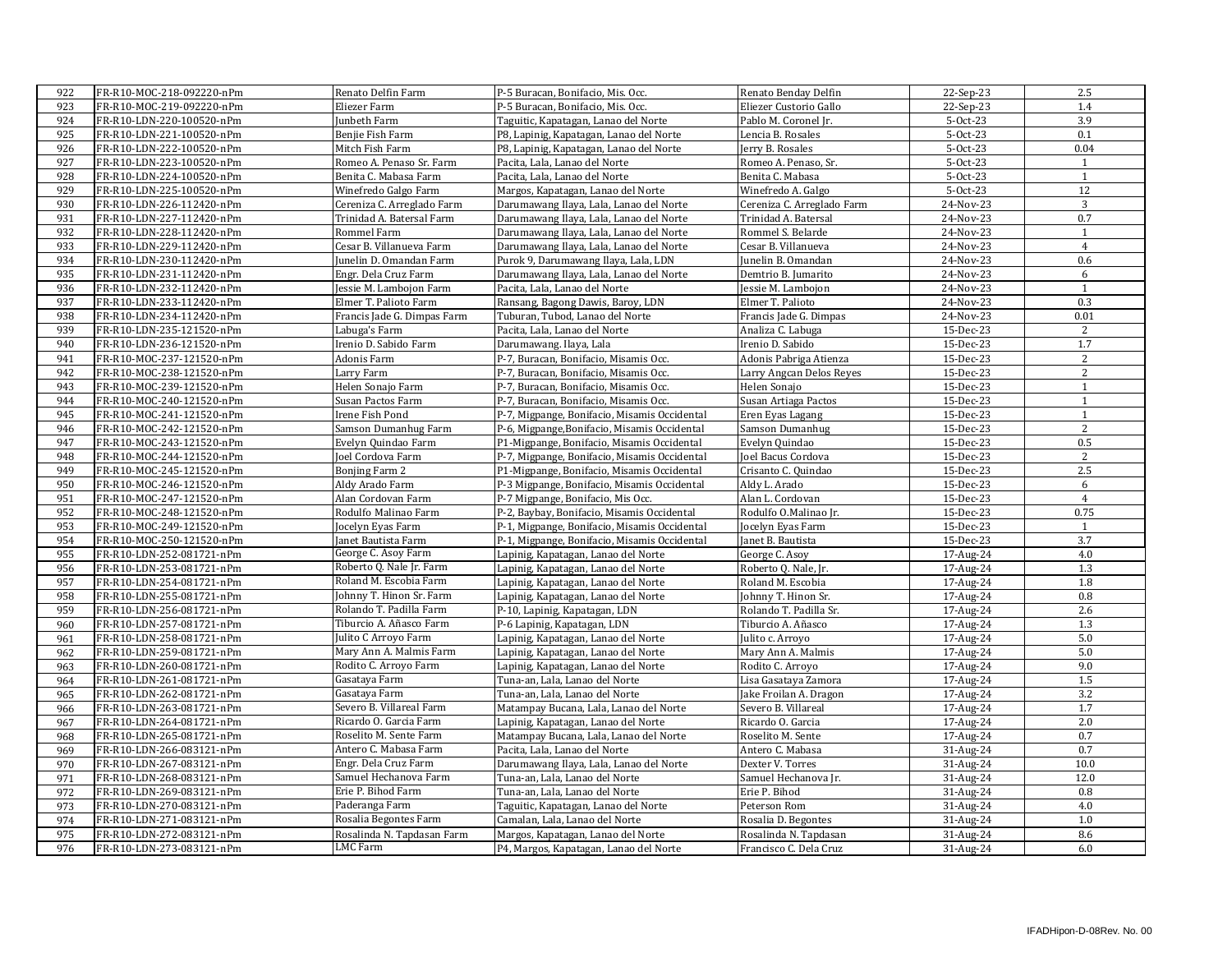|      |                           | <b>Jade Farm</b>                                 |                                                                                       |                                           |                    |                |
|------|---------------------------|--------------------------------------------------|---------------------------------------------------------------------------------------|-------------------------------------------|--------------------|----------------|
| 977  | FR-R10-LDN-274-083121-nPm | Elvie R. Rabosa Farm                             | P7, Gumagamot, Lala, LDN                                                              | Rojel Cumawas Alico                       | 31-Aug-24          | 0.5            |
| 978  | FR-R10-LDN-275-083121-nPm |                                                  | P6, Margos, Kapatagan, Lanao del Norte                                                | Elvie T. Rabosa                           | 31-Aug-24          | 8.0            |
| 979  | FR-R10-LDN-276-011822-nPm | Tarcelo Tabalbag Farm                            | Pacita, Lala, Lanao del Norte                                                         | Aladen Balugo Tabalbag                    | 18-Jan-25          | 5.0            |
| 980  | FR-R10-LDN-277-011822-nPm | Lorna B. Camarinas Farm                          | Mukas, Kolambugan, Lanao del Norte                                                    | Lorna B. Camarinas Farm                   | 18-Jan-25          | 1.5            |
| 981  | FR-R10-LDN-278-011822-nPm | Lucille Lim Farm                                 | Tuna-an, Lala, Lanao del Norte                                                        | Edgar A. Gillamac                         | 18-Jan-25          | 1.2            |
| 982  | FR-R10-LDN-279-011822-nPm | Alexander Apat Farm                              | P7, Bag-ong Dawis, Baroy, Lanao del Norte                                             | Ronnie Dizon                              | 18-Jan-25          | $\overline{2}$ |
| 983  | FR-R10-LDN-280-011822-nPm | Dan M. Jutba Farm                                | Baroy Daku, Baroy, Lanao del Norte                                                    | Dan M. Jutba                              | 18-Jan-25          | 3              |
| 984  | FR-R10-LDN-281-011822-nPm | <b>MLD</b> Farm                                  | P-6 Pasil, Mukas, Kolambugan, Lanao del Norte                                         | Ruel A. Micaros                           | 18-Jan-25          | 12.4           |
| 985  | FR-R10-LDN-282-011822-nPm | Villanueva Farm                                  | Lapinig, Kapatagan, Lanao del Norte                                                   | Chocodee Calizar Villanueva               | 18-Jan-25          | 10.0           |
| 986  | FR-R10-MOC-283-032422-nPm | Toking Farm                                      | Conat, Aloran, Misamis Occidental                                                     | Abner G. Siez                             | 24-Mar-25          | 8.5            |
| 987  | FR-R10-MOC-284-032422-nPm | L&A Integrated Farm                              | P5, Butuay, Jimenez, Misamis Occidental                                               | Luther D. Balat                           | 24-Mar-25          | 2.0            |
| 988  | FR-R10-MOC-285-032422-nPm | Parky D' Attraction Farm                         | P4, Butuay, Jimenez, Misamis Occidental                                               | Ranulfo L. Quimbo                         | 24-Mar-25          | 0.5            |
| 989  | FR-R10-LDN-286-032422-nPm | SSACCI Farm (2)                                  | Pintuka, Darumawang Bucana, Lala, LDN                                                 | Candelario S. Monte                       | 24-Mar-25          | 30.0           |
| 990  | FR-R10-LDN-287-032422-nPm | Lanao Agro Ind. Corp                             | Taguitic, Kapatagan, Lanao del Norte                                                  | Candelario S. Monte                       | 24-Mar-25          | 150.0          |
| 991  | FR-R10-LDN-288-032422-nPm | Demetrio Campilan                                | Tuna-an, Lala, Lanao del Norte                                                        | Desederio C. Macasucol                    | 24-Mar-25          | 8.0            |
| 992  | FR-R10-LDN-289-032422-nPm | <b>MLD</b> Aquafarm                              | P6, Pasil, Mukas, Kolambugan, LDN                                                     | Ruel A. Micaros                           | 24-Mar-25          | 12.4           |
|      |                           |                                                  | <b>REGION XI</b> (0)                                                                  |                                           |                    |                |
|      |                           |                                                  | <b>REGION XII (0)</b>                                                                 |                                           |                    |                |
|      |                           |                                                  | REGION XIII- CARAGA (36 farms, 213.76 hectares)                                       |                                           |                    |                |
|      |                           |                                                  | Purok -7 Tauto, Brgy. Babag, Butuan City, Agusan                                      |                                           |                    |                |
| 993  | FR-R13-ADN-012-021918-nPm | Crisostolo Banate Farm                           | del Norte                                                                             | Ma. Teresa B. Banate                      | renewal on process | 2              |
| 994  | FR-R13-AD'N-017-051918-Pm | Golden Sunset Agri-Aqua<br>Resources and Trading | Purok 1, Guisan, Magallanes, Agusan del Norte                                         | Regador G. Lacang                         | renewal on process | 3              |
| 995  | FR-R13-AD'N-018-051918-Pm | AR AND GR Aquamarine<br><b>Resources Trading</b> | Purok 1, Guisan, Magallanes, Agusan del Norte                                         | Gerard Ran B. Lacang                      | renewal on process | 3              |
| 996  | FR-R13-AD'N-019-051918-Pm | Macuno Aqua Farm                                 | Purok 1, Guisan, Magallanes, Agusan del Norte                                         | Fernando P. Macuno                        | renewal on process | $\mathbf{1}$   |
| 997  | FR-R13-AD'N-021-052018-Pm | Ramira Aqua Farm                                 | Purok 3, Lumbocan, Butuan City                                                        | Lourdes G. Ramira                         | renewal on process | 2.18           |
| 998  | FR-R13-PDI-22-072618-Pm   | Viradio Aqua Farm                                | Sitio Imelda, Barangay Garcia, Libjo, Province of<br>Dinagat Islands                  | Roger P. Viradio                          | renewal on process | $\overline{4}$ |
| 999  | FR-R13-PDI-23-072618-Pm   | Maribao Aqua Farm                                | Sitio Salvador, Barangay Llamera, Libjo, province<br>of Dinagat Islands               | Marciano C. Maribao                       | renewal on process | 2.25           |
| 1000 | FR-R13-AD'N-024-091118-Pm | <b>MD</b> Aquafarm                               | Purok 2, Kauswagan, Cabadbaran City                                                   | Engr. Leo C. Dy/ Bayani C. Viray          | renewal on process | $\mathbf{1}$   |
| 1001 | FR-R13-AD'N-025-091118-Pm | Bututan HJR International Corp.                  | Suatan, Ambago, Butuan City, Agusan del Norte                                         | Nabor T. Romanillos                       | renewal on process | 9.65           |
| 1002 | FR-R13-AD'N-026-091118-Pm | Bututan HJR International Corp.                  | Pinamanculan, Butuan City, Agusan del Norte                                           | Nabor T. Romanillos                       | renewal on process | 4.2            |
| 1003 | FR-R13-AD'N-029-110518-Pm | Jose Amparo Fish Farm                            | Purok 5, Taodoy, Magallanes, Agusan del Norte                                         | Josephine Dubouzet                        | renewal on process | 42             |
| 1004 | FR-R13-AD'N-031-121818-Pm | Abuga Farm                                       | Purok 7 Townsite, Brgy.Poblacion, Magallanes,<br>Agusan del Norte                     | William Polvira                           | renewal on process | 1.5            |
| 1005 | FR-R13-AD'N-032-121818-Pm | Enriquita Sulapas Faarm                          | Purok 7 Townsite, Brgy.Poblacion, Magallanes,<br>Agusan del Norte                     | Diosadado Ga                              | renewal on process | 1.5            |
| 1006 | FR-R13-AD'N-033-121818-Pm | Josephine GA Aquafarm                            | Purok 7 Townsite, Brgy.Poblacion, Magallanes,<br>Agusan del Norte                     | Josephine Ga/ Diosdado Ga                 | renewal on process | $\mathbf{1}$   |
| 1007 | FR-R13-AD'N-034-121818-Pm | Sanchez Farm                                     | Purok 7 Townsite, Brgy Poblacion, Magallanes,<br>Agusan del Norte                     | Amancio Dalupere Sanchez                  | renewal on process | 0.74           |
| 1008 | FR-R13-AD'N-035-121818-Pm |                                                  | Purok 8 Townsite, Brgy.Poblacion, Magallanes,                                         | Melina Lorono/Amancio Dalupere<br>Sanchez | renewal on process | 1.3            |
| 1009 | FR-R13-AD'N-036-121818-Pm | Fernando A. Haya Farm                            | Agusan del Norte<br>Purok 8 Townsite, Brgy.Poblacion, Magallanes,<br>Agusan del Norte | Fernando Presno Haya                      | renewal on process | 1.3            |
| 1010 | FR-R13-AD'N-037-121818-Pm | Cabahug Farm                                     | Purok 7 Townsite, Brgy.Poblacion, Magallanes,<br>Agusan del Norte                     | Emelito Pepito Cabahug                    | renewal on process | 5              |
| 1011 | FR-R13-AD'N-038-121818-Pm | <b>Baclayon Fishpond</b>                         | Purok 7 Townsite, Brgy Poblacion, Magallanes,<br>Agusan del Norte                     | Nador Baclayon                            | renewal on process | $\overline{4}$ |